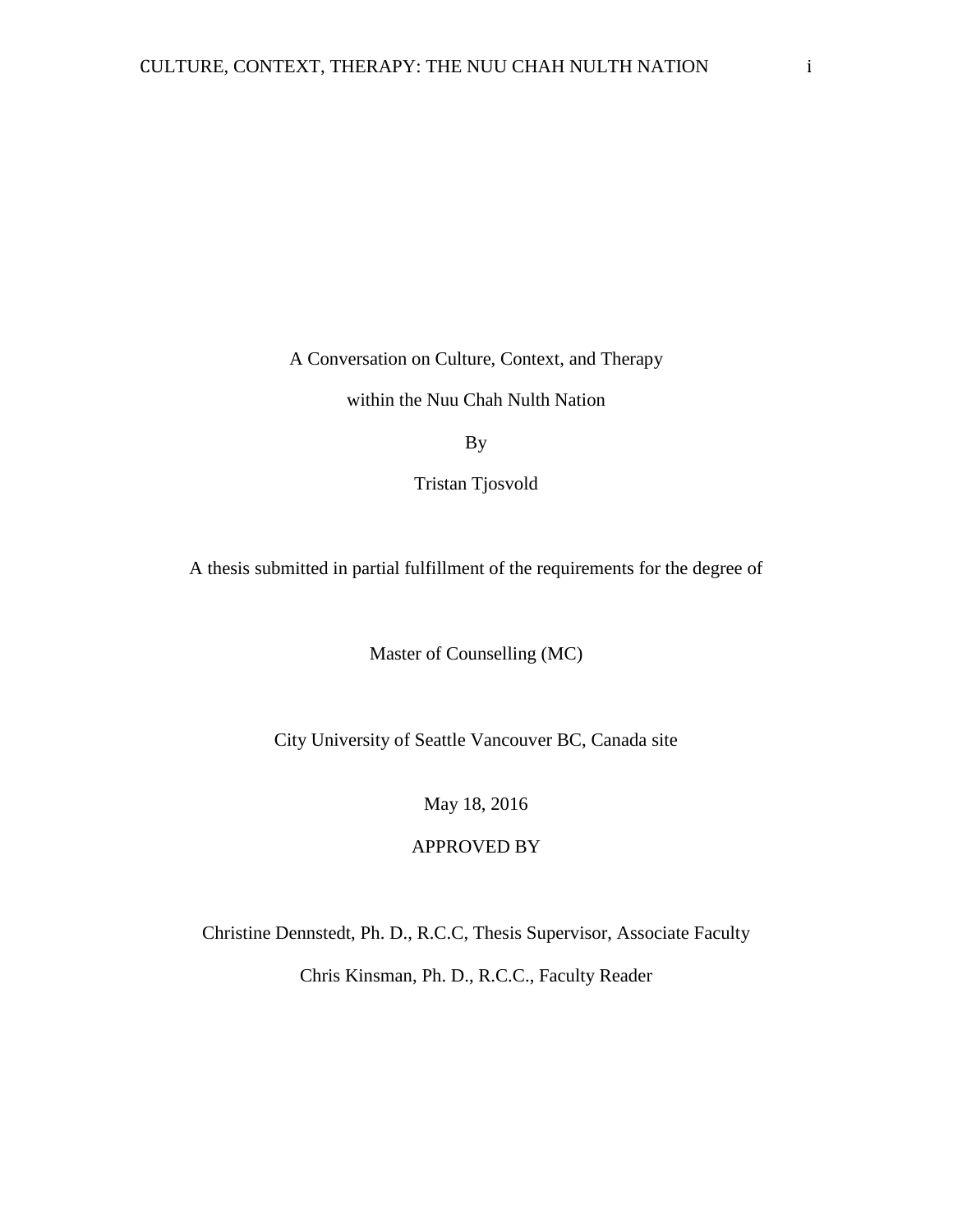# **Abstract**

In this master's thesis, I focus on the potential relational, cultural, and contextual variables that could be of consideration to non-aboriginal therapists working with first nations peoples on the west coast of British Columbia. This will be done through a combination of literature review examining the historical context in which the Nuu Chah Nulth (people who live along the mountains) (Atleo, 2004) and other west coast first nation people find themselves today, the social and political issues that commonly effect this people, the therapeutic practices this people group have traditionally participated in, and a look at considerations other helping professionals have taken working with indigenous people. The research is qualitative, in the form of a case study, and ethnographic and phenomenological research methodologies. A main component of this thesis is an interview conducted with an elder of the Nuu Chah Nulth village, Houpsitas located in the community of Kyuquot BC on Vancouver Island. The interview and following discussion explore her personal opinions on the challenges this community faces, their cultural heritage and how that could play a part in their healing and the perception of therapy within their particular community.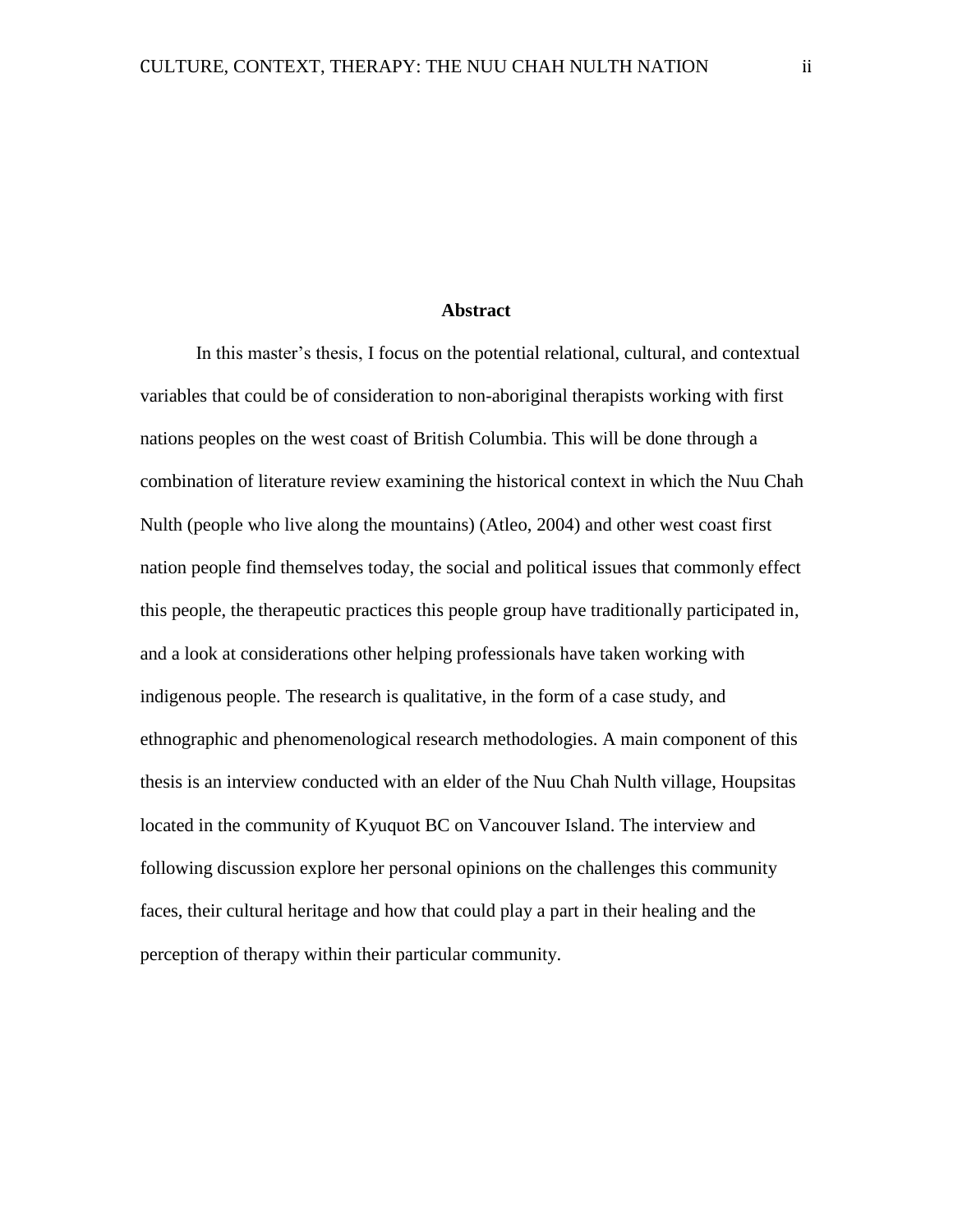### **Acknowledgements**

I would first like to thank my thesis advisor Dr. Christine Dennstedt of the Counselling Department of City University. I can't express my gratitude for her availability whenever I ran into a trouble spot or had a question about my research or writing. She consistently allowed this paper to be my own work, but steered me in the right the direction whenever she thought I needed it.

I would also like to acknowledge Chris Kinman of the Counselling department at City University as the second reader of this thesis, and I am gratefully indebted to him for his very valuable comments on this thesis.

I'm also indebted to the many professors throughout the entire deration of my degree at City University. Thank you for helping me to recognize my own biases and blind spots, and look at others with a high level of compassion and empathy.

Learning would not have been nearly as enjoyable or valuable without the rest of Cohort Id 8. To my classmates who I looked forward to seeing every residency intensive, I'm grateful for your friendship, and professional support.

To my friends and family, thank you for putting up with me through this degree. I am incredibly grateful for the opportunity to chase this dream of entering the counselling field.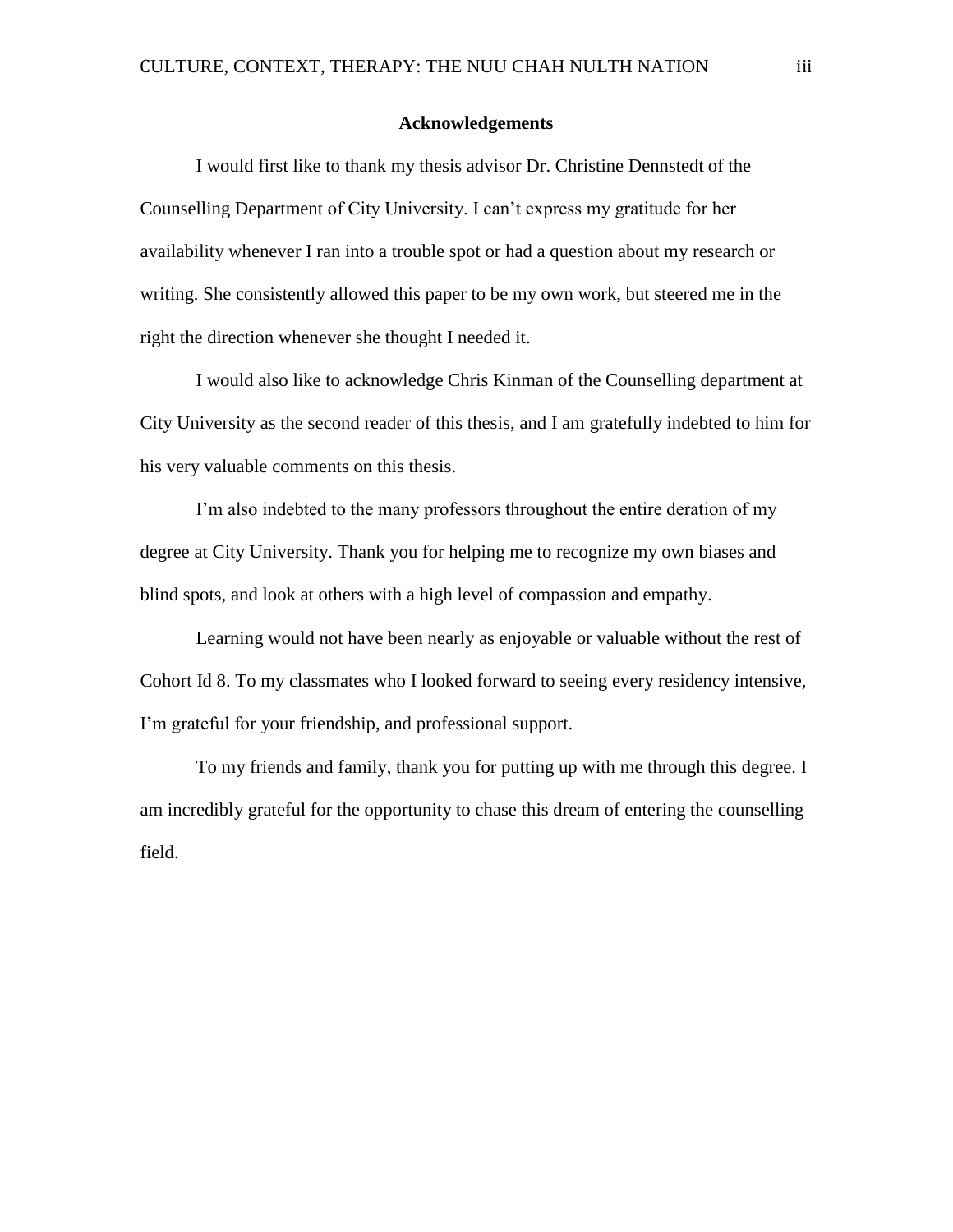| <b>Table of Content</b> |
|-------------------------|
|-------------------------|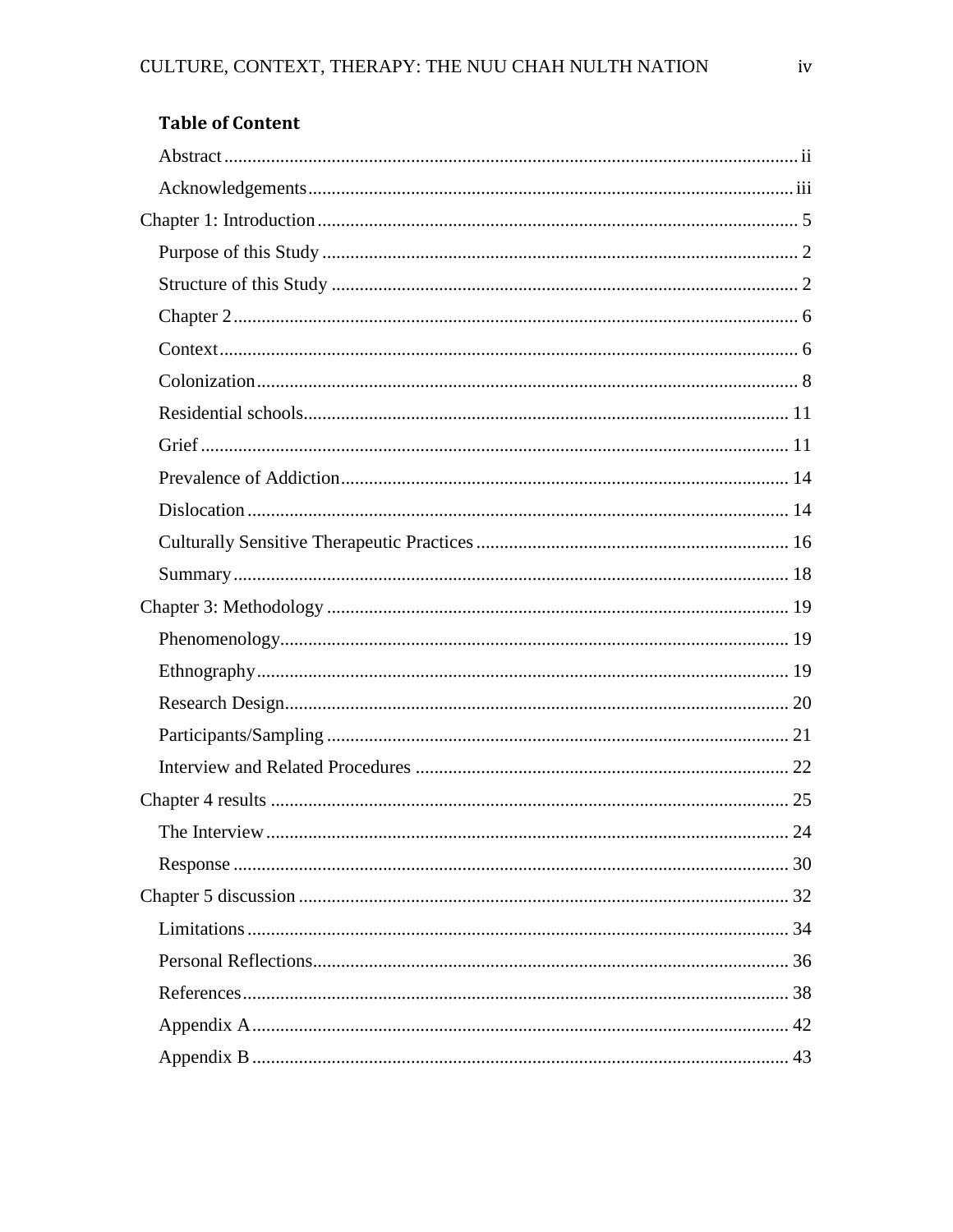#### CHAPTER 1: INTRODUCTION

It should be a goal of every counsellor and health care professional to have a grasp of the contextual and cultural challenges in working with any given population. With this goal in mind, it is also important to be able to recognize and evaluate our own culture and context. As a Caucasian male, having grown up and lived up until this point in the suburbs of Vancouver, BC, I am a part of what is commonly referred to as the dominant culture. I also come with my own cultural background, and contextual framework that informs my perception of virtually everything. Maria Rodriguez defines this idea as a person's worldview:

The notion of world view deals with a culture's orientation and relationship to ideas such as man, nature, spiritual beliefs, the universe and other philosophical issues concerned with the concept of being. Our world view helps us locate our place and rank in the universe and influences our beliefs, values, attitudes, uses of time and other aspects of culture. (2013, p. 34)

For those who have the privilege of working with the indigenous populations on the west coast of Vancouver Island, British Columbia Canada, it is important to know how their cultural experience, their place in time and space, and their world-view may influence potential therapeutic goals for clients, and shape strategies for counsellors. These often small, isolated indigenous communities on the west coast are often served by nonindigenous health-care professionals and therapists. To effectively serve these populations it is important to have a base knowledge of the culture and context to which they find themselves in. While these factors will be slightly different for each individual in each community, the Nuu Chah Nulth people share a rich cultural heritage that has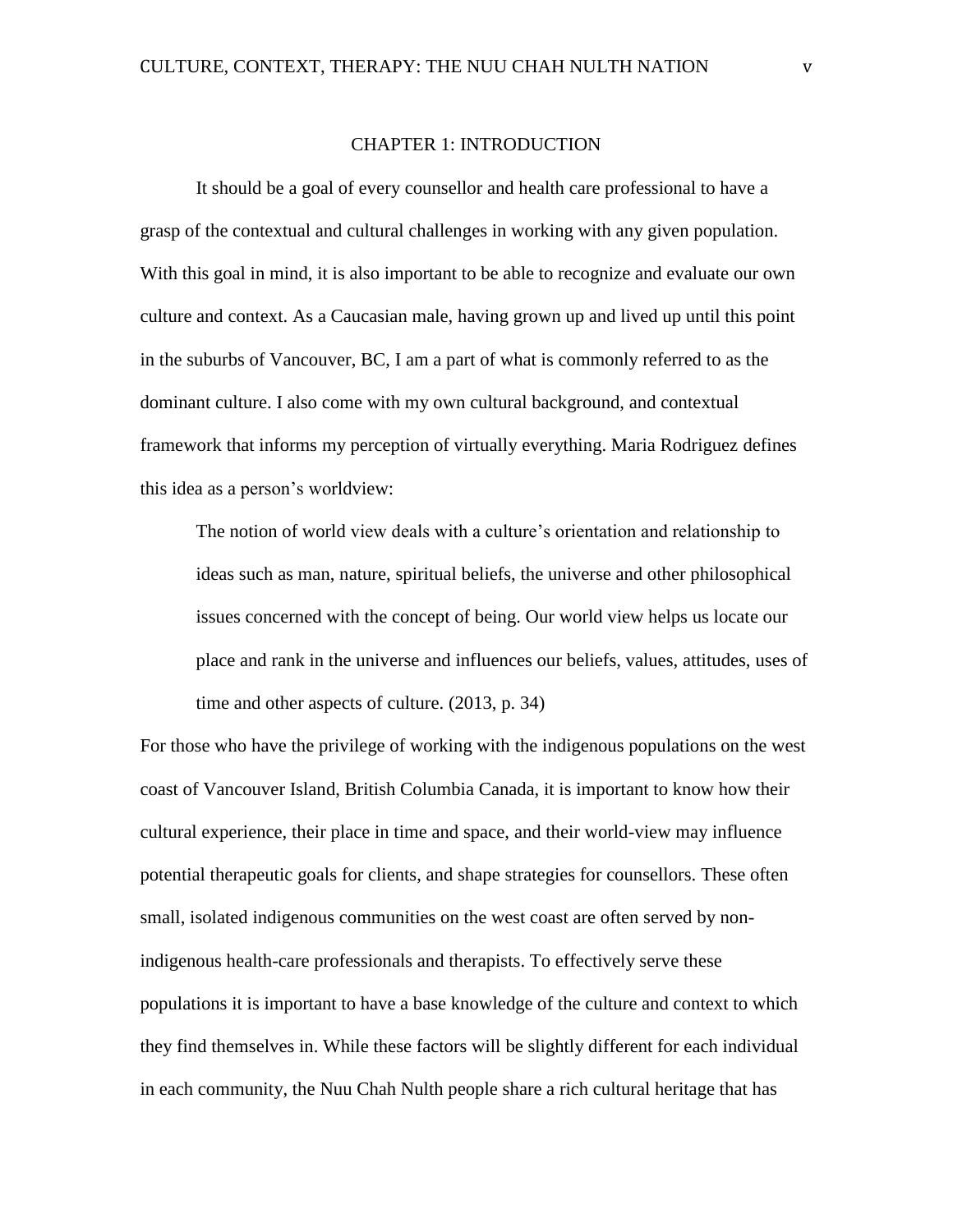instilled in them a worldview that is uniquely theirs, and a history that is equally beautiful and painful, impacting their current state of being.

If we hope to be effective and sensitive therapists working in communities where we don't share culture, research on working with other aboriginal populations have shown that since indigenous "values and behaviours differ significantly from those of the dominant culture of Canada, it is imperative that non-Aboriginal counsellors working in the [indigenous] context understand and are able to apply principles in their professional practice with [indigenous] clients" (Wihak, 2003, p.8). While research has been done in the past with a focus of providing culturally sensitive therapy for the aboriginal population in general, there is a lack of material on working with specific people groups.

To address this lack of specific research, this thesis combines a literature review including, but not limited to: general history of the Nuu Chah Nulth people, the influence of colonization on day to day living, effects of residential school, systemic trauma issues that are common in small aboriginal communities, traditional views on therapeutic practices, and what sort of cultural therapeutic practices have been incorporated up to this point.

In recognition that "in Canada, people of colour who are not from the original founders of the Canadian state are called visible minorities…includ[ing] the original inhabitants—first nation" (France 2013, p.10), there is also a focus on unpacking some of the struggles the Nuu Chah Nulth face dealing with racism and discrimination. In Canada, minorities have been and continue to be subjected to three forms of decimation: individual, institutional and cultural. (France, 2013) Public perception of minorities, especially of the aboriginal population heavily impacts the ways in which individual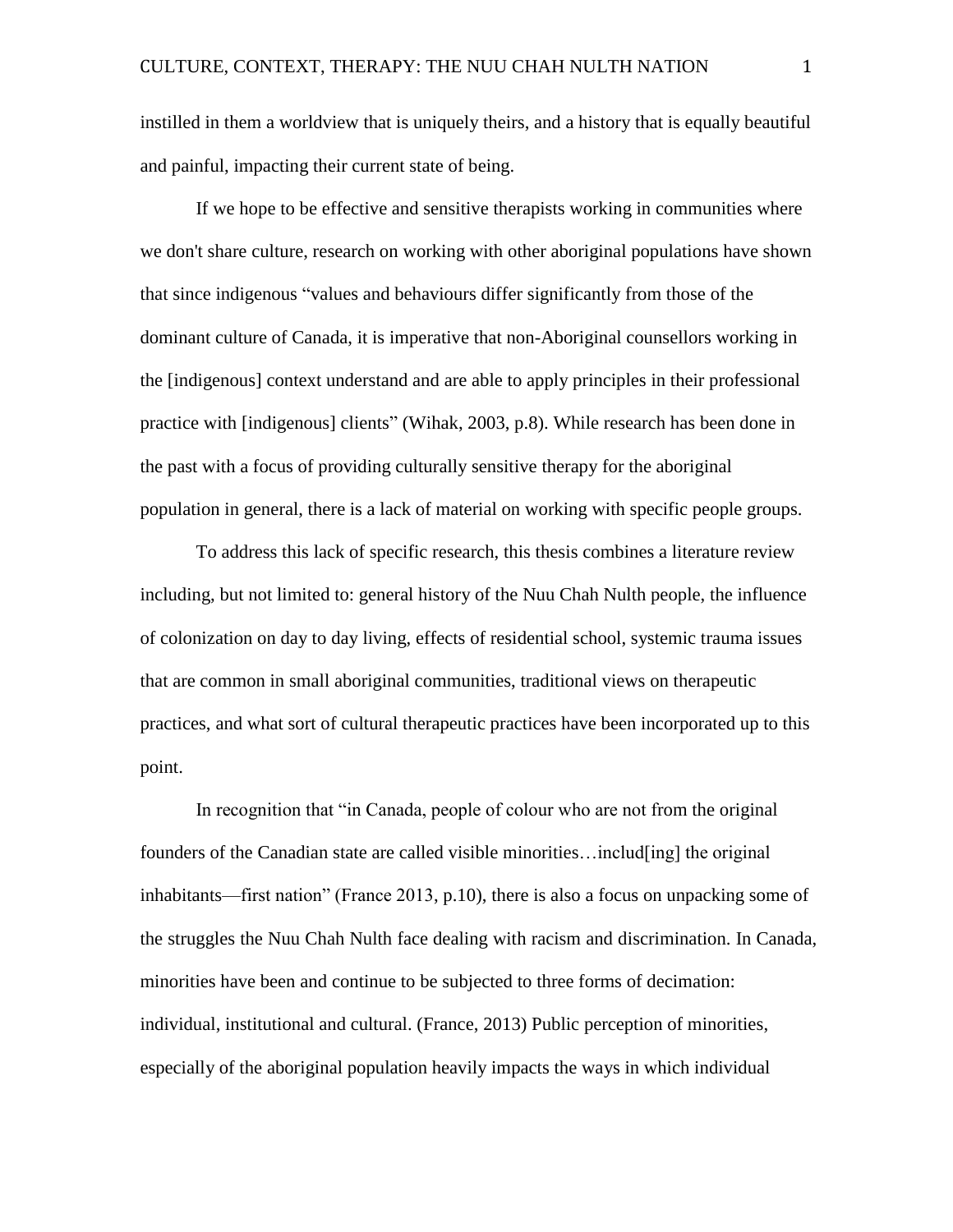racism is expressed and felt. Institutional racism, as defined by m. Honere France "is communicated through established practices that perpetuate inequities" (France, 2013, p.17). Cultural racism involves believing in the inferiority of one culture over another.

The other key component of research involved in this thesis is an interview with an elder (originally planned on being a set of 3 interviews) from the Nuu Chah Nulth village, Houpsitas located in the community of Kyuquot on Vancouver Island, British Columbia. I have had the pleasure of being involved with child and youth summer camp programs in Kyuquot for the past 14 years. Through this, I have developed incredible working and friendship relationships with a number of elders and leaders in the community. Having expressed interest, and then requesting permission to conduct interviews with a few key elders in the community, I was granted permission to do just that, in hopes that it might open a conversation about what culturally and contextually sensitive therapy might look like in their community, as well as other small villages up and down the coast of Vancouver Island.

I travelled to Kyuquot, and sat down with an elder, asked them to speak on a number of subjects, including but not limited to: their perception and experience of struggles that the Nuu Chah Nulth face as a result of living in small reserve villages, their experience of relational and cultural variables that might be of consideration for therapists working with their people, their experience of traditional cultural practice that help individuals through times of pain, loss and grief, as well as how they might see culture fitting into therapeutic practices provided by non-aboriginal individuals.

# **Purpose of this Study**

The purpose of this study is to start a conversion around how therapists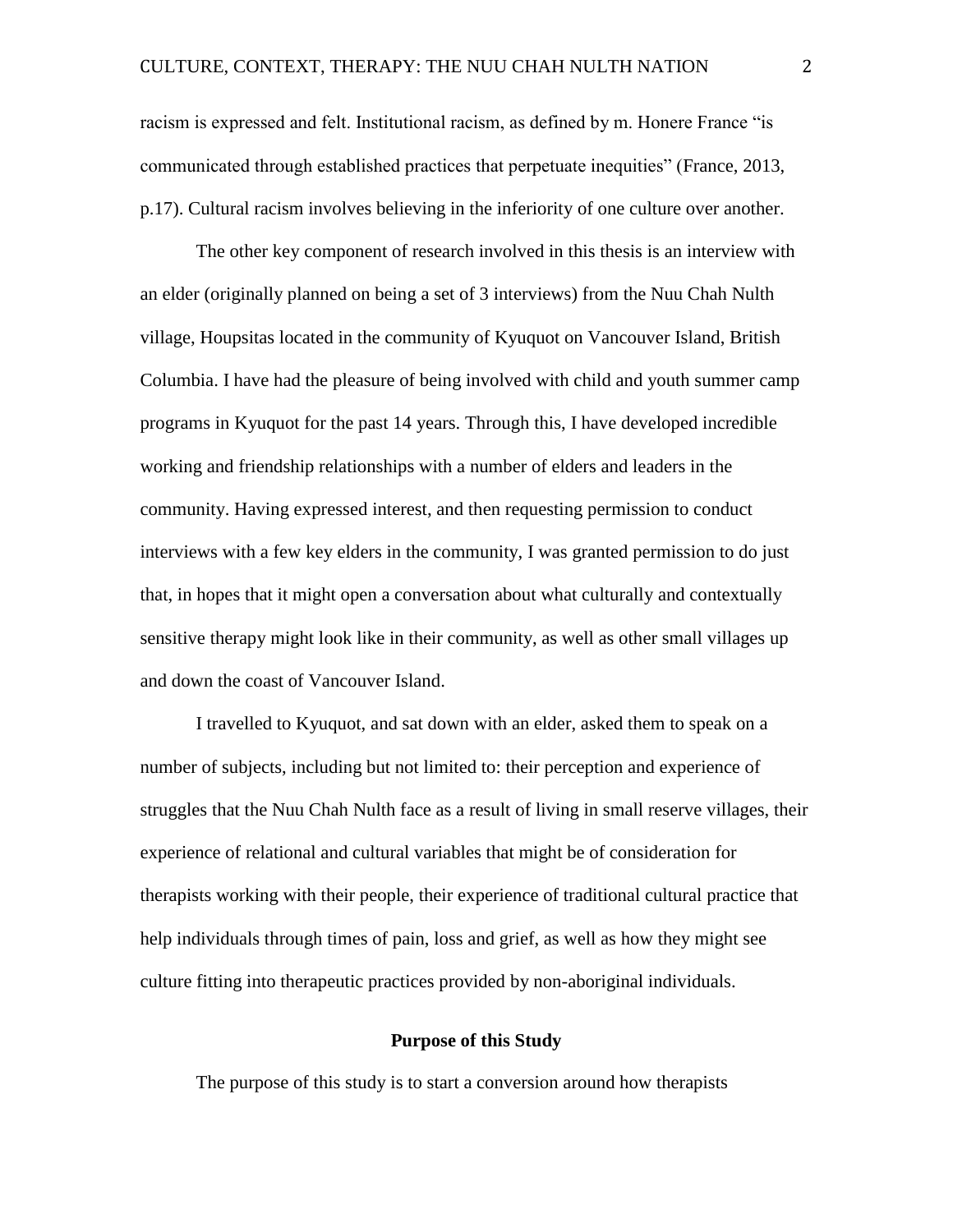(specifically non-indigenous therapists) might best serve aboriginal clients who are based on the west coast. By conducting an interview with an elder who has insight and experience of both the community as well as their nation's greater cultural heritage, we open that discussion. Unfortunately, as we look at culture and world view as being unique to individuals, one particular limitation to this research is that the interview that has been conducted cannot be used as if it were the opinion of the entire community, only that of the individual involved. It is the goal of this thesis to be able to combine the literature and existing research on the Nuu Chah Nulth, as well as the lived experience of the elders into a more expansive collection of information that might be useful for therapists working in these communities.

The goal of this thesis is not to give answers on how to include cultural practices, or even what should be involved in therapy with the Nuu Chah Nulth, but rather, as a way of opening a conversation on the topic of effective therapy practices within these communities for both therapists, as well as elders and health-care professionals serving these communities.

# Structure of this Thesis

The remaining components of this thesis can be found split between four chapters. The second chapter will be a literature review examining the pre-colonial existence of the Nuu Chah Nulth first nation, the impact of colonization, contextual issues that plague aboriginal communities and current research on effective therapeutic methods being used in aboriginal communities. The third chapter will explore the research design and methodology of the interview conducted with an elder from the Houpsitas village in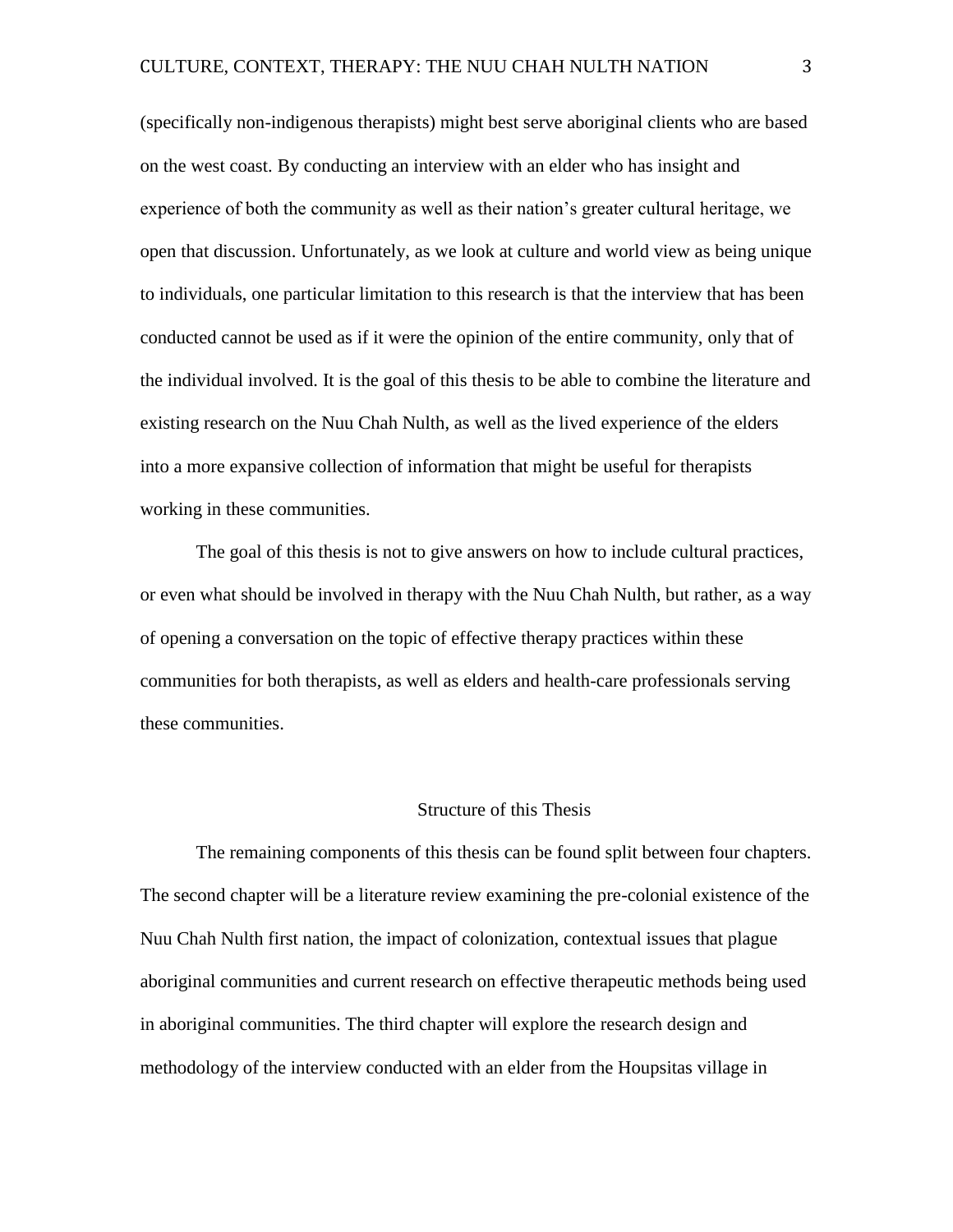Kyuquot, BC. The fourth chapter will be summary of the interview conducted, as well as a response to said interview. The fifth and final chapter will outline the limitations of the research and this thesis in general, as well as include a personal reflection on the process.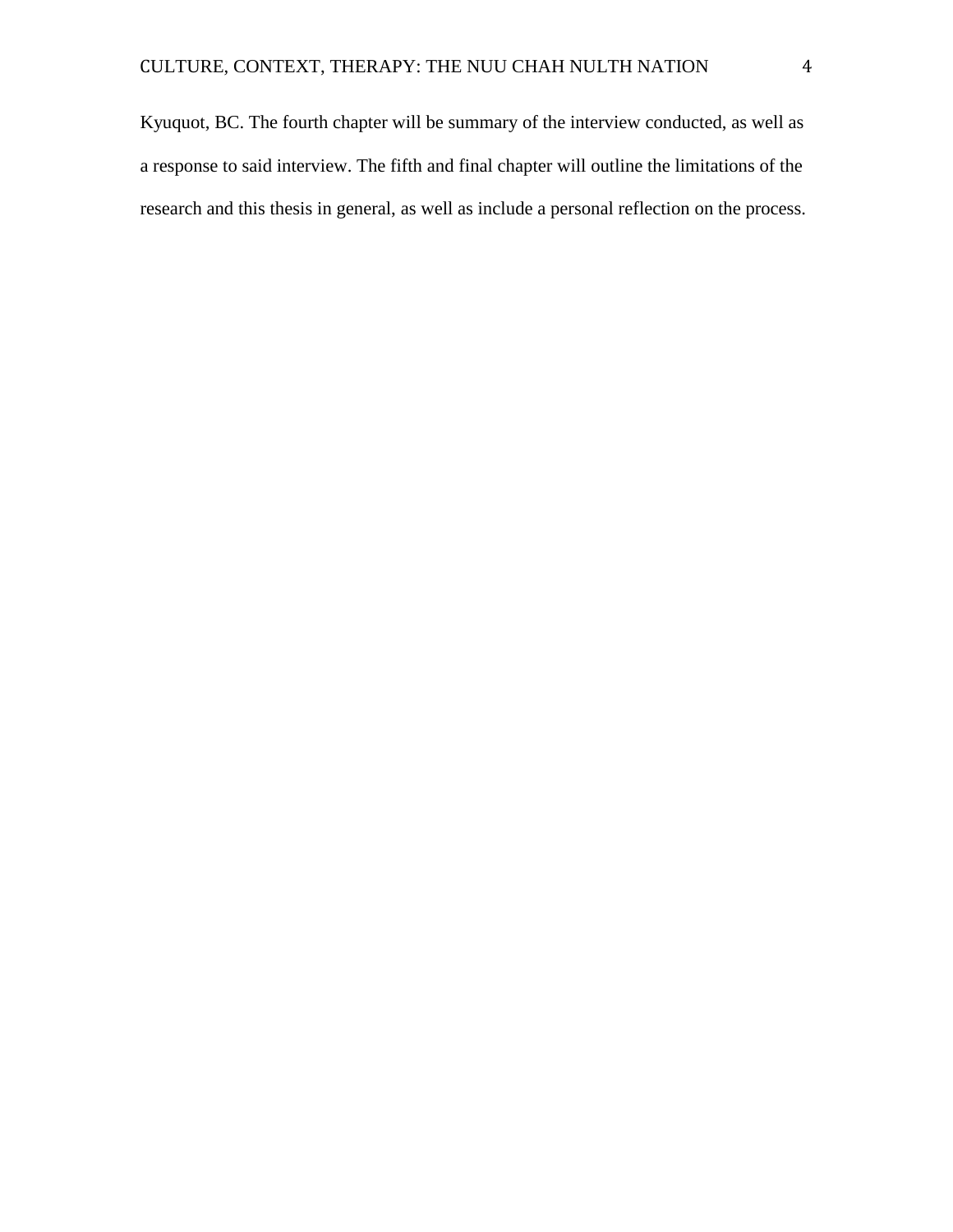# **Chapter 2: Literature Review**

To supplement and inform readers of background information pertinent to the interview conducted, this chapter will outline a number of variables relevant to the Nuu Chah Nulth people, Canadian first nation's people in general, and therapy in small communities.

To lump all North American aboriginal peoples into one single grouping would be unfair to their unique heritages and cultures. That being said, they all can boast a rich cultural heritage teaming with community, tradition and life. That's to say that at one point, this culture could flourish without being quashed by waves of adventurous settlers out to "make it" in the new world. Those living on the west coast of Canada have had to live through an upheaval of culture and spirit that has pushed many in this population down into the urban ghetto of Vancouver's lower east side, and into hiding within the box-like confides of parceled out land, relying on alcohol and drugs like heroin and cocaine as a way of addressing the feelings of a phenomenon that Bruce Alexander, in his book *The Globalization of Addiction*, refers to as dislocation (2008). This feeling of dislocation also impact many aboriginal people's overall mental health, outlook on life and capacity to manage feelings of grief, loss and pain.

# **Context**

On the southern coasts of British Columbia, the aboriginal populations can be lumped into a couple different people groups based on traditional territories. These peoples groups are the Coast Salish, Kwakwaka'wakw and the Nuu Chah Nulth (Jules,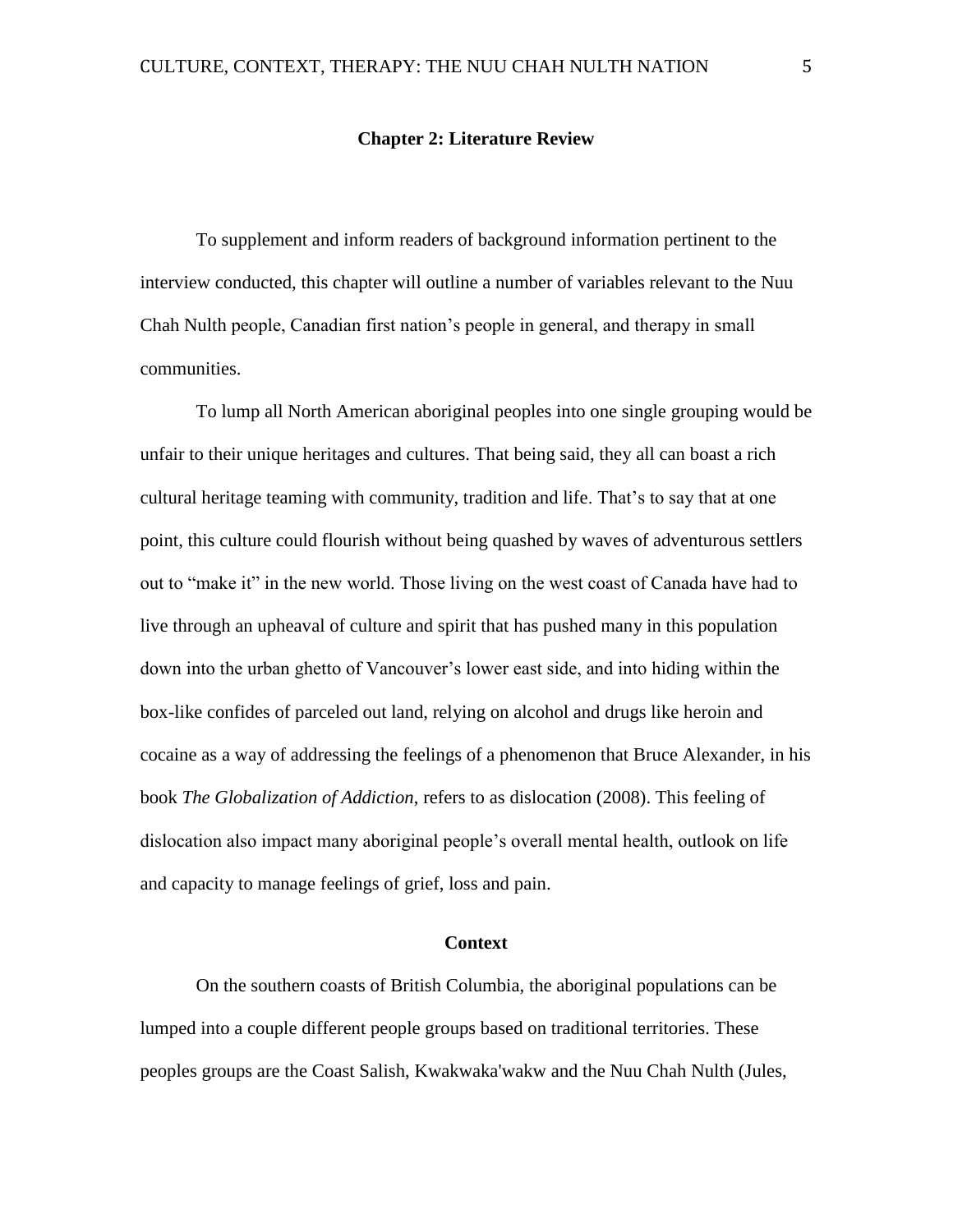2015). While each of these people groups can be further broken down into different communities and often into different language groups (like in the case of the Coast Salish), they all shared the common ties of the temperate climate, abundant natural resources, and because of this abundance, complex social structures and a high level of political organization (Harkin, 1998).

Pre-colonization life in many aboriginal communities on the west coast revolved around the collective soul of the community as a whole. Land was shared, nature honoured as the source of life, and the idea of isolation within a nuclear family was something foreign and impossible to achieve. In many communities, large family groups would share large, often ornate communal homes now commonly referred to as long houses. Many communities believed in guardian spirits, blurred lines between the living and the dead, transmutation between human and animal and complex interactions between souls (Harkin, 1998).

On the west coast of Vancouver Island, the Nuu Chah Nulth people aimed to live in harmony with nature, specifically the sea, understanding the abundant blessing and potential danger that the ocean represented. This people group was formerly referred to as the "Nootka". This name "Nootka" was applied by the British explorer Captain James Cook, who mistakenly thought was the term the natives of the area used to describe themselves. "Nootka" actually stems from a word meaning "to come around" or "to circle about", apparently reflecting attempts to direct Cook and his crew into the sheltered harbour in front of the nearby village of Yuquot (McMillan, 9). The name Nuu Chah Nulth was formally adopted by the tribal council in 1978, loosely translated meaning "all along the mountains" (McMillan, 1996).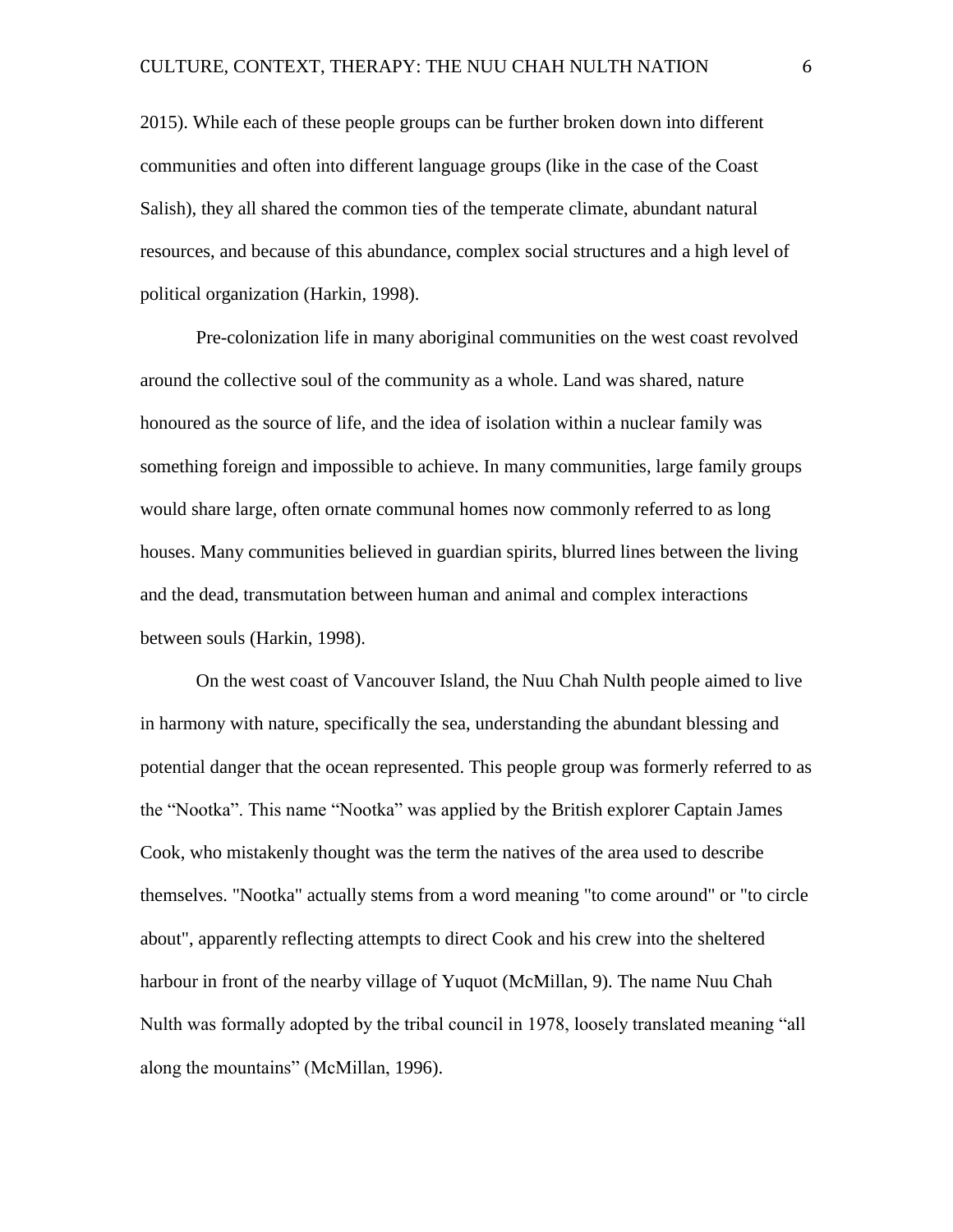The Nuu Chah Nulth's traditional territory is some of the most beautiful and rugged terrain in the pacific north-west. The outer coast of Vancouver Island is where mountains and rain forest descend to a spattering of sandy beaches, fjord-like inlets and large sounds. This "convoluted coastline offering a diversity of local environments and a great variety of resources" (McMillan, 1996). On the outer coast the Nuu Chah Nulth people hunted whale, sea lions, seals, halibut and shellfish. On inside passages of the inlets and sounds, there was an abundance of salmon, herring and other fish. On land, the forests provided water fowl, deer, elk, bear and various berries and other plants.

The Nuu Chah Nulth were the only west coast nation to practice whaling, a dangerous endeavour that saw the chiefs of their respected villages lead the hunts and perform pre-whaling ceremonies to determine the success (or failure) of the expeditions. "Chiefs were the leaders of the main collective ceremony, the Tlukwana (Wolf Ritual). This ritual involved the abduction of [whaling] initiates by 'wolves'…it was performed in the spirit of fun, and was seen as an entertainment provided by the chief for his people" (Harkin, 1998, p. 5). Even a few whales annually could make a significant contribution to the nutritional status of a village, which once caught would be divvied out and distributed to the members of the community by the chief himself (Arima & Dewhirst, 1990).

# **Colonization**

In the late  $18<sup>th</sup>$  century, the world got a whole lot smaller for the aboriginal peoples of the west coast. Explorers like James Cook, who "discovered" the Nuu Chah Nulth people outside of Yuquot, and the Spanish explorers who made brief contact with the Coast Salish people brought a completely different way of existence right to the door step of the aboriginal communities of south western BC (Monks, 2011).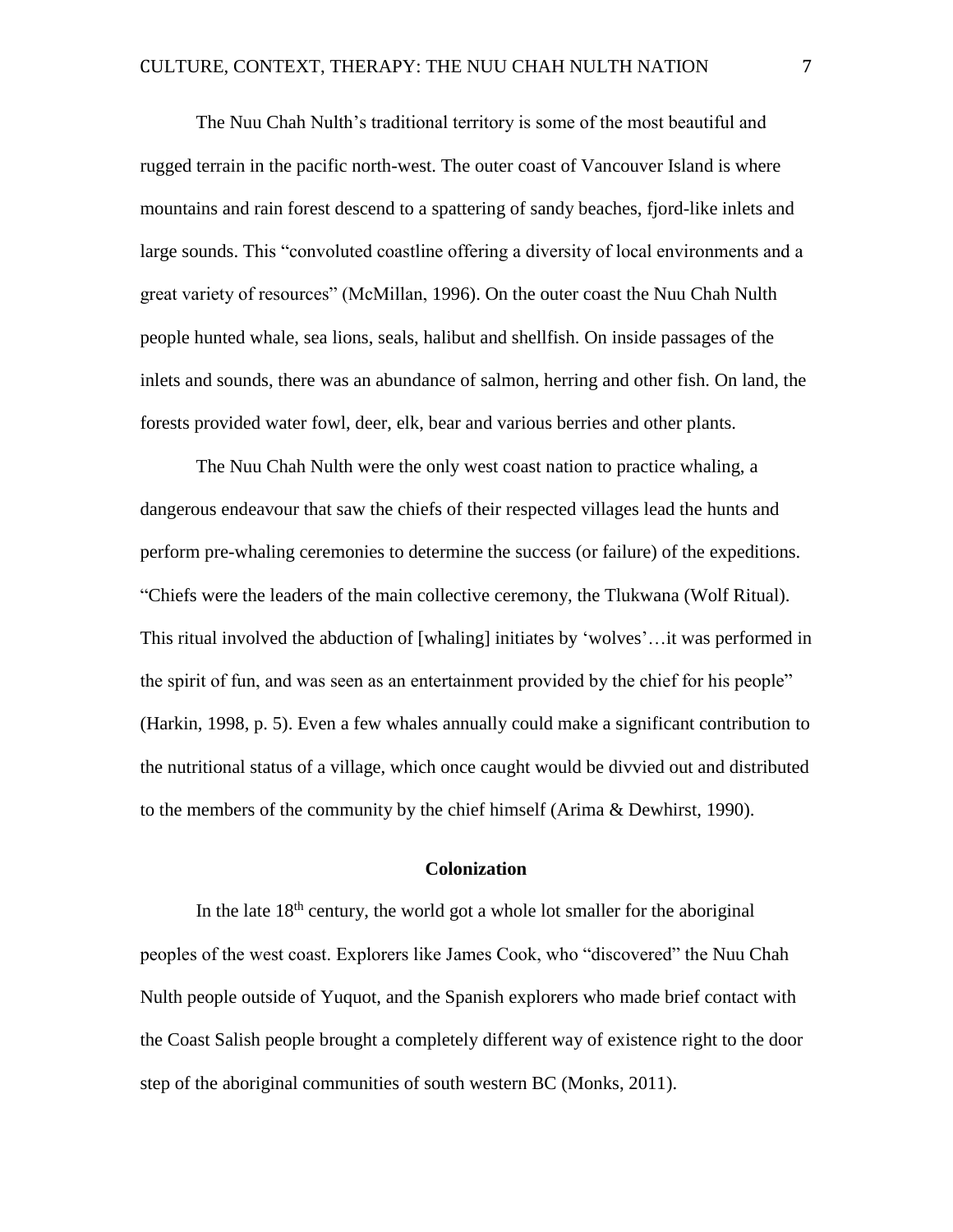Shortly thereafter, small pox and other diseases ravaged communities up and down the coast, killing as much as 90% of the first nations population (Monks, 2011). The fur trade came to the lower mainland of BC, and commercial whaling ramped up on the outside coast of Vancouver Island (the traditional territory of the Nuu Chah Nulth People). The fur trade brought more and more industry to the lower mainland, eventually leading to royal engineers arriving in the winter of 1858-1859. Crown representatives set up shop in New Westminster, and set out to survey territory traditionally occupied by the Musqueam, Squamish and other south western nations, and parcel off sections of land for sale. This was done with no consultation or through any negotiation process with the aboriginal nation that could have claimed ownership for thousands of years prior (Musqueam Band Council, 1984). Some land was set aside as reserves for the various bands, but even from the get go, the reserve land has never been sufficient to meet their needs. Traditionally the coast Salish were able to provide their people with all of their food and other necessary resources simply by living off the land that was considered to be under their control.

Much like the land and resources were being gradually taken away from the aboriginal communities in BC, their culture and way of life was being ripped from right under them, as seen by mandates like the banning of the pot latch and residential schools (Kirmayer et al., 2007). Because the resources and land were not sufficient in and of themselves to provide enough food and materials for clothing and shelter for the aboriginal people, many had to seek employment in mills and with commercial fishing operations (Spiwak, 2012). This was a drastic departure from their former existence. Moreover, their language and traditional cultural practices were either mocked out of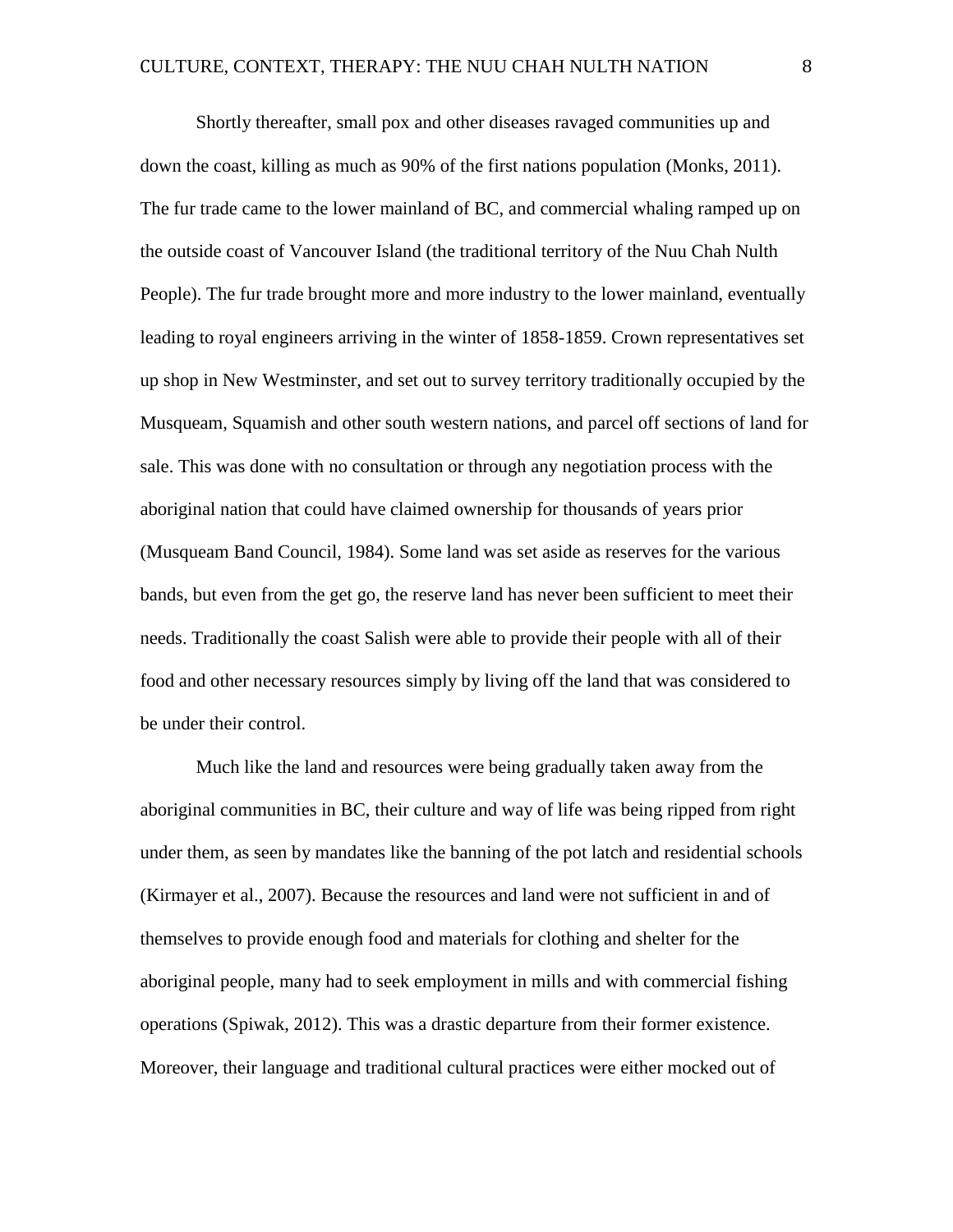existence or in some cases, completely outlawed by the new, non-aboriginal government (Alexander, 2013). The potlatch for example, which were lavish communal gatherings were outlawed in part because they "were the antitheses of the economic system that British civilization demanded, in which goods must be sold in markets to the highest bidder, not given away ceremonially... were prohibited by law from 1884 until 1951" (Alexander, 2013, p.15).

On the coast, four whaling stations operated between 1905 and 1943. After WWII, a fifth station opened and operated from 1948 to 1967. The hunt targeted five species of whales; blue whales, fin whales, humpback whales, sei whales, grey and sperm whales. Whales would be caught off shore, brought into the stations, and then their fat would be rendered down for it's oil, which was used an accelerant, and then as a component in beauty products. Between 1905 and 1967 there were over 24,000 whales caught through these stations, leaving many whale populations at risk, even to this day (Nichol et al., 2002).

The whaling movement did a few things to the Nuu Chah Nulth people. Traditionally, whaling provided a significant portion of their food for the year for coastal communities. Whaling was also a very sacred act that bonded the community and help form the traditional hierarchy that existed in these villages (Ebert, 2014). Over hunting these populations of whales created a situation where any whale hunting is heavily scrutinized by activists and the general public. In many cases, while Nuu Chah Nulth whaling is protected by treaty, the Nuu Chah Nulth people have voluntarily stopped whaling in response to the overhunting by non-indigenous whalers in the early 20th century (Ebert, 2014). For a culture so rooted in tradition around whaling, being forced to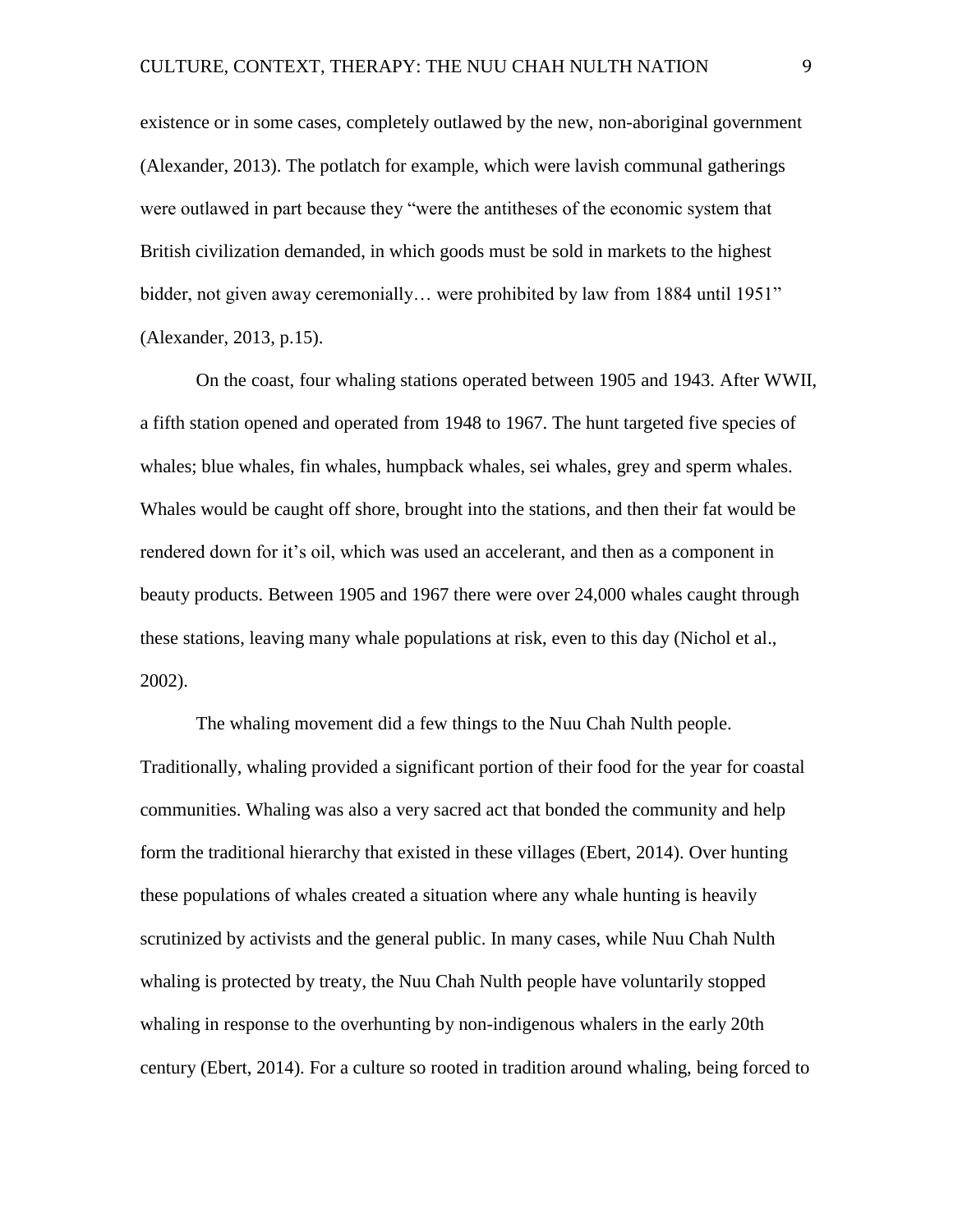remove this component of their culture because of the mistakes of an invading culture seems a terrible injustice.

# **Residential schools**

The aboriginal population throughout BC and the rest of Canada have a historical past of hardship resulting from the effects of colonization and being forced into assimilation. The most well documented example being the residential school system where first nations children were taken from their homes to boarding type schools where they were ripped from their families and culturally rich societies where family was central, complex religious beliefs were the basis for numerous ceremonies, knowledge was passed from one generation to the next through oral traditions and family relationships were generally warm and supportive (Barnes et al., 2006). Being stripped from their homes resulted in cultural oppression, damaged social support, loss of tradition, and experiences of physical, sexual, and emotional abuse for many of the children (Kirmayer et al., 2007*).* Considering that "in the Nuu Chah Nulth worldview it is unnatural, and equivalent to death and destruction, for any person to be isolated from family or community." (Atleo, 2005, p. 32), the significance of residential schools and the disservice it enacted on the aboriginal individuals throughout Canada (and for the Nuu Chah Nulth in particular) should not be understated.

### **Grief**

The ripple effect of colonization can be felt in generations of indigenous people to this day. Within Canadian first nations communities, the impact of residential school systems can be seen in the elements of their personal narrative including child-parent relationships, group-belonging, trust and socio-economic dependence, and in their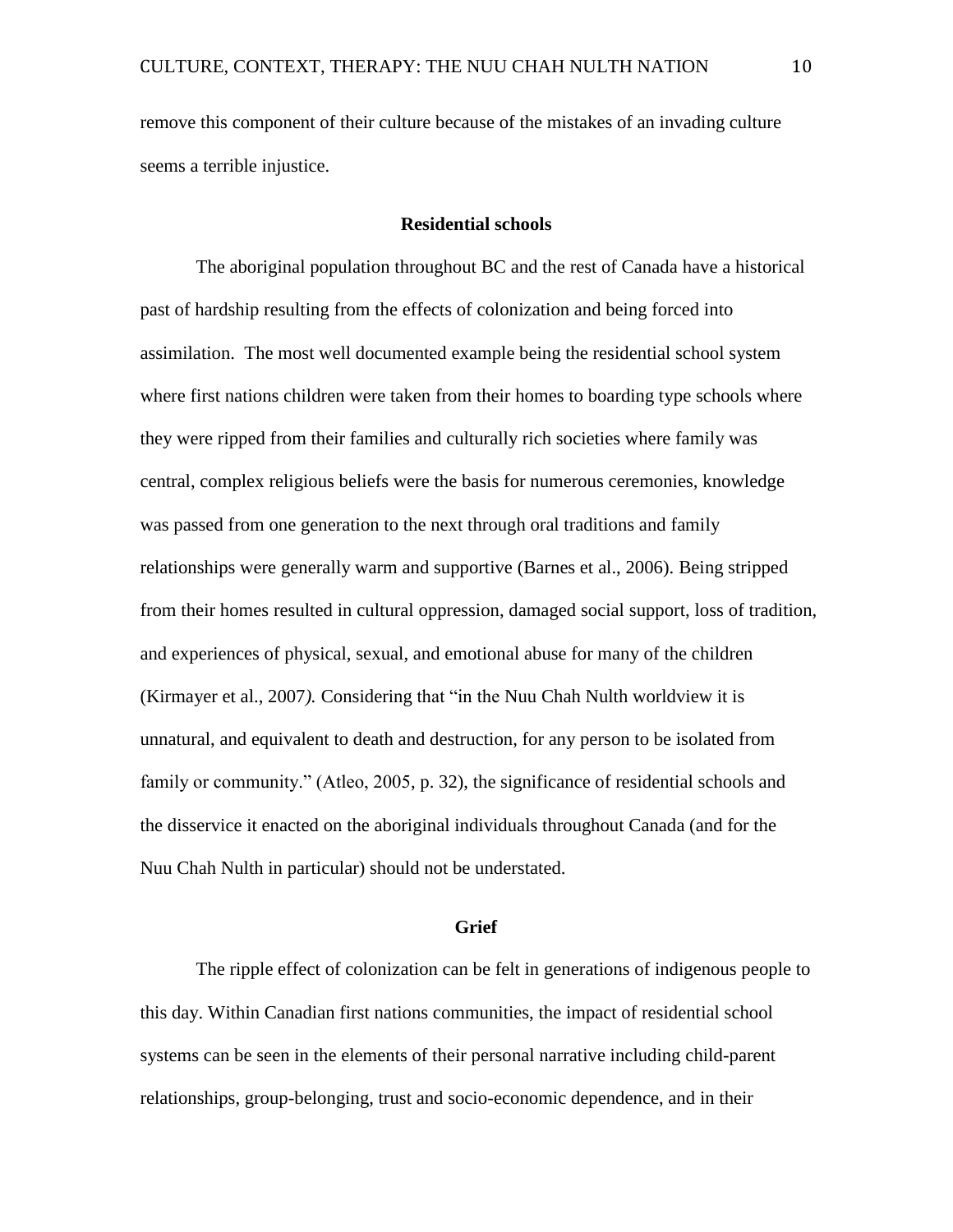capacity to grieve (Richmond, 2007).

While there is little direct research that has examined first nations' peoples and grief, there are numerous aboriginal authors who have discussed the concept of a "soul wound" (Walters et al., 2002, p. 9). The "soul wound" refers to historical and contemporary discrimination and trauma, and their impact on the present health and grief of an individual (Spiwak, 2012). This impact of colonialism and the "soul wound" can be seen in symptoms of pain, guilt and psychological stress. One author, referred to as "Brave Heart" argues that indigenous populations (he references the Lakota specifically) experience what he describes as "impaired grief" (Brave Heart, as cited in Spiewalk, 1998, p.8). Brave Heart describes "impaired grief" "as resulting from the prohibition of indigenous spiritual practices, which inhibits the culturally specific ways or modes of working through normative grief" (Brave Heart, as cited in Spiwak, 2012, p.9). This concept can easily be viewed as sharing significant concepts and characteristics of grief, and also contribute to health issues such as PTSD, anxiety and substance abuse.

For many aboriginal peoples, before colonization, there were traditional grief and bereavement practices that helped individuals and communities mourn. In the Lakota people, mourning practices included visible signs of grief that communicated to the community that they were grieving the loss of a loved one. Close relatives to the deceased would cut their hair short to communicate their bereavement (1998). There were also ceremonies around enabling the bereaved to grieve and then re-integrate back into the community. In the Muscogee creek tribe the traditional bereavement rituals used to last upwards of a week and involves services, digging a grave by hand and use of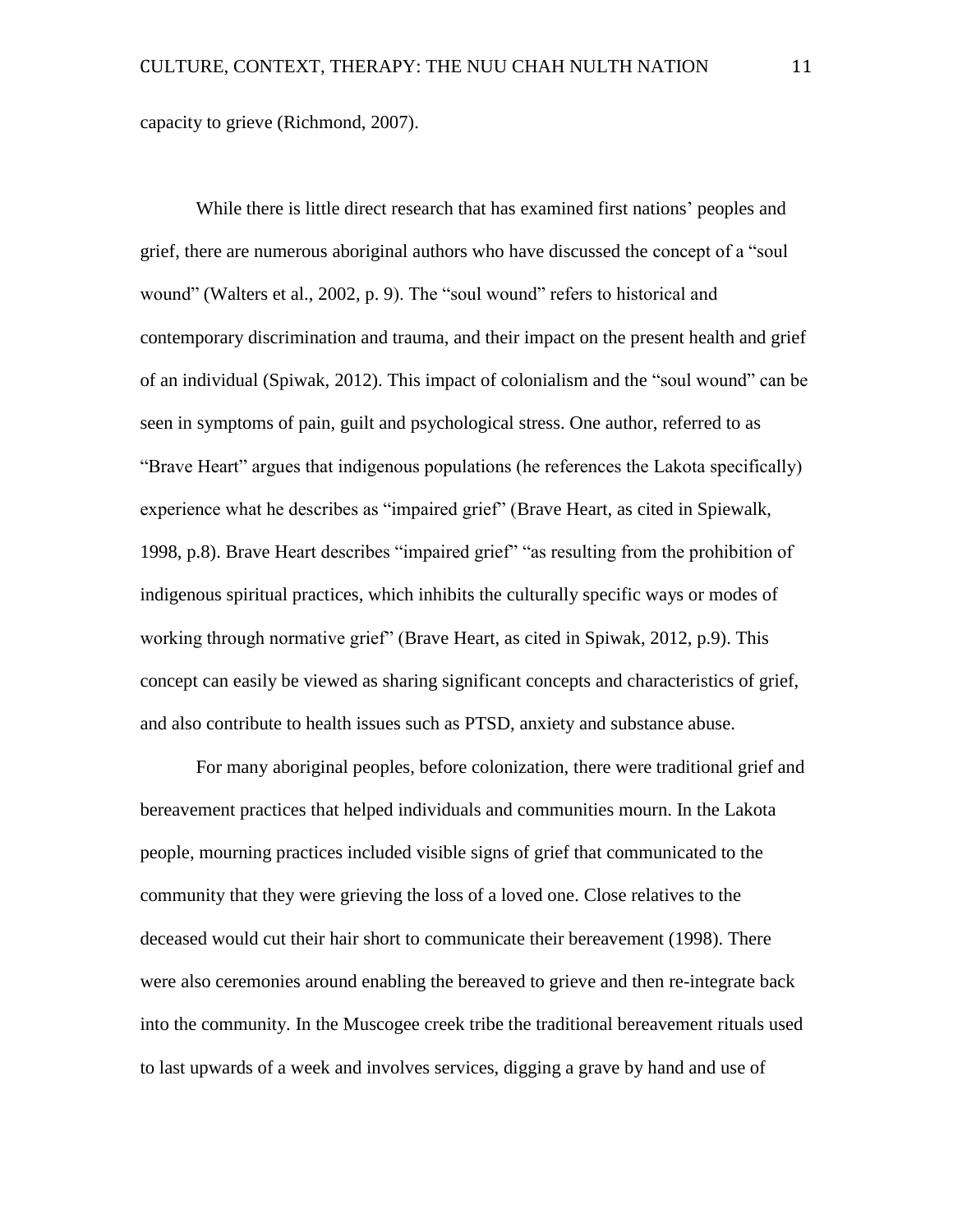medicine for purification (Walker, 2007). Brave Heart argues that within his own people that many have been unable to resolve their grief in part because of prohibition of spiritual practices, and experienced complicated grief as a result (Brave Heart, 1998).

A striking problem in first nations communities that both contributes to and can be attributed to complicated grief is the prevalence of suicide, which is anywhere from three to six times higher than among the general population in North America (Lemstra, 2013). The suicide rate among aboriginal youth is particularly troubling and compounded by complicated grief. Many native youth, especially those on reserve are faced with economic uncertainty, lack of hope concerning the future, compounded traumas from physical and sexual abuse, as well as substance abuse. These problems are further compounded in many communities by years of cultural oppression that has disrupted and distorted transmission of traditional values and tradition (Minone & O'Niel, 2005). Adolescents lose touch with their communities, their cultures, and lose the capacity to deal with their own trauma and grief.

A significant component of working through grief that helps lead to positive change after a death or tragedy is the ability to re-integrate and find meaning in daily activities (Winokuer & Harris, 2013). As discussed, a huge problem for some first nations' individuals is a lost sense of self and meaning by way of a number of variables, including a diluted sense of cultural heritage. One study showed that when a community worked to preserve and promote cultural practices that suicide rates among youth went down (Minone & O'Niel, 2005). Moreover, another study showed that when adolescents perceived that they were a part of supportive, caring community that they were better able to cope with ongoing grief and suicidal ideation (Spiwack, 2012). For a people who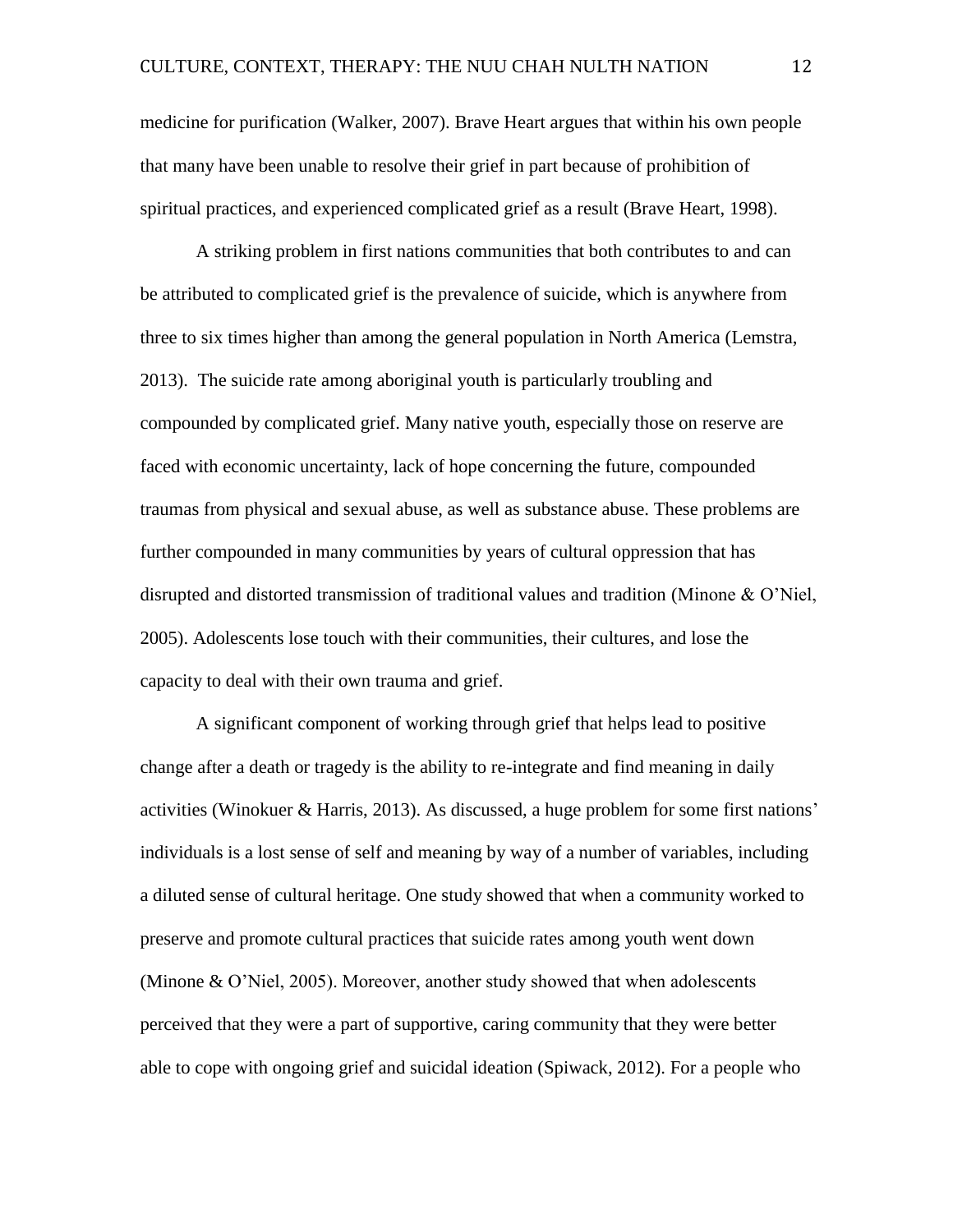were traditionally very supportive and community-oriented, it is easy to see that a big reason for such a large amount of complicated grief and excessive trauma is that those very communities are fractured.

# **Prevalence of Addiction**

There is a disproportionate number of aboriginal people represented in the drug addicted, prostituted, and perpetually drunk population in the lower mainland and within the reserves across BC (Alexander, 2013, p.17). Outside of the downtown east side, the substance misuse problem is just as much a problem on reserve. In many remote communities on Vancouver island where alcohol and drugs like cocaine and heroine are difficult to get a hold of, teens and adults misuse and are addicted to pharmaceutical drugs, huffing gas and propane, or sniffing glue and other household chemicals (Lemstra, 2011).

In the eyes of many, addiction is the product of chemical dependency brought on by bad choices and a lack of will. While chemical dependency has a certain level of validity, with extensive research suggesting that it contributes to addiction, there is an argument that can be made that at the root of addiction in the aboriginal population (and any other for that matter), is a much more systemic problem that comes from a culture of greed, power, and individualism that has wiped tradition, community and connection from a people group that were formally rich in spirit and meaning.

# **Dislocation**

Understanding the aboriginal community on the west coast of Canada, how its culture and environment looked like even a couple hundred years ago and being able to compare it to its current reality, it is easy to see that they have gone through what you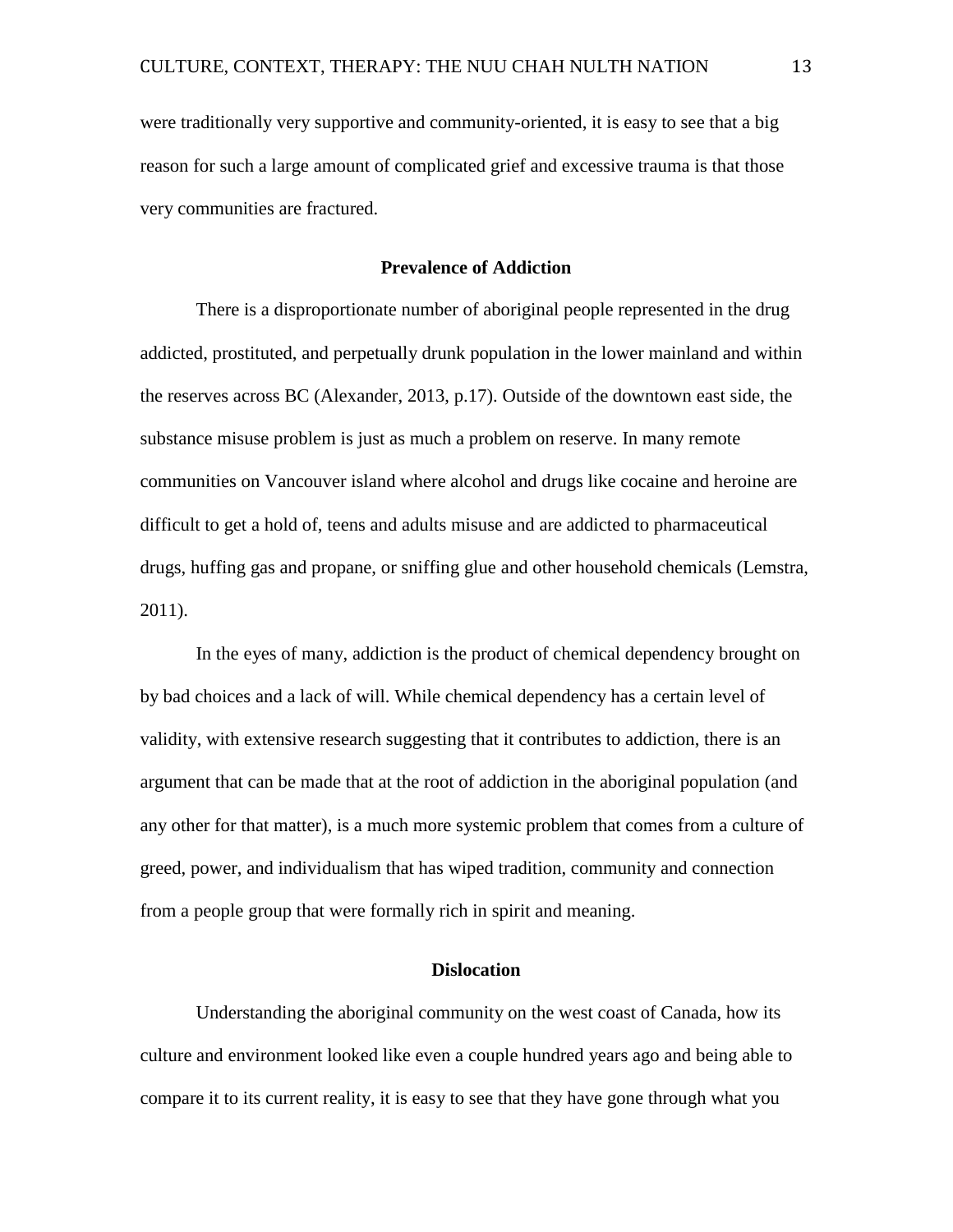could consider a cultural genocide since contact was made by colonial explorers. Understanding the upheaval also should be the place we start when considering the potential root of addiction within the aboriginal communities on the west coast. Bruce Alexander makes a very compelling argument that dislocation, that is, being disconnected from land, community, meaning and tradition, is the root cause of many individual's addictions (Alexander, 2013, p. 57). For the Coast Salish people group that dominated the lower mainland and beyond, their dislocation involved having their land taken from them, their way of life being altered in a way that they would become incapable of sustaining them, and their culture stripped from them. Moreover, for many, they were taken from their families to attend residential school where their language was beaten out of them, and they were never given the opportunity to develop an understanding of what it meant to exist within a family setting.

Similarly, the Nuu Chah Nulth people had what could be arguably their most significant cultural practice (and source of food) taken from them by the whaling industry that ravaged their well being (McMillan, 1996), and stigmatized a practice that brought meaning and connection for entire communities.

Alexander (2013) highlights the concept of everyone's need for psychosocial integration. "'Psychosocial integration' is a profound interdependence between individual and society that normally grows and develops throughout each person's lifespan" (p. 58). As individuals we are not psychologically self sufficient, and because of this, everyone needs a place in society, a sense of belonging, of community. For the aboriginal communities on the west coast, their sense of belonging can often seem forced (onto reserves) or non-existent.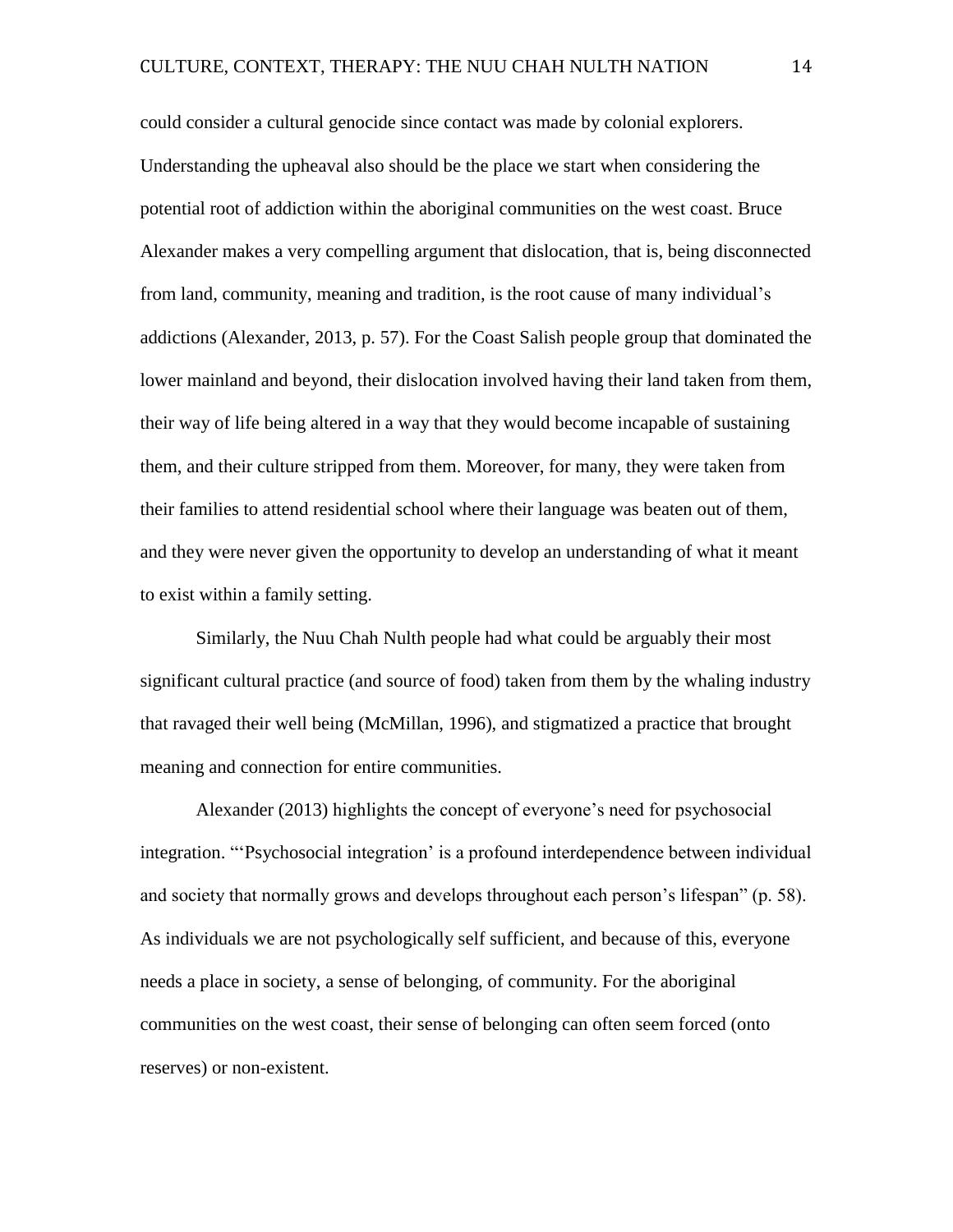Out of the pain that is created by dislocation (or lack of psychosocial integration), Alexander (2013) suggests that people struggling with dislocation often try to substitute psychosocial integration with addiction, (p. 62) which is a definition for addiction that involves an overwhelming involvement with any pursuit whatsoever (including by not limited to, drugs or alcohol) that is harmful to the addicted person to society, or to both (p. 29). Whether it be drugs, alcohol, shopping or religious zealotry, hurting individuals are known to drown themselves in a particular activity in an attempt (often subconsciously) to fill the hole created by isolation.

### **Culturally Sensitive Therapeutic Practices**

As a result of the high level of trauma and grief among first nations' peoples, there has been a push by elder groups to incorporate more indigenous traditional healing practices into services that serve these native populations. Many western therapeutic bereavement practices focus on the individual and their healing. This might not be an effective type of treatment for a people group that has a rich history of community based grief practices.

One of the main functions of traditional indigenous healing is the creation of a symbolic world in which the individual feels safe, familiar, and comfortable, thus each tribal culture has distinctive rituals related to art and healing. An example of this is during sand painting in ceremonies, the healer expresses Navajo symbols. As such, indigenous healing ceremonies and symbolic traditions are essential to healing practices (Libsett, 2007).

While not a traditional Nuu Chah Nulth practice, one particular example of an indigenous bereavement practice that is being integrated into new world therapy practices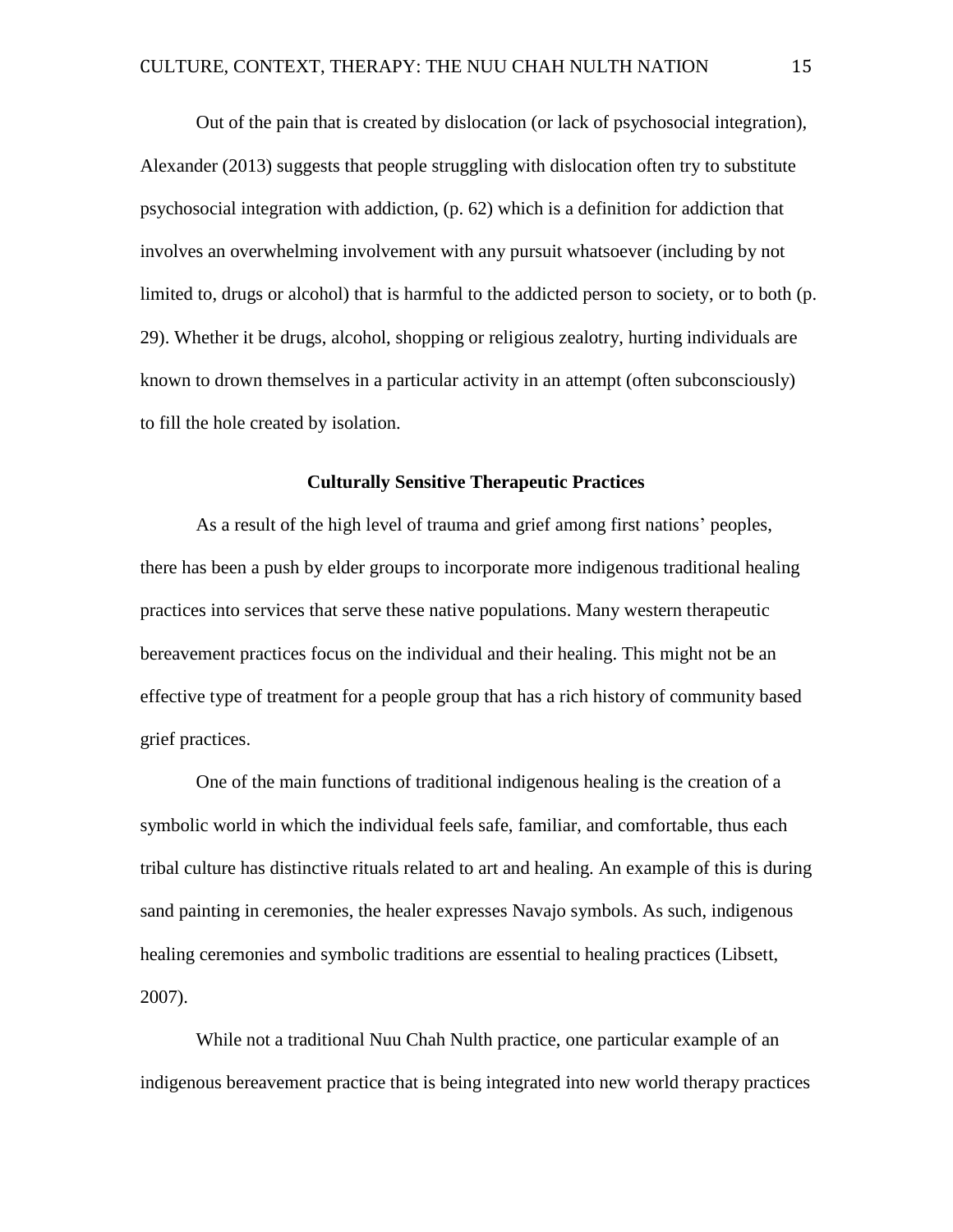is the sweat lodge. Throughout the world, and for thousands of years there have been healing practices revolving around cleansing through sweating (Schiff, 2006). Ancient Romans and Greeks had hot baths and utilized sweating techniques. Within western culture, there is the Scandinavian tradition of the sauna, and more recently, the practice of "hot yoga." On a biological level, sweating releases toxins that are held in the body, and helps boost the immune system. For many North American indigenous people groups, the practice of sweating, or sweat lodge is carefully crafted around ceremony, and incorporates a spiritual component that many other cultures don't address (2006).

In a study of sweat lodge ceremonies, researchers found that they produced positive change in participants, who demonstrated a wide range of benefits ranging from improved physical, mental, emotional, and spiritual well-being (Schiff, 2006). Some participants cited feeling improved "spiritual connection" or connection with their past.

Another prime example of culture influencing clinical treatment within first nations populations is from a treatment center in northern Manitoba (Gone, 2009). In a study performed by Joseph Gone (2009), he met with staff and clients of this healing lodge to gain insight into the efficacy of mixed treatment models, combining western therapeutic practices with aboriginal approaches (Gone, 2011). The study, titled "the red road to wellness" found that the various aboriginal healing activities, which included attending cultural events like powwows, fasting camps, and pipe ceremonies helped foster a type of collective healing process.

The connecting feature of the efficacy of these treatment strategies was the promotion of cultural identity among the aboriginal people. If we consider the idea of connectedness as described by Alexander (2013), foster cultural identity and a sense of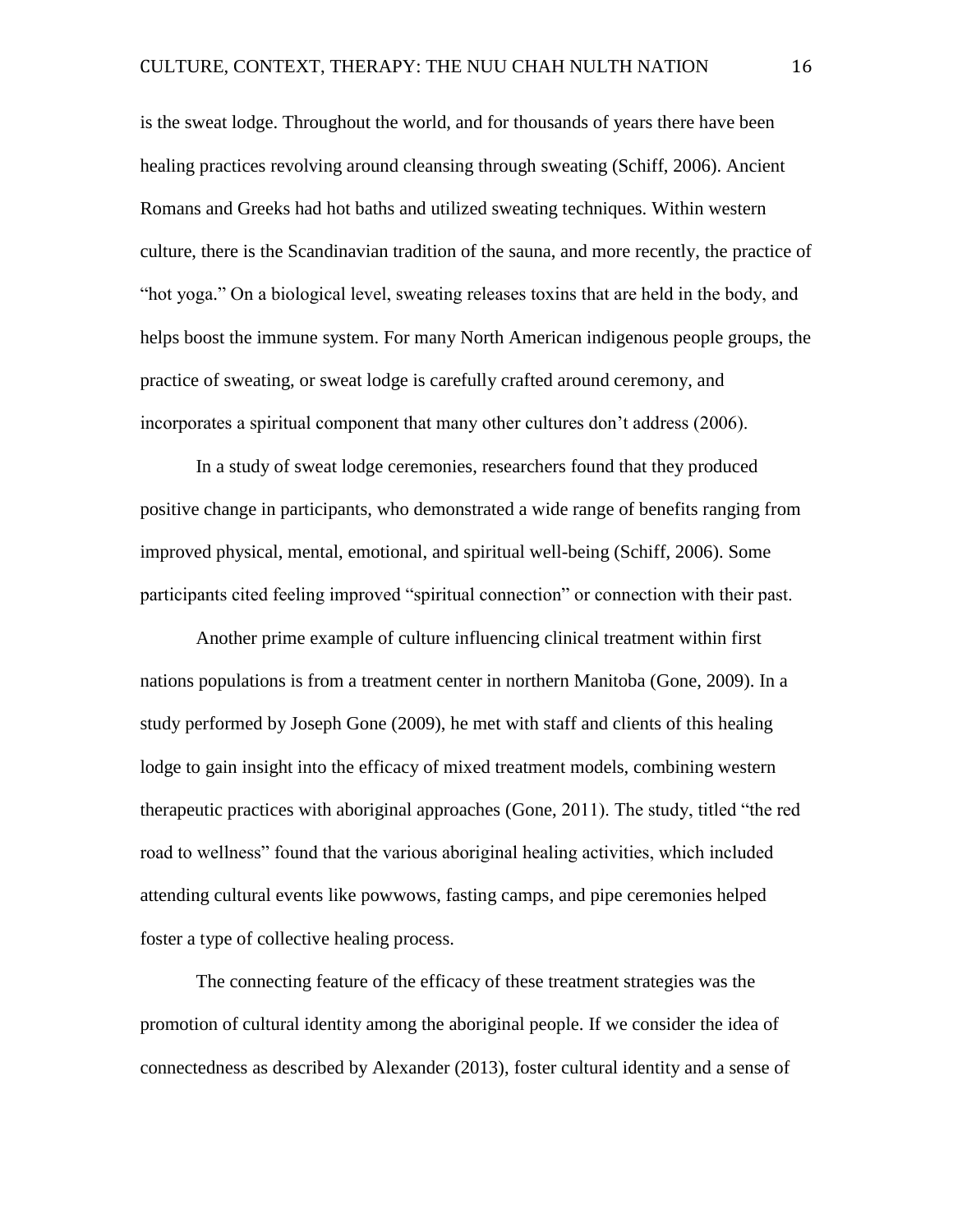community and belonging, can allow those struggling with trauma and long standing grief to re-capture a meaning within their day-to-day lives.

### **Summary**

The literature that was surveyed for this chapter only skims the surface of the cultural and contextual variables that are at play for the first nations people on the west coast. The Nuu Chah Nulth people once had a rich heritage and way of life that allowed them to thrive in mind, body, and spirit amongst the beautiful backdrop of Vancouver Island. Unfortunately, their way of life and a lot of their culture was stripped from them during colonization. The effects of the Indian act, residential schools, as well as past and present racism had lasting negative repercussions for those living today. Those affects include abuse, domestic violence and suicide. The feelings of alienation and dislocation that infiltrate many Canadian First nations peoples did not pass by the Nuu Chah Nulth.

All that being said, with careful consideration and education, there are valuable practices that may be included within the context of therapy and healing within first nations communities. The chapters to follow will outline and reflect on a personal account of life and healing from an elder from the Nuu Chah Nulth community of Kyuquot. The interview conducted will provide a bridge between the literature provided and her personal experience of life as a Nuu Chah Nulth woman living in a small reserve community on the coast.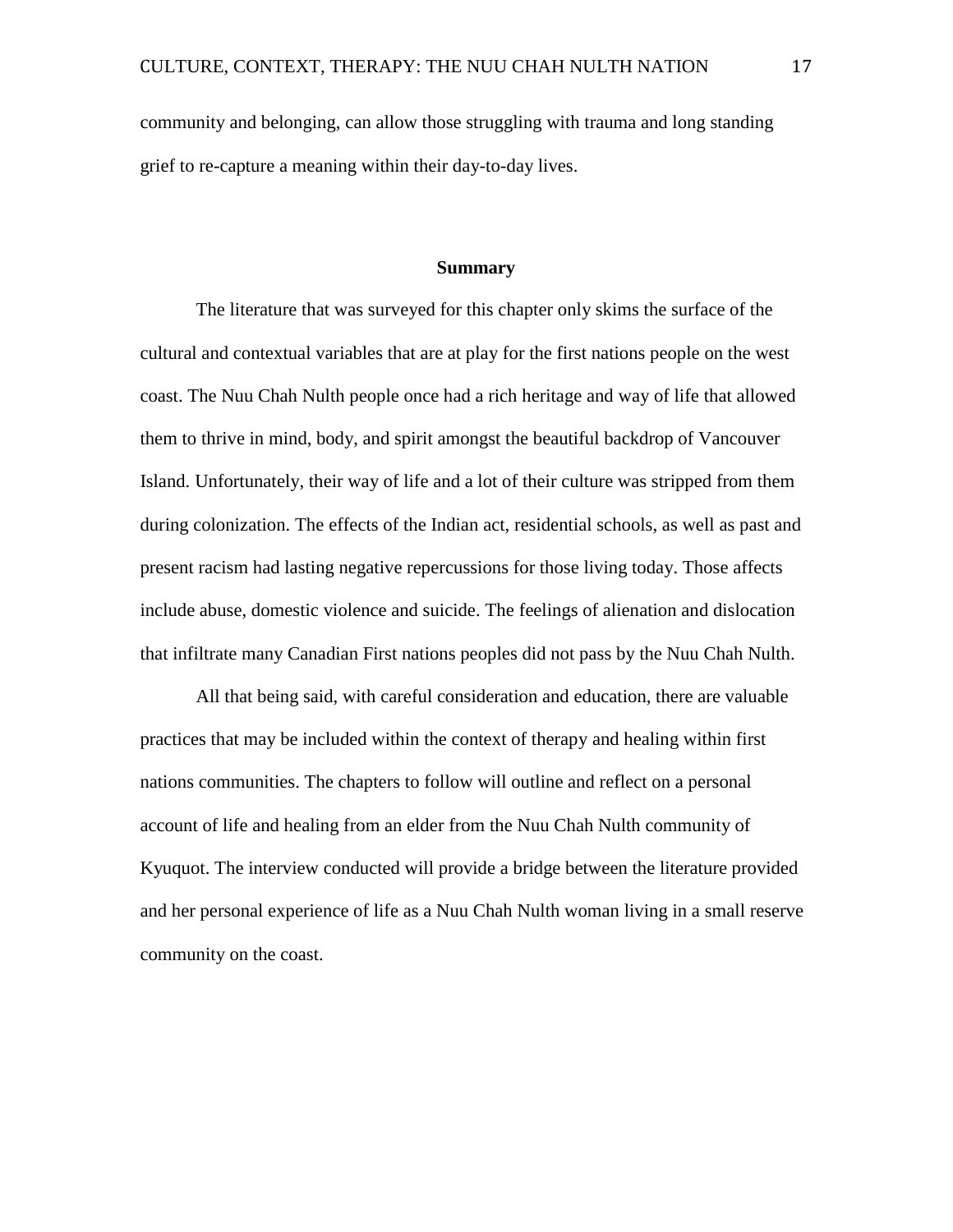# CHAPTER 3: METHODOLOGY

This present study is what I consider a hybrid study, mixing components of phenomenology and ethnography to examine the lived experiences of an elder of a small community as pertaining to therapy and healing. The participant is a first nation's individual from the Kyuquot band of the Nuu Chah Nulth people group on Vancouver Island, BC Canada. She serves as an elder in the community and is heavily involved in the support and tradition teachings of the younger generations in the community. In the paragraphs to follow, I will go over the research design, methodology and all the variables to be considered.

## **Phenomenology**

A phenomenological study is a design of inquiry where the researcher describes the lived experiences of a concept of phenomenon as described by the participants (Creswell, 2014). This method searches for a deeper understanding of psychological phenomenon through in-depth interviews in which the participant reflects on a lived experience (Beharry & Crozier, 2008).

# **Ethnography**

Ethnography is a design of inquiry coming from anthropology and sociology where the researchers study shared patterns of behaviour and/or language and actions of a cultural group (Creswell, 2014, p.15). Most ethnographic designs are set in a way where observations are made over the course of a long period of time, combining simple observations as well as interviews. In the case of this research, we have taken the component of looking at a particular people group, but we have stuck to interviews.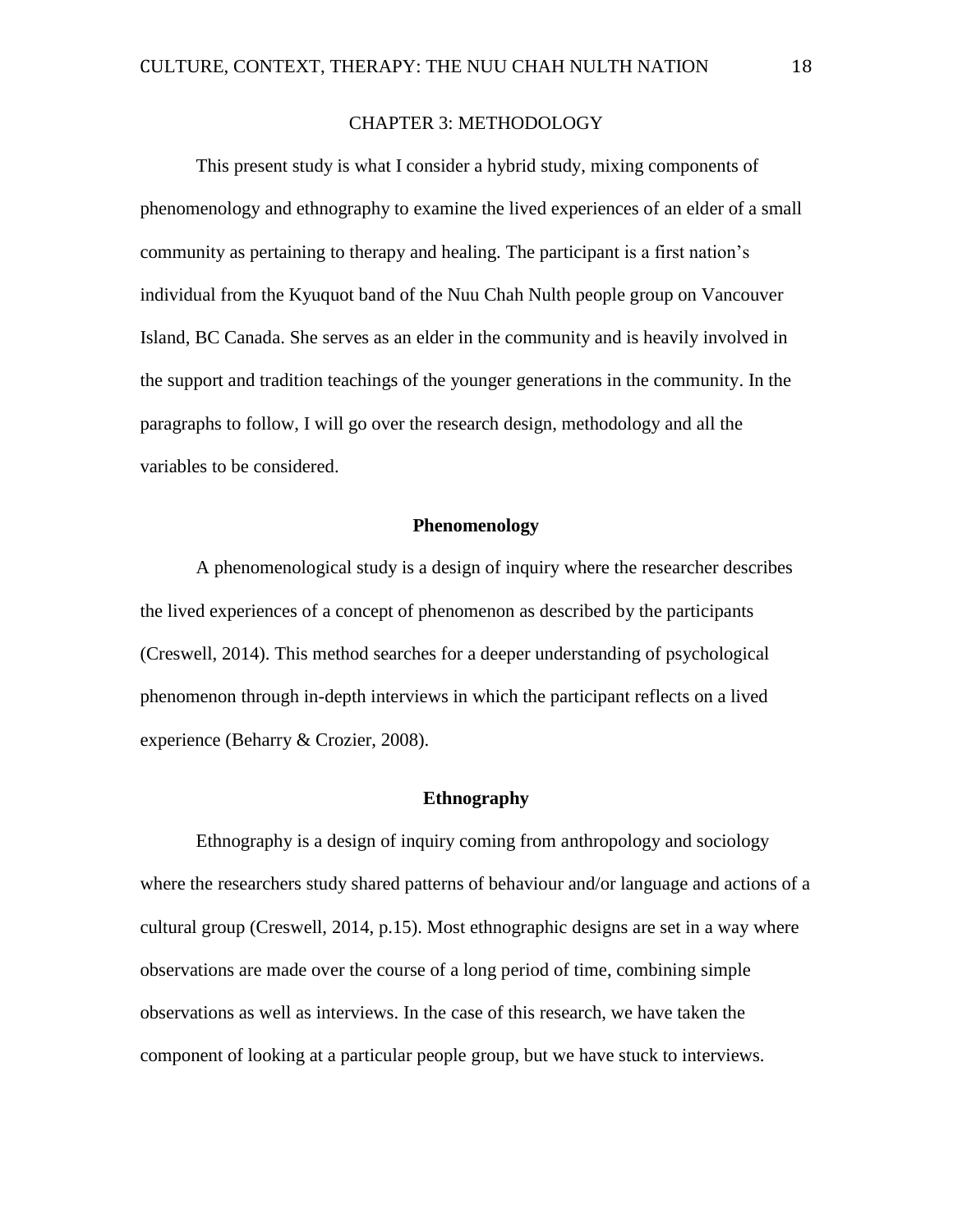### **Research Design**

While it would be a unique undertaking to have done a narrative study reporting on the stories of experiences the participants have had in regards to grief, therapy, and healing, ultimately it was determined that going the route of a phenomenological study (with ethnography undertones) would be a far more ethical design. Whereas narrative studies report on the stories of experiences of one of more individuals, a phenomenological study describes the common meaning for individuals of their lived experiences of a concept of a phenomenon (Creswell, 2007. p.76).

Wertz (2005) states that phenomenological research has been performed for decades, that being said, the field lacks a formal process of its procedures or methodological norms to serve as a map for researchers. Creswell (2007) has borrowed thoughts from another researcher, Moustakas (as citied in Creswell's *Qualitative Inquiry and Research Design*, 2007) and developed the following format for phenomenological research:

- 1) "The researcher determines if the research problem is best examined with a phenomenological approach" (p. 81).
- 2) "A phenomenon of interest is…identified" (p. 81).
- 3) The researcher recognizes "and specifies the broad philosophical assumptions of phenomenology" (p. 81).
- 4) Data is collected from individuals who have direct experience with the phenomenon, usually involving interviews with multiple participants and sometimes observations like journals, or art (p. 81).
- 5) "The participants are asked two broad, general questions: what have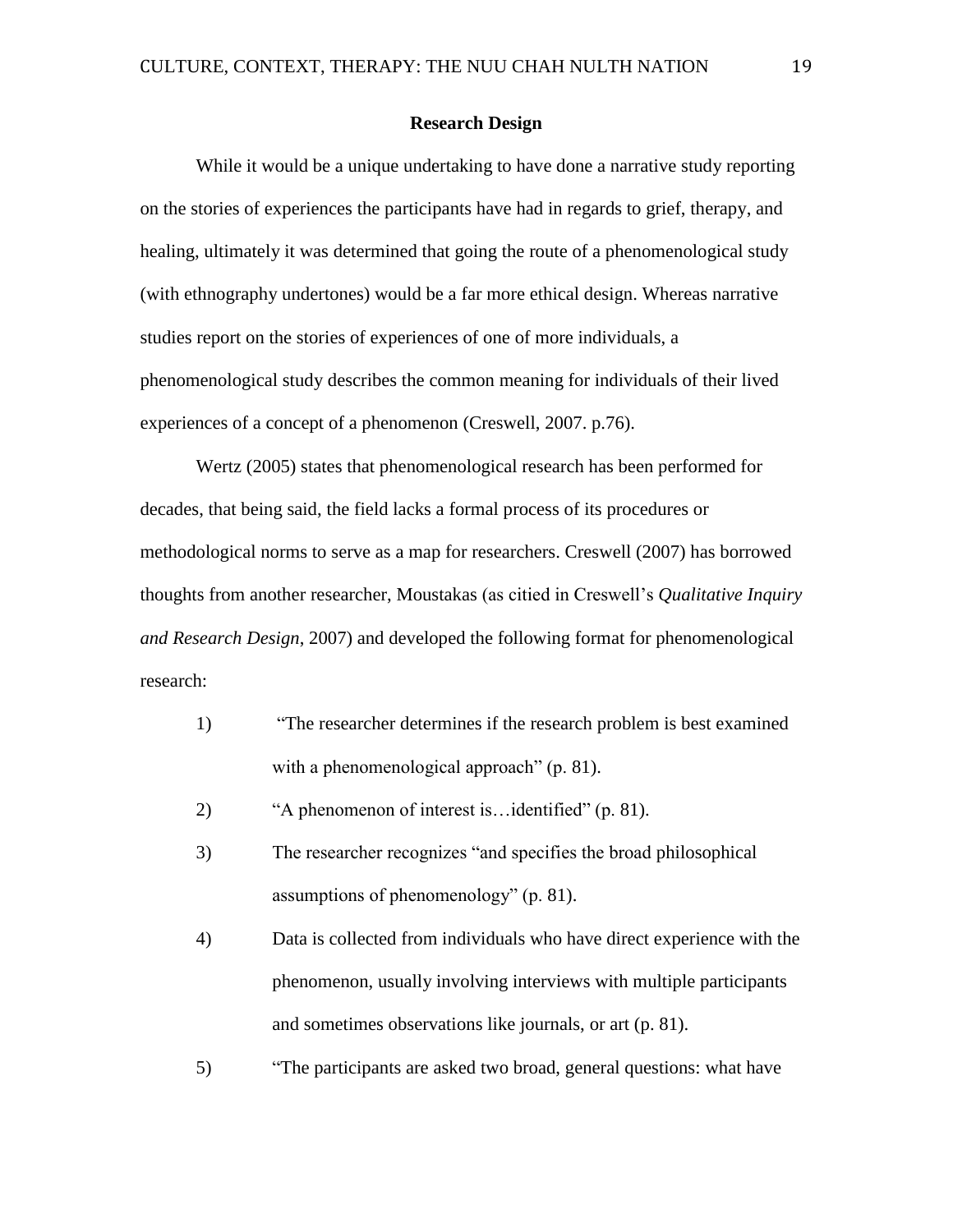you experienced in terms of the phenomenon? What contexts or situations have typically influenced or affected your experiences of the phenomenon?" (p. 81).

Most open-ended questions are then asked. In this research, since the research is on such a broad "phenomenon", and presented to a lay individuals, the initial questions will not look exactly as recommended.

### **Participants/Sampling**

Since the decision was made to conduct this research as a modified phenomenological design, Creswell (2014) and Moustakas (1994) both specify that all participants have some form of direct experience with the phenomenon being researched. Since I have a long standing/ongoing relationship with a number of the elders and adult leaders in Kyuquot, I originally selected the participants based on their involvement (in varying capacity) with therapeutic practices in the community, as well as their general knowledge of the variables at play for any therapists who may come in to serve the community.

Creswell (2007) states that the number of participants in phenomenological studies have ranged from as little as one, all the way up to 325. That being said, he recommends studying three to 10 people. With that in mind, and knowing the limitations of a Master's thesis (as well as my own capacity to tie in interview material), I originally aimed to interview three individuals. To be eligible, the participants had to be over the age of 19, and have some experience with off reserve, non-aboriginal counsellors. Unfortunately, after setting up interviews and travelling to Kyuquot, for one reason and another I was only able to conduct an interview with one of the individuals.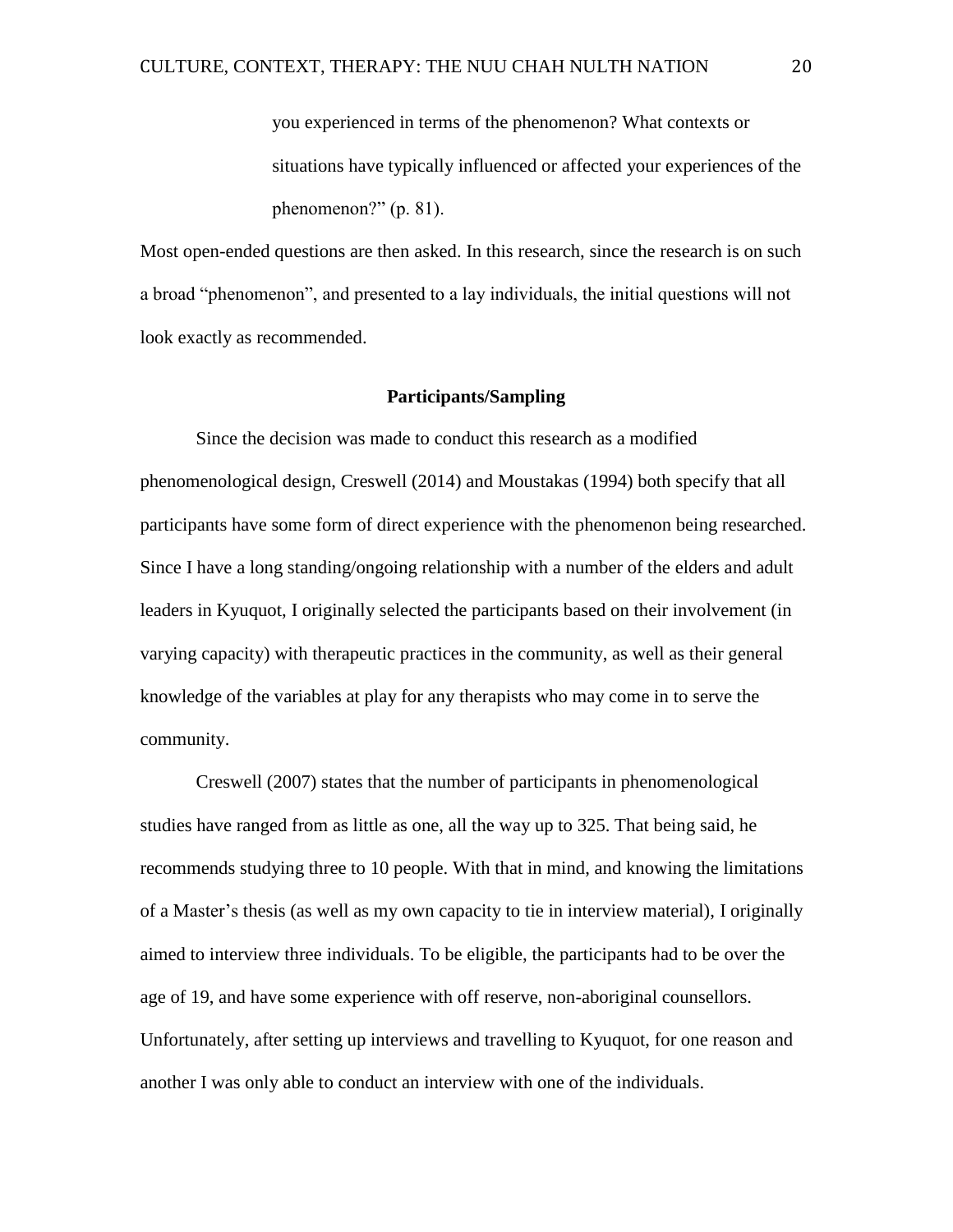With only one participant, one could pose the question "is one participant" enough?". Before answering that potentially debilitating question, you first need to consider the goals of this particular research as well as qualitative research in general.

Qualitative research is often considered a more of a personal, subjective form of research, because it often relies heavily on the interpretation of interview material by the researcher (Maxwell, 2013). This dynamic allows for a certain level of uncertainty throughout the process. Hammerslley and Atkinson (1995) write that "in a qualitative study, research design should be a reflexive process operating through every stage of a project" (p. 12), bending an adapting to the ever changing variables at play within the research process.

#### **Interview and Related Procedures**

Before contacting any of the potential interviewees, the design and protocol of this research was submitted, reviews and conditionally approved by the IRB (Institutional Review Board of City University of Seattle). The condition was based on the Band management in Kyuquot, BC giving written approval of research being conducted in Kyuquot. After contacting the Kyuquot-Checlaset first nations band management, written approval was given. Three preselected individuals who I had pre-existing relationships with and who had experience with off reserve counsellors were contact by phone and by email with the following script: "Hi \_\_\_\_, I am calling to see if you might be willing to participate in some research that I am hoping to conduct for my Master's thesis. I am doing a Master's degree in counselling, and am hoping to write about some of the cultural and contextual variables that counsellors and other health care professionals might want to consider in working in communities like Kyuquot. I would like to conduct an interview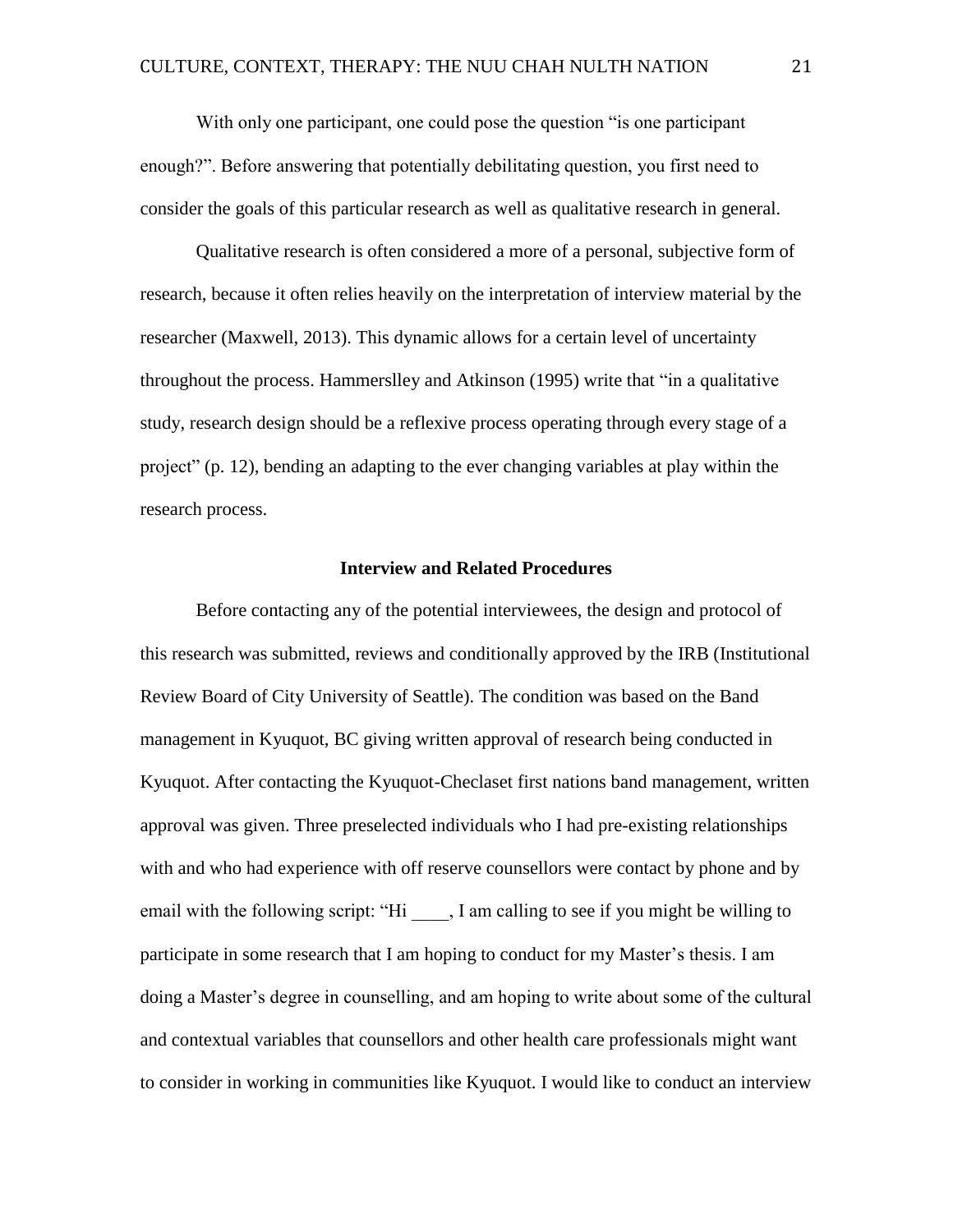with you where I ask you a few questions and we discuss your experiences and opinions on the matter. If you are available and willing I will mail you a confidentiality form for you to read, and then I will collect it from you when I come to interview you."

Once responses were received from the three individuals, they were sent a written informed consent form for the interview as well as the audio recording to fill out. Once confirmation of date and time were made, I travelled to Kyuquot to interview the participants. Unfortunately, as specified previously, only one participant was available for an interview. The interview started with explaining and expanding what the research was about, taking down basic information, small talk, and picking a pseudonym. The interview lasted approximately a half hour, was conducted in person in the community of Kyuquot. This interview was recorded as an audio file onto a computer, and later dictated by a dictation service. A set of interview questions formed the framework for the conversation, but I gave the participant permission to speak on their own terms. For a detailed list of the interview questions please see Appendix A.

Participants were to be given coffee, tea and snacks during and after the interview as a very small token of thanks for their involvement, but in reality, I was invited to her home where she had me over for dinner with her entire family. The interview was conducted after dinner was finished.

The audio from the interview was recorded on a personal computer, saved on a flash drive and stored in a locked cabinet for five years, as per the BC Association of Clinical Counsellors' research standards. The interviews were transcribed by a transcription service, the transcription was then sent to the participant via encrypted email to ensure that the data accurately portrayed their experience and they were given the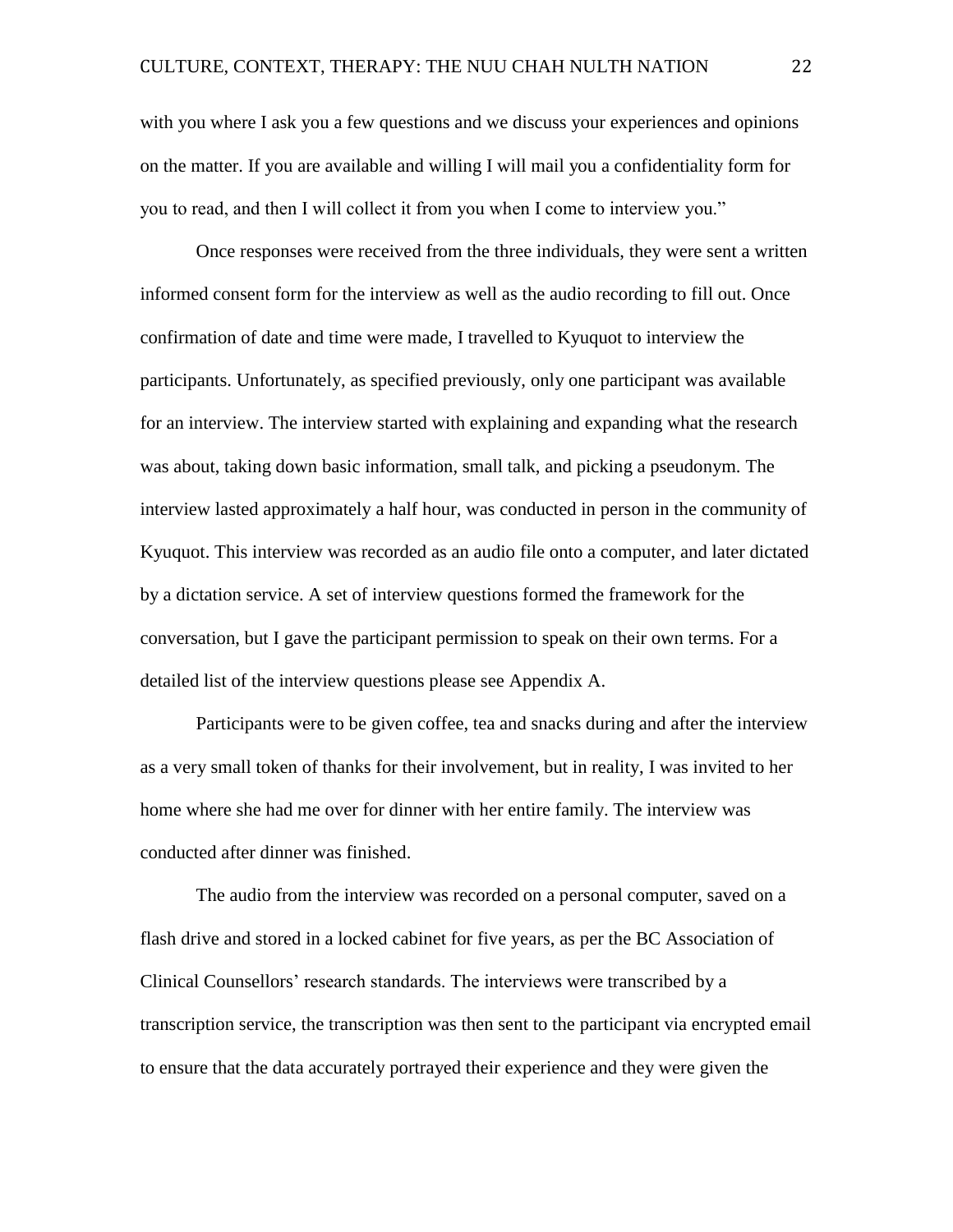opportunity to clarify or add to the data.

After the interview was integrated into this paper, and the Chapter 4 was completed, it was sent to the individual who had been interviewed. After she read through all that was written about the interview we had a brief phone conversation to discuss her thoughts on it. This brief conversation was recorded and stored in the same way as the initial interview was.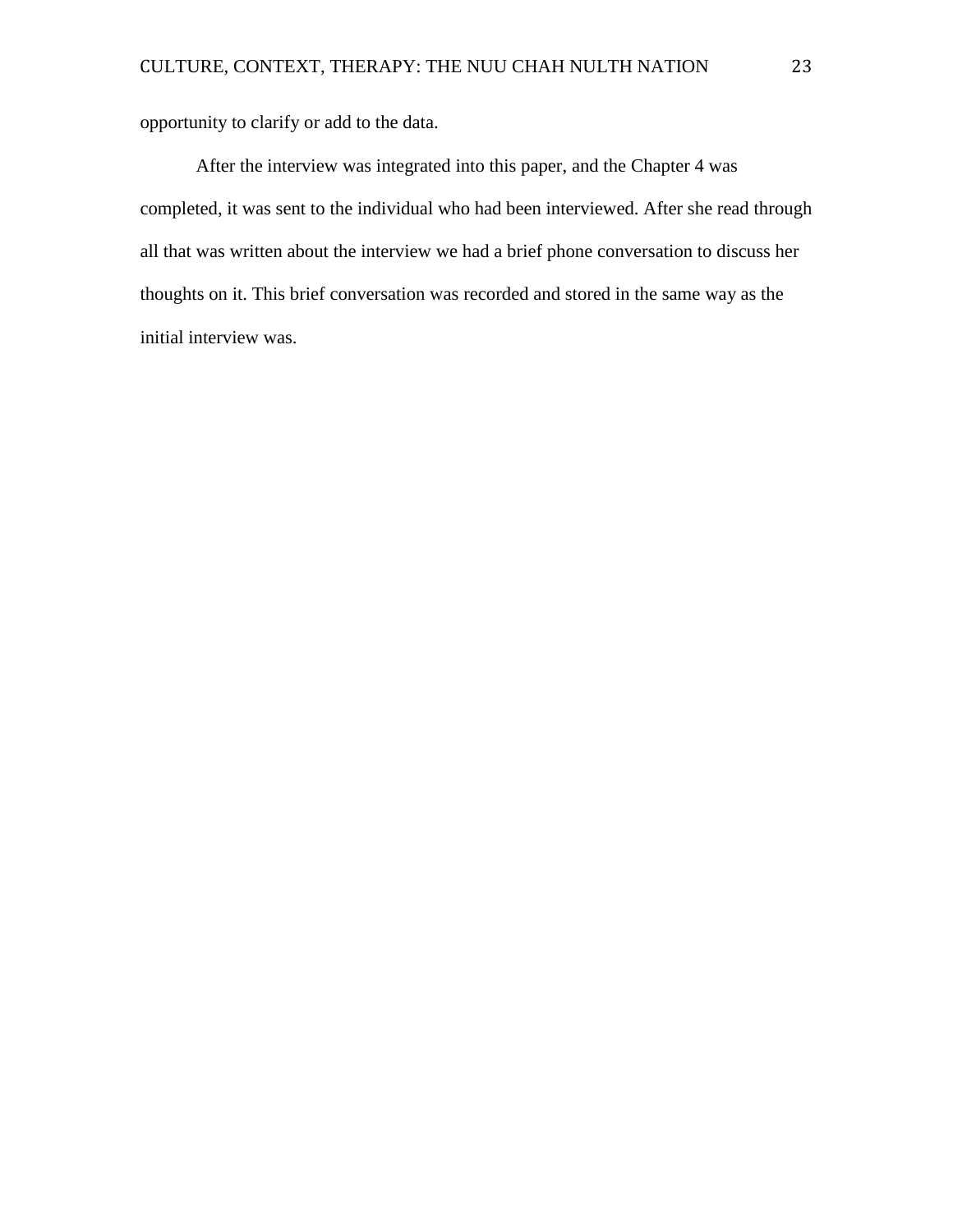# CHAPTER 4 RESULTS

On January 4<sup>th</sup>, 2016, I travelled to the Houpsitas reserve in Kyuquot British Columbia to meet with an elder who for confidentiality purposes we will be calling Katherine. I have known Katherine for around 12 years, and have had the opportunity to get to know her and her family quite well over those years. I chose her because of her community involvement, for the leadership she provides and her overall understanding and concern for her culture.

I had intended to hold the interview over coffee and biscuits at the community centre on reserve, but when I arrived she told me that she would much rather have me over for dinner at her place with her family. I was welcomed as if I was an extended family member who had been away for a long while, and they fed me exceptionally well with fresh fish and chips (halibut that Katherine's husband had caught earlier that day).

Once we were done eating, she insisted that I conduct the interview with her husband and two sons watching because she hoped that they could derive value from our conversation. I asked her to sign an informed consent form (which she willingly signed) and we chose a pseudonym. Her choice was Katherine. I set up the microphone and recording device and we began to talk. The full transcript can be found as Appendix B at the end of this paper.

#### **The Interview**

The nature of this interview was quite informal. It was more of a discussion than what might be expected of an interview as part of a research project. I think that this is an inherent reflection of what it is like to work with this particular population. One thing that I have become increasingly aware of as I have gone back to Kyuquot and other coastal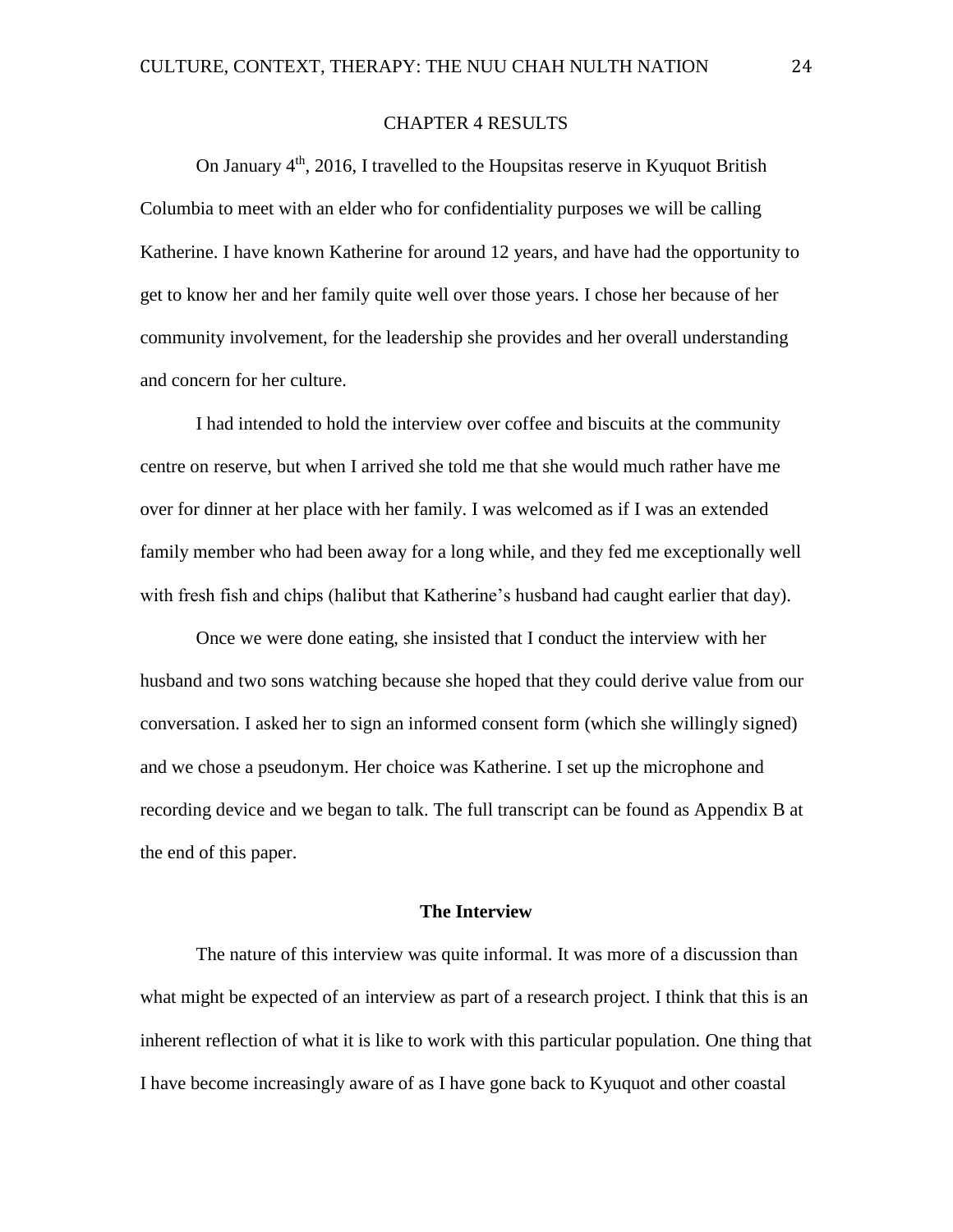communities is the relational emphasis that permeates both the cultural values of the Nuu Chah Nulth, as well as their communities.

In some ways, it seems like the world of clinical, professional relationships (like that of a psychiatrist or psychologist) don't hold the same weight in places like Kyuquot as much as it would in the city with a different population. It might be as simple as a lingering distrust of all things considered to be "colonial." The damage caused by aspects of colonization like residential schools, land allocation and cultural genocide are reasons to believe that this distrust exists at even a subconscious level in the minds of those who may have not even been alive through the terrible upheaval of their culture and of their people. For Katherine, she was fortunate enough to not have to deal with residential schools herself, but has no doubt of it's lasting impact on her generation and generations after her.

For Katherine, some unique challenges of living in a coastal reserve community are tied to feelings (and the reality) of isolation. Kyuquot is a community of around two to three hundred people that is approximately four and a half hours from the nearest city centre. To get to Campbell river (or "town" as Kyuquoters refer to it as), where there is anything more than a general store, it requires a half an hour water taxi ride to a harbour on the mainland of Vancouver Island, a two hour drive on a gravel logging road, which is often impassable in the winter due to heavy snow and ice; and another two hours on a highway. She spoke of the logistical issues of living in a place with no roads in or out of the community, the cost of getting resources into their homes, and being cut off from the world if the Internet or phone go down (which it often does). From Katherine's perspective, the reality of physical isolation presents logistical as well as emotional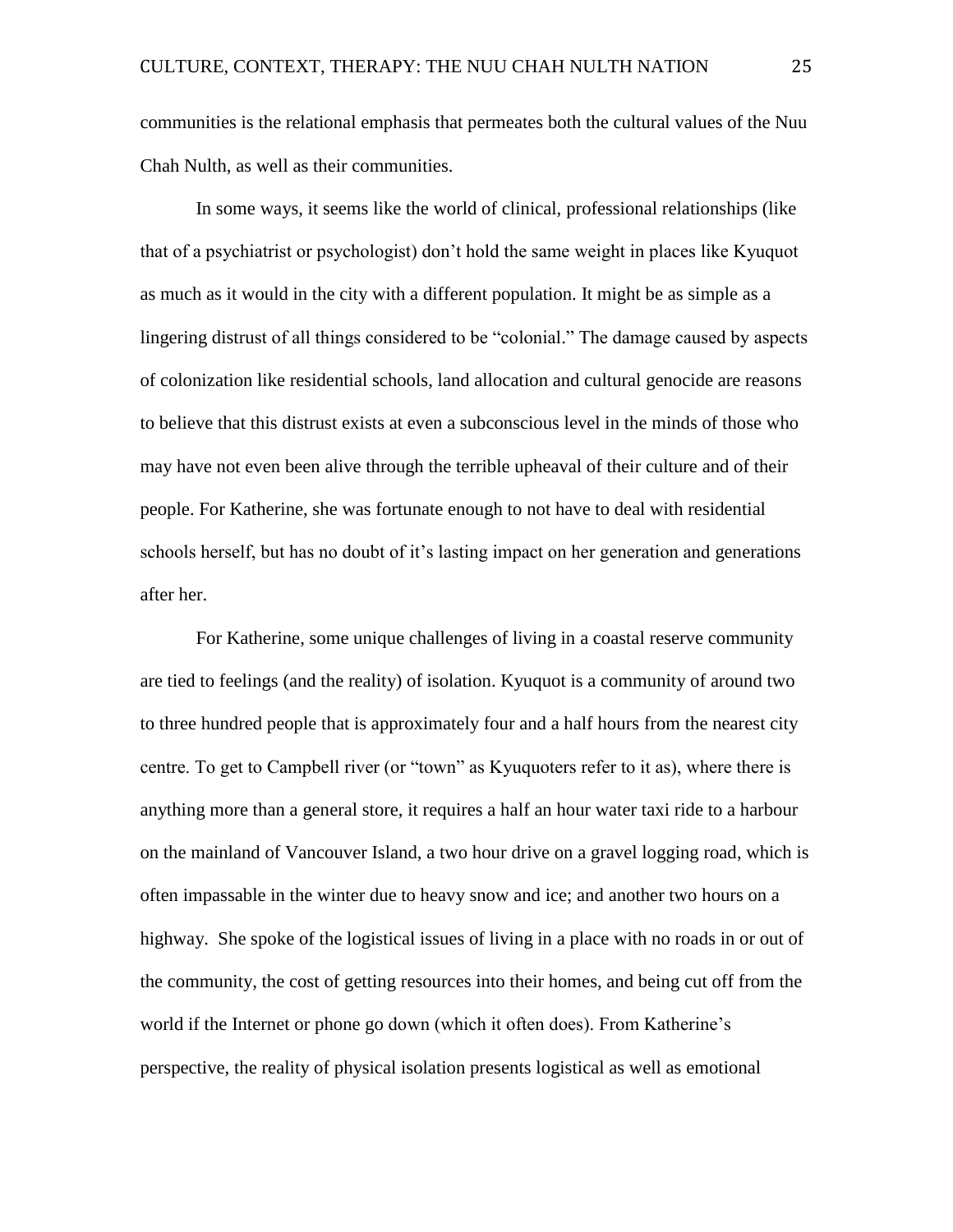isolation. This would seem to fall in line with what research has shown about the level of suicidal ideation being exponentially higher in remote communities up north compared to the greater Canadian population (Spiwack, 2012).

Kyuquot and other coastal communities on Vancouver Island are currently serviced by counsellors, social workers and other health professionals who fly (float plane) or drive in for a day at a time and return on a weekly or biweekly schedule. While I was in Kyuquot to conduct the interview, I saw the schedule for health professionals, and it looked like there were a couple of groups that came in together on a rotating schedule every two or even three weeks. Katherine thought that only having them in the community on such a relatively infrequent basis was ineffective. As a relational culture, I wonder if small communities like Kyuquot would be better served by professionals who are there on a more regular basis. If we consider the concept of the therapeutic alliance, a culture that is in many ways more relational than that of the dominant culture might require (or prefer) closer relationships with those who are providing counselling (and other health care) services. Richard Atleo, (2004) writes in his book about the Nuu Chah Nulth worldview that in traditional teaching, "a person in need is taught and encouraged to depend upon neighbours, and this interdependence is considered one of the strengths of a traditional Nuu Chah Nulth community" (p. 7). I question the ability of a health care professional to be considered a neighbour when they are only within the communities for a fleeting moment every couple weeks.

An interesting aspect of the interview revolved around the ideas of cultural practices and their role in the lives of those living in Kyuquot. Katherine spoke about their pre-colonial ways, where "boys were taught to hunt, the girls how to take care of the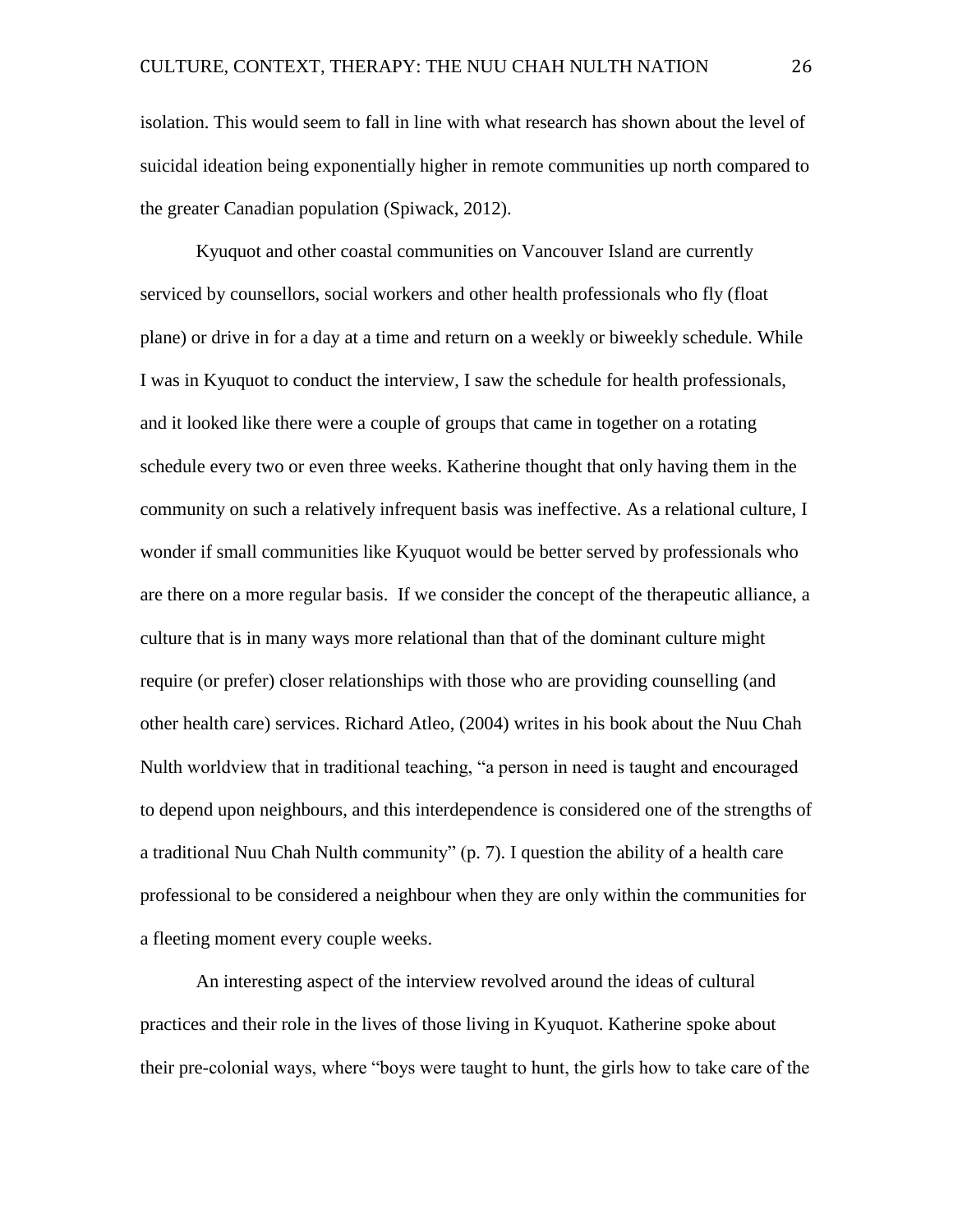kids", and that "everybody had a role were governed by [their] chiefs" that took care of everything. The concepts of purpose and meaning came to mind when I was talking with her. Atleo (2004) writes that "Nuu Chah Nulth community strength is directly related to the practice and observance of teachings", so for both Atleo and Katherine, a bit part of the general well being of the community is tied to tradition.

Katherine also made reference to it being tougher for kids "these days" to grasp culture because of all everything modern coming to the community. Even within the last 15 years there have been significant changes in Kyuquot. Only a small handful of people had satellite TV in the year 2000, now there is cable television available to the community. Moreover, on an arguably more significant level, they have only had semireliable Internet service on reserve for the past seven or eight years. The Internet opens up an entire world to those who use it, who, especially in remote communities like Kyuquot, would otherwise not have access to. That alone is bound to create an interesting dynamic that may impact the way tradition and normalcy is viewed in the community. Web content like social media (facebook, twitter, instagram) allow users to connect with other people, organizations and groups from around the world, leaving some users longing for what they might be missing out on while in their current situations. For individuals in remote communities, this fear of missing out has the potential to impact how community members view their own communities and their own relative isolation.

I would also suggest that within Katherine's general comments about traditional roles within the community and them being governed by the chiefs, that she is also referring to the very strong fishing a whaling traditions of the Nuu Chah Nulth that help define and sustain the people, making them such a prosperous nation (Nichol et al., 2002).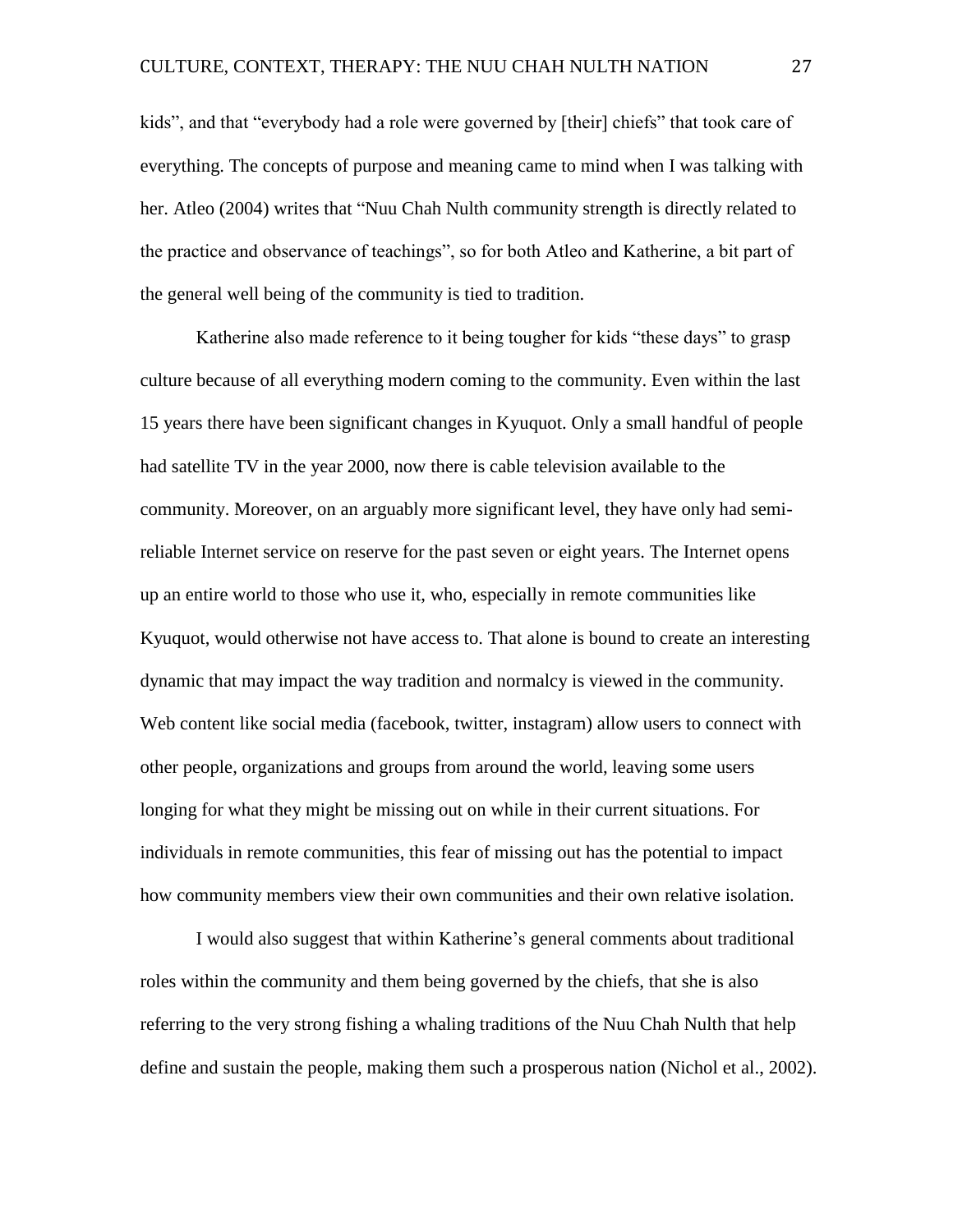While Kyuquot is fortunate (for the time being) in that fishing is still a viable source of income through the sport fishing lodges in the area, the fishing process is far less about tradition and meaning, and much more about fitting into the "free-market" society that crept into Nuu Chah Nulth territories during colonization. I'm not sure you can consider a day of sport fishing a cultural practice. Bruce Alexander writes that "a society structured by free-market economics generates enormous material wealth and technical innovation and, at the same time, breaks down every traditional form of social cohesion and belief" (2008, p.12).

Katherine also touched on the use of traditional Nuu Chah Nulth language and it's role in a healthy community. She made an interesting point about her "in-betweener" generation that was not old enough to have been taught first hand by their parents (many of whom were taken away to residential schools), and not young enough to benefit from new school curriculums that aim to backpedal on the cultural genocide, and incorporate traditional language, history and cultural practices back into the lives of the students. These comments run parallel with the research of Minone and O'Niel, (2005), who found that when schools and communities worked towards preserving and promoting cultural practices that negative mental health issues like suicidal ideation were less prevalent. Katherine considerers herself fortunate in that she is able to benefit from being involved with the local school, and play a role in delivering some of the traditional language and cultural practices back to the new generation.

One aspect of our interview that shouldn't be understated are Katherine's feelings about traditional cultural practices, how they were basically stolen from her people, and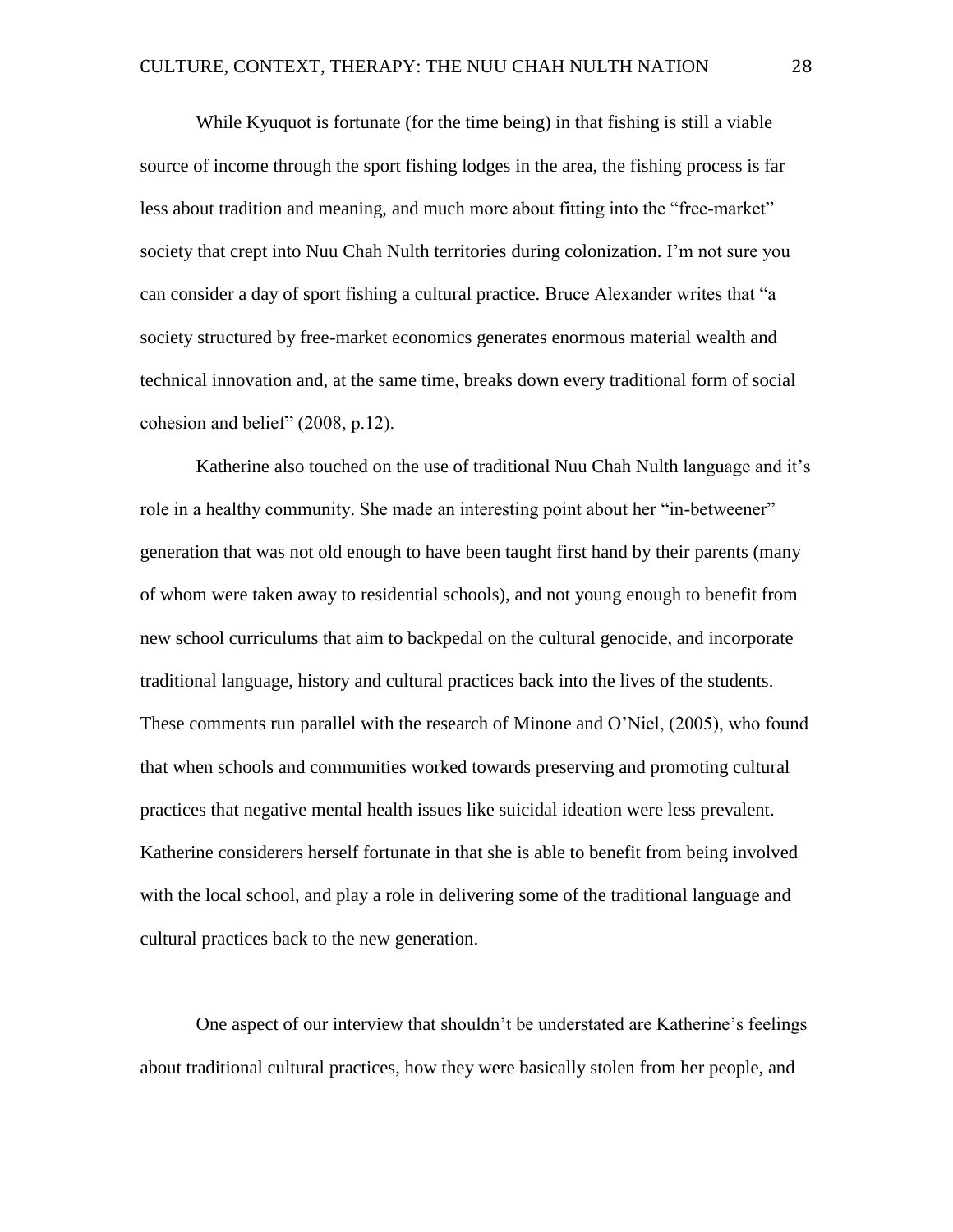how they are working to reincorporate them into the lives of the people in Kyuquot and other Nuu Chah Nulth villages. She spoke about the Canadian government enacting the Indian act, taking away regalia, and banning the potlatch. Having her reference all this stands to reinforce the significance of these acts, that are mentioned at length in wide spread research on aboriginal health and wellness like that of Kirmayer (2007), Alexander (2013) and others. For Katherine, these cultural practices that were stolen are all important components of her heritage, and consequently, they are working to bring them back. For as long as I've been involved with the community of Kyuquot, it has been evident that their sense of community is at it's best when they are involved in cultural practice like the potlach, or their ceremonial canoe journey that takes teams from multiple communities on the coast on a trip down the coast to Washington every summer. There seems to be a yearning for cultural cohesion and significance from the people in Kyuquot.

One interesting cultural practice that Katherine mentioned that I had previously known nothing about was the idea of jumping in the water. Kyuquot is an isolated community with the Houpsitas reserve located in a sheltered bay on the west coast of the island. There are many small islands within a few kilometers of this bay, as well as many rivers that cascade off the mountains that line this section of secluded coast. While I was there to conduct the interview with Katherine, the community held an informal swim to commemorate the New Year. I would venture to guess that at least three quarters of the community came down to docks to either participate or watch as they all jumped into the freezing cold ocean. Katherine mentioned that the rivers and ocean played a significant role in another ceremony they have with the young men and women in the community.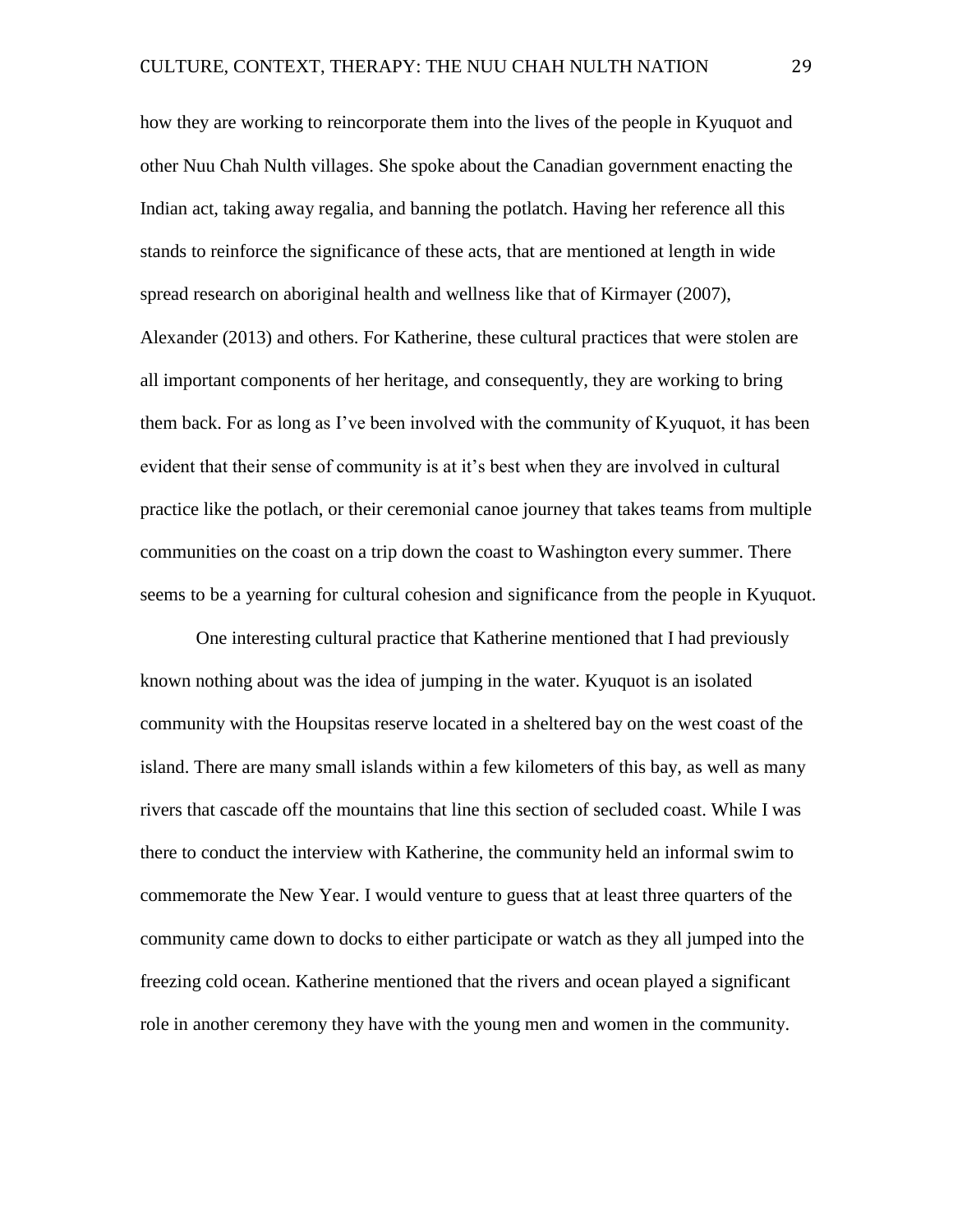She describes it is a sort of cleansing of mind and soul, much like how sweat lodges are spoken about in other aboriginal communities, as mentioned by Schiff (2006).

A theme that came up throughout the interview was the interconnection that exists between the sky, the sea, and the people. This also seems to be a fairly common theme in the research that I have found referencing the larger aboriginal population across Canada. For many first nations communities, the land in which they traditionally lived off of was the means of which they were sustained. For the Nuu Chah Nulth, the combination of the mountains, rivers and especially the ocean provided everything they needed to survive. Moreover, it served to stress the connection between the people, animals and nature in general (Harkin, 1998).

The interview with Katherine, though relatively informal, was incredibly meaningful and valuable to me personally as well as for the use in this paper. While I would like to say that the content discussed is applicable for all Nuu Chah Nulth communities, and individuals, this, in reality is only a small picture of the potential variables in play for those living "along the mountains", on the west coast of Vancouver Island.

### **Response**

After writing this summary of the interview, I contacted Katherine and asked if she could read what that I wrote and then we could have a conversation so that I might be able to add her reflections to my thesis and change or delete aspects of the writing as she saw fit. She obliged, so I emailed her the pages for her to read through. The following day, we had a very short phone conversation about everything that I had written about our encounter.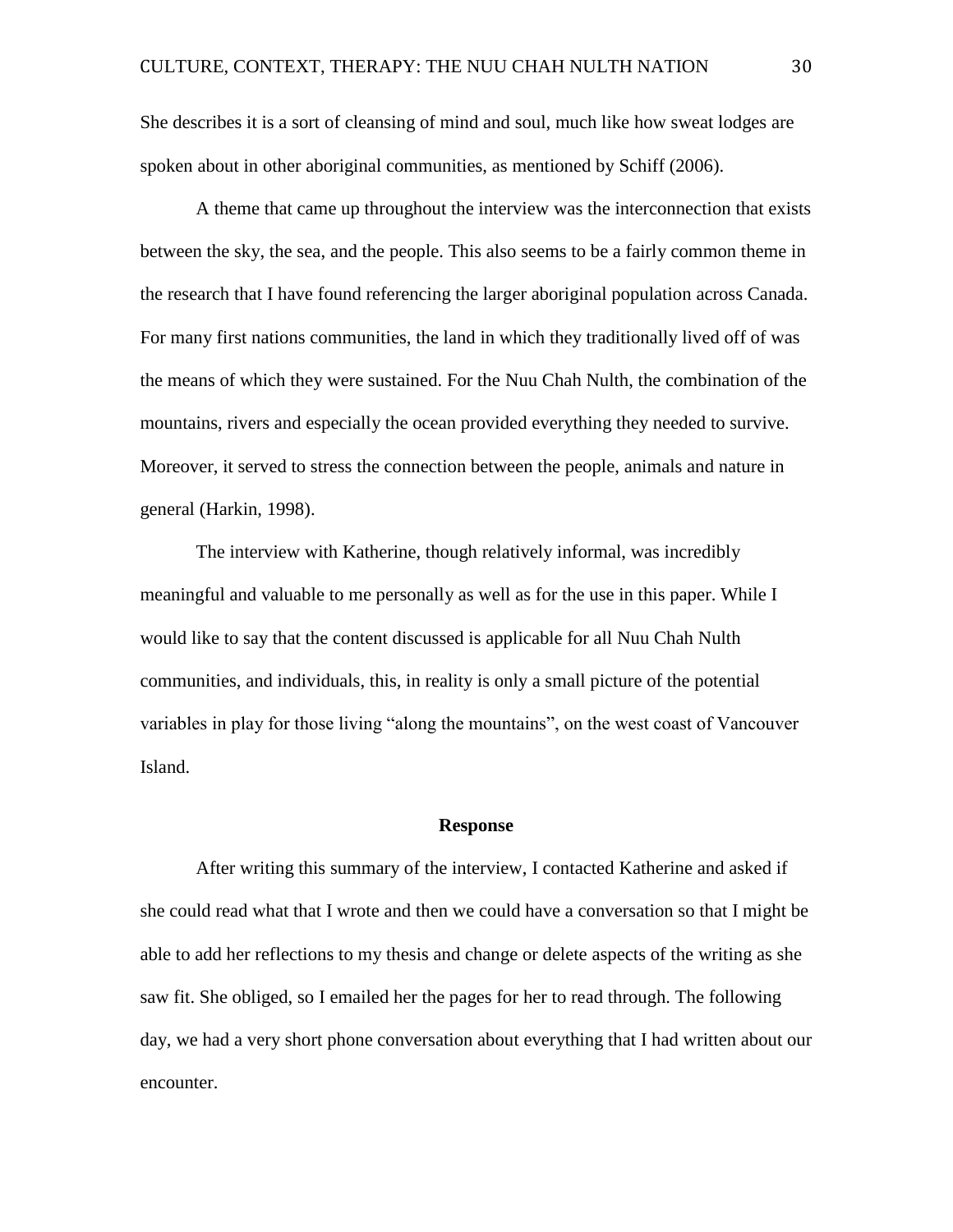After some pleasantries and small talk about how her and her family was doing, she told me that she was very pleased with what I had written, and she was happy that I was attempting to articulate something so personal to her. She also expressed her desire for other individuals who plan on practicing as therapists in first nations communities to question their education, and keep an open mind to learning about the culture of the people that they are serving.

She also said that she had not previously considered how a non-native therapist might work to be more effective working with small communities like Kyuquot, but also stressed that the most important thing that they could do is try and find a deep connection with the people they are working with. Building trust through community is a very important part of working with small communities.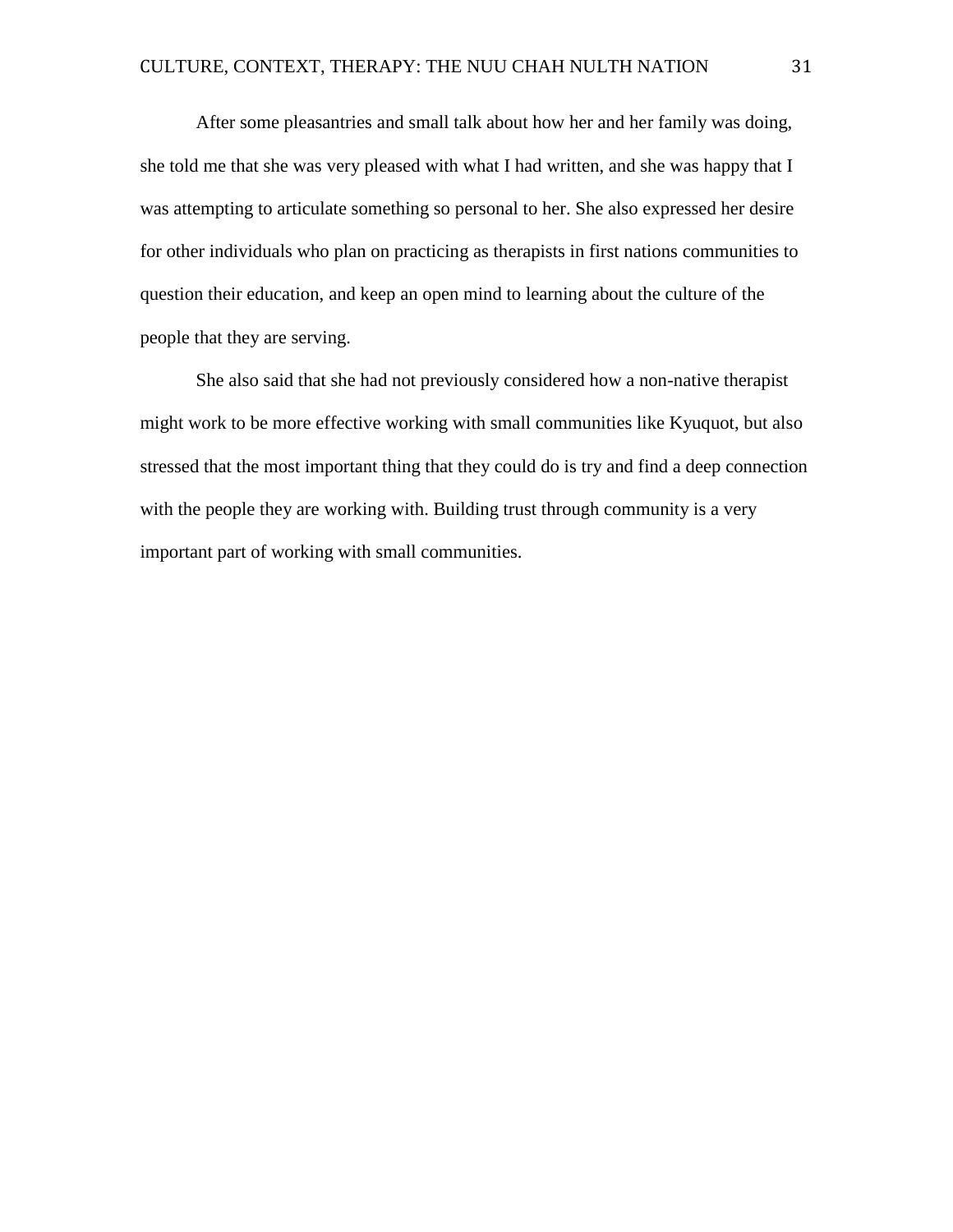# CHAPTER 5 DISCUSSION

Much like most indigenous peoples throughout Canada, the Nuu Chah Nulth people of Vancouver Island boast a rich cultural heritage that is both empowering and enlightening for its people. In many ways, being connected to this culture is a seemingly vital component of what makes for mental and spiritual wellness. In the interview with Katherine, it was interesting to see her thoughts on how learning aspects of language and tradition was of immense importance to finding wholeness and meaning.

Within the narrative of re-establishing culture for the coming generations, there is an unfortunate interplay that exists between the Nuu Chah Nulth culture and the repercussions of colonization. The introduction of the free-market way of thinking and doing business, the allocation of land and resources, the attempted cultural genocide, residential schools and more.

By the time many first nations children enter their teen years, they will have already been told a number of narratives and stories about who they are (Denis-Friske, 2013). For some, they will be told stories full of pride and celebration; of a heritage that is rich in wisdom, empowerment, culture and honour. Other stories will be told through the "eyes of [the] dominant culture that has no interest in recounting the recent history of cultural decimation or in reflecting the incredible courage and resiliency of First Nations people who have collectively survived unthinkable horrors" (Denis-Friske, 2013, p. 10).

Perhaps the most unsettling narratives are told through the perspective of the youth's own eyes, reflecting unprocessed experiences shaped by their own stories of disregard, powerlessness and injustice. Katherine believes in instilling that first narrative through education, a narrative that is something to be proud of, one that includes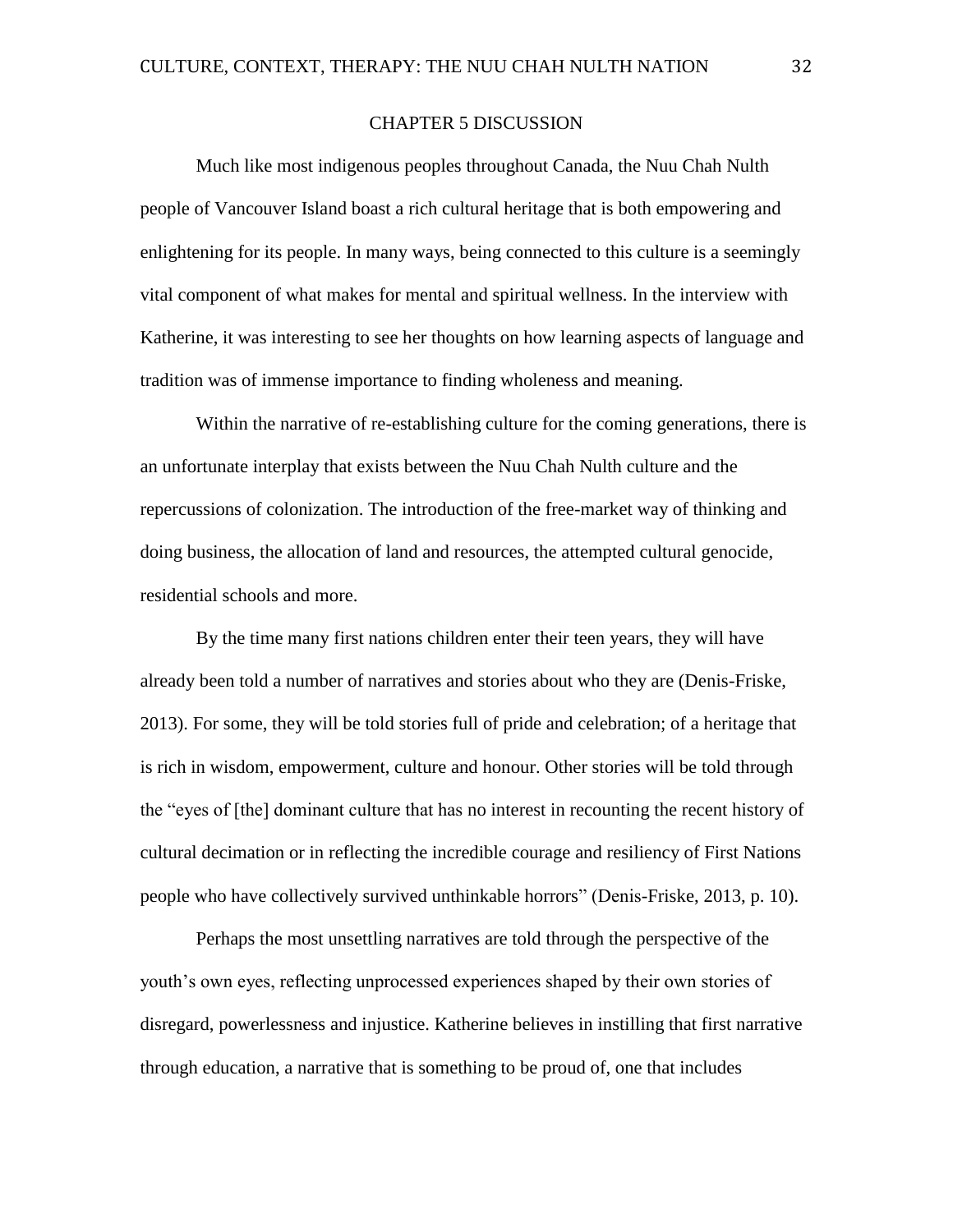traditional ways of being; of fishing, hunting, potlatches and the Nuu Chah Nulth language.

On a much broader scale, therapists working in Canada, when given the opportunity to work with aboriginal individuals (youth in particular), a positive goal of therapy should be to help them foster a sense of personal identity and pride, and allow them to see their own strengths. A precursor to this is gaining an understanding of history and context. One way that has the potential to help change the lingering negative effects of colonization and the discrimination that comes with that is to acknowledge the past and help them move towards a better future.

For youth in particular, they "benefit from an awareness of issues surrounding colonization, since many will still feel the effects from many generations of demoralization, socioeconomic struggles, and discrimination" (Gone, 2009, p. 7). I think that anyone working within this particular population should educate themselves on these types of issues, as the knowledge might help inform later treatment. As Katherine expressed a desire for, depending on the context we get to work, we might consider therapy that centres on an educational component around mental health awareness, identity and culture. Researchers like McKeough (2008) express that when working with first nation's youth in particular, these cultural teachings can be fostered more effectively through more hands on techniques that harkens back to a more traditional way of going about learning.

A possible (and exciting) application of this (depending on the facility the therapist works at, and the particular community they are working in) may mean both counsellors and youth "getting into nature and engaging in activities such as traditional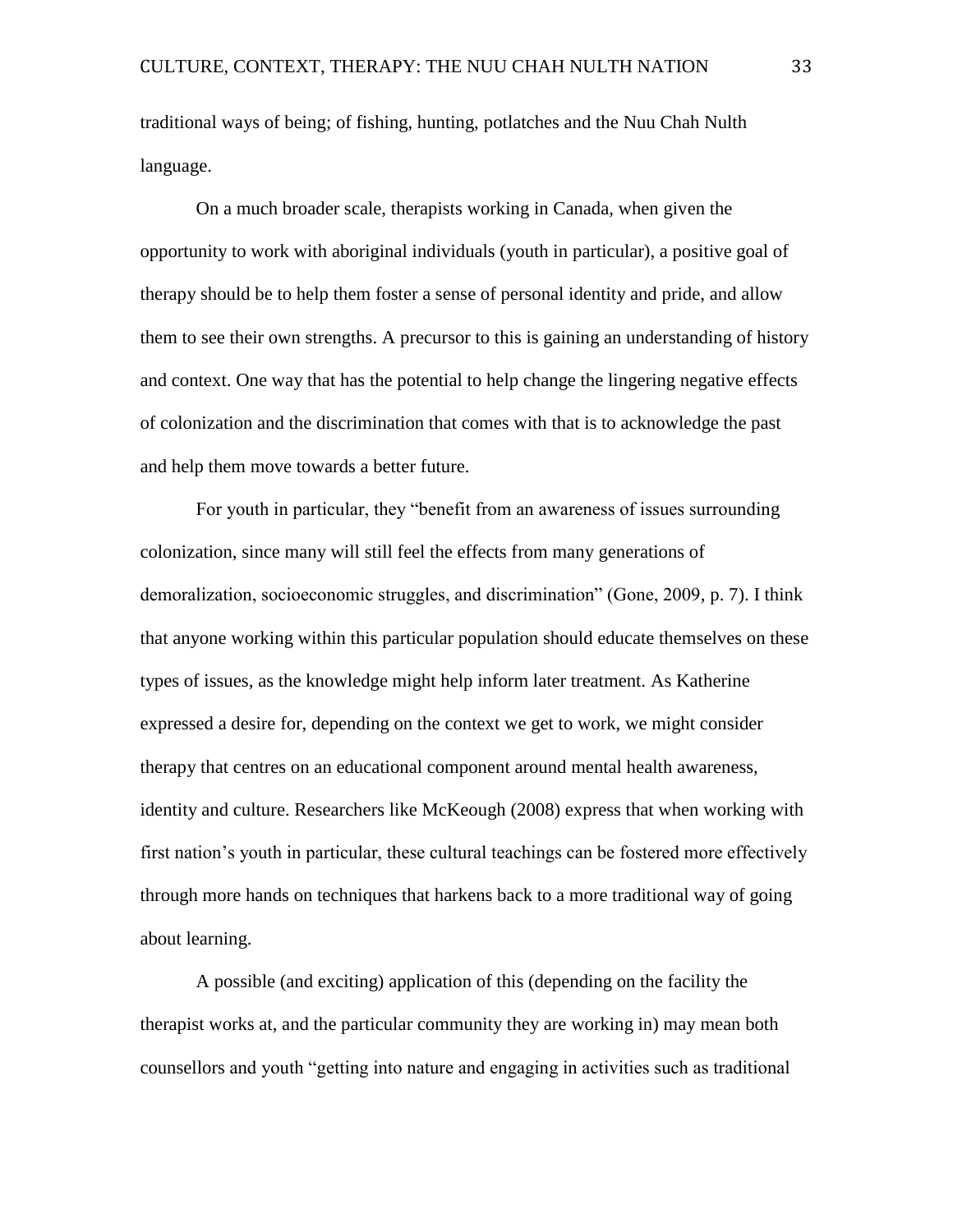methods of hunting, fishing, preserving language, conducting ceremonies, rather than being lectured or reading about such activities in a classroom setting" (Potvin-Boucher, 2014, p. 10). Further education around cultural healing practices like sweat lodge or water cleansing would be incredibly beneficial. It might be advisable for counsellors to connect with elders in the community that they find themselves working in to learn the particular unique practices that people in that community take part in.

### **Limitations**

For this particular paper, the overall goal was to provide a number of potential considerations for health-care professionals working in coastal first nations communities as reflected in both the literature and the personal account of someone who actually lives in one of these communities. If we look at the idea of saturation, which is a notion of derived from Glaser and Strauss's influential account of grounded theory where "theoretical saturation is described as a process in which the researcher continues to sample relevant cases until no new theoretical insights are being gleaned from the data" (Baker, 2014, p. 6). If we examine the concept of cultural and contextual variables for even small communities, the lived experience of its people, while sharing some significant components, will be fairly different from one individual to the next. In small reserve communities like Kyuquot, there are a lot of individuals who have lived off reserve in other towns and cities for a period of time, some who have lived in large cities like Vancouver and Toronto, and other who have not even been to a town larger than Campbell River. There are some who have lived through residential schools, some who lived in foster care throughout their childhood, and others who lived with their two parents on reserve for their entire life, unimpeded by physical dislocation.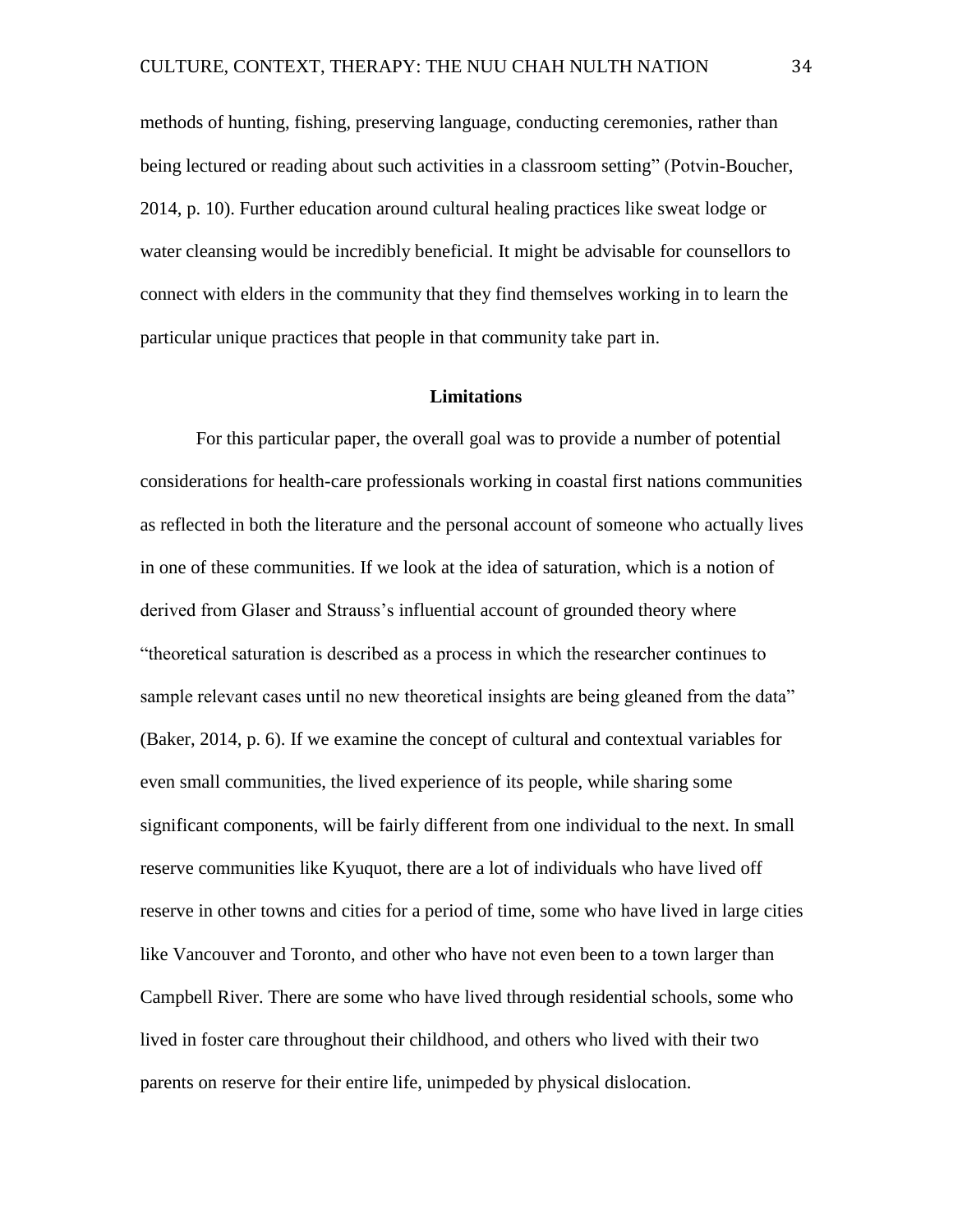What I am attempting to articulate is that in the case of this particular study, I think that the idea of theoretical saturation, while a potential goal, might not be entirely feasible, and that the single interview that I have conducted validates a significant amount of the literature that has been included in this paper. When asked about when interviews are enough, Adler and Adler (2014) respond, "The best answer is simply to gather data until empirical saturation is reached; however this is not always possible or practical" (p. 43). While the intention was to meet with multiple elders in Kyuquot, the logistical reality of that did not pan out, and I feel that the nature of this paper does not necessarily require there to be more interview content because of the very personal experience that each individual comes with to a counselling session. Brannen (2014) writes that a single interview may be sufficient if it is unique and not comparable to other cases, and I would argue that at some level, the interview with "Katherine" provides a perspective that is going to be unique to her great context within the community she lives in.

I believe that an altered phenomenological research design is appropriate for this topic, because the practice of therapy/counselling within small aboriginal communities is something that happens on a regular basis, but is something that very little research has been written on. While using the phenomenological design lends itself to a lot of internal validity based on individual interviews, it garners almost no external validity. This design assumes that the phenomenon of "therapy in small aboriginal communities" has a underlying concept that will tie the interview together with the literature that has been reviewed, since we are dealing with a very personal, and very contextual subject, it is almost as if we are conducting a separate study on this subject's personal experience of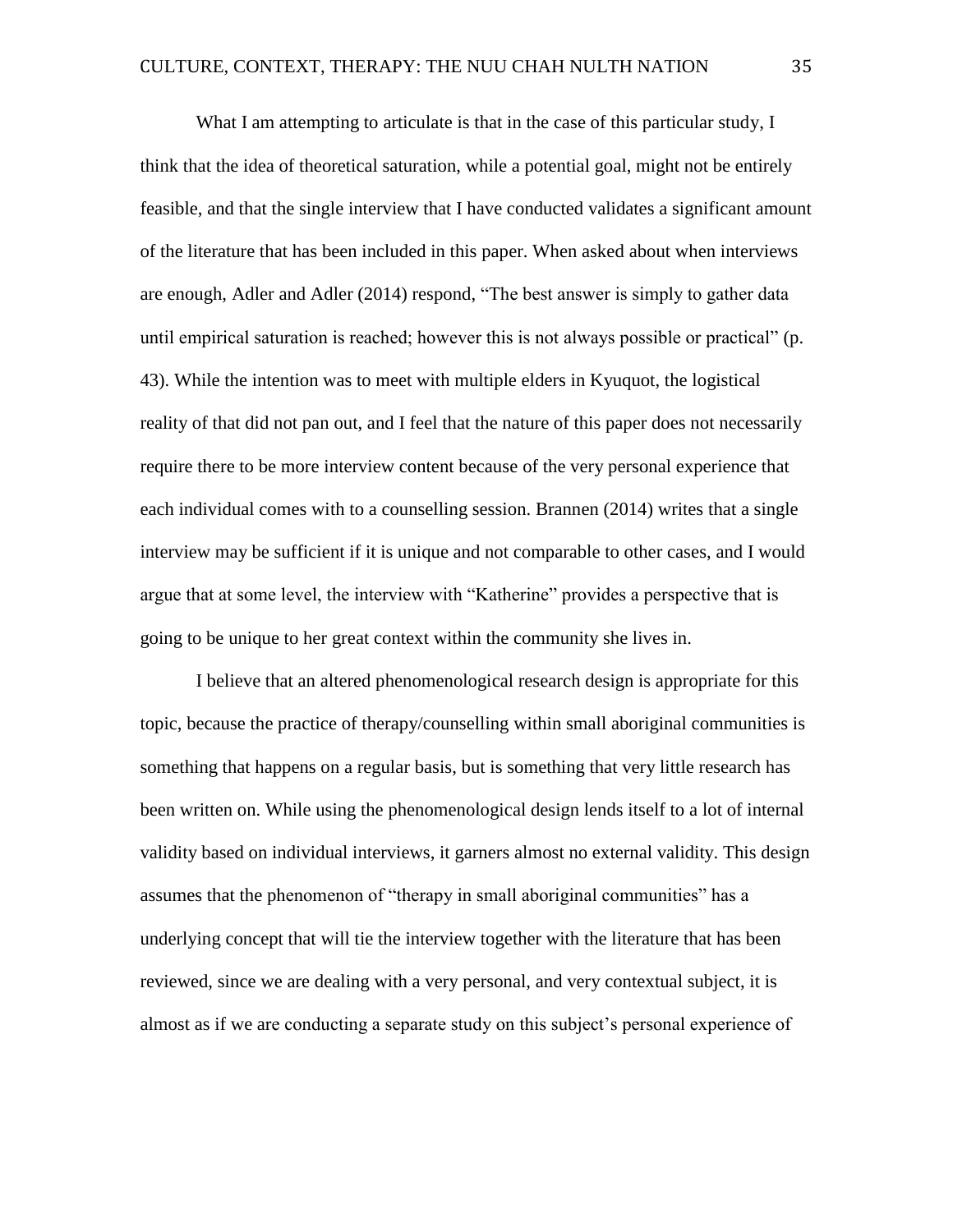therapy. It would also be very unwise to make assumptions or assert the voices and opinions of the participant as something that can be applied to whole communities.

# **Personal Reflections**

An interesting dynamic throughout the research process has been working with content concerning a community of people, and a people group that I have a vested interest in. When I look back 14 years ago to when I first went to Kyuquot, I was naive to the reality of what it was like to be someone of first nations heritage living on the coast in a small reserve community. Their unique culture and context that informs what life looks like for them. All coming with it's own unique struggles and capacity for amazing and beautiful relationships.

On the evening of the first day I ever stepped foot in Kyuquot, a teen in the community died by suicide. I saw a small community in mourning, without the knowledge or the capacity to be helpful in any way. That first trip inspired a longing within me to work towards being able to one day find a way of helping those who mourn and grieve. In many ways, that trip was the genesis for my journey towards becoming a therapist.

I consider it a great privilege to be welcomed with such open arms into the community of Kyuquot. It is clear how much community means to the people there, and I can't help but reflect on how I have been changed by being there year to year. People like Katherine are helping to bring restoration to a culture that has been down trodden and stripped of a lot of its tradition. The idea of restoration and wholeness in Kyuquot, and for the Nuu Chah Nulth people is as much about regaining culture lost, as it is about moving forward.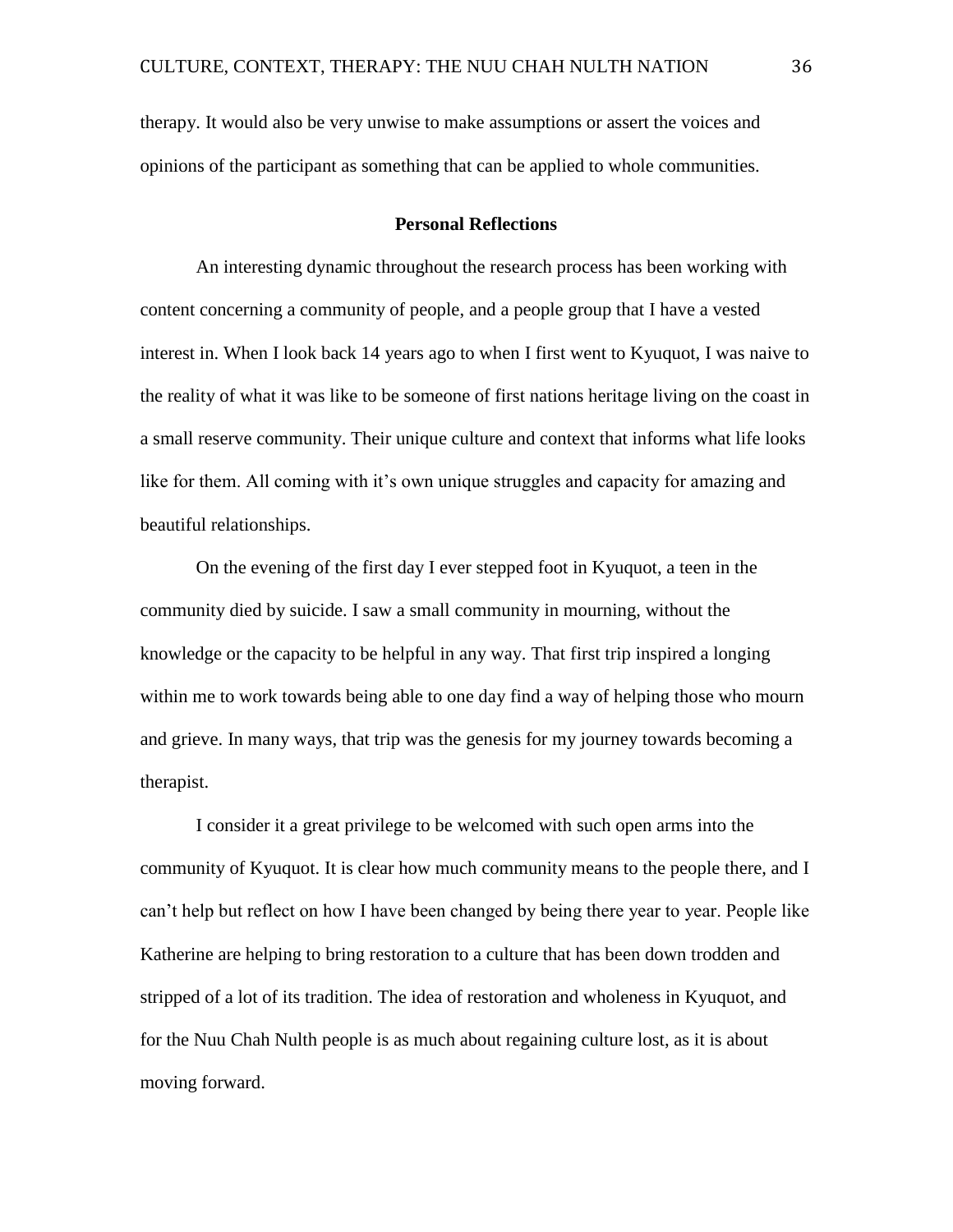While I have certainly not crafted anything here that resembles a handbook that might be able to be used for counselling in Kyuquot or any other Nuu Chah Nulth community, my goal was to work towards starting some sort of collection of considerations from both history, research and personal narrative that might help engage the question of how to best work with this beautiful people group, who have such a rich history and culture, but who have endured so much, and fought so hard to hold on to what they can.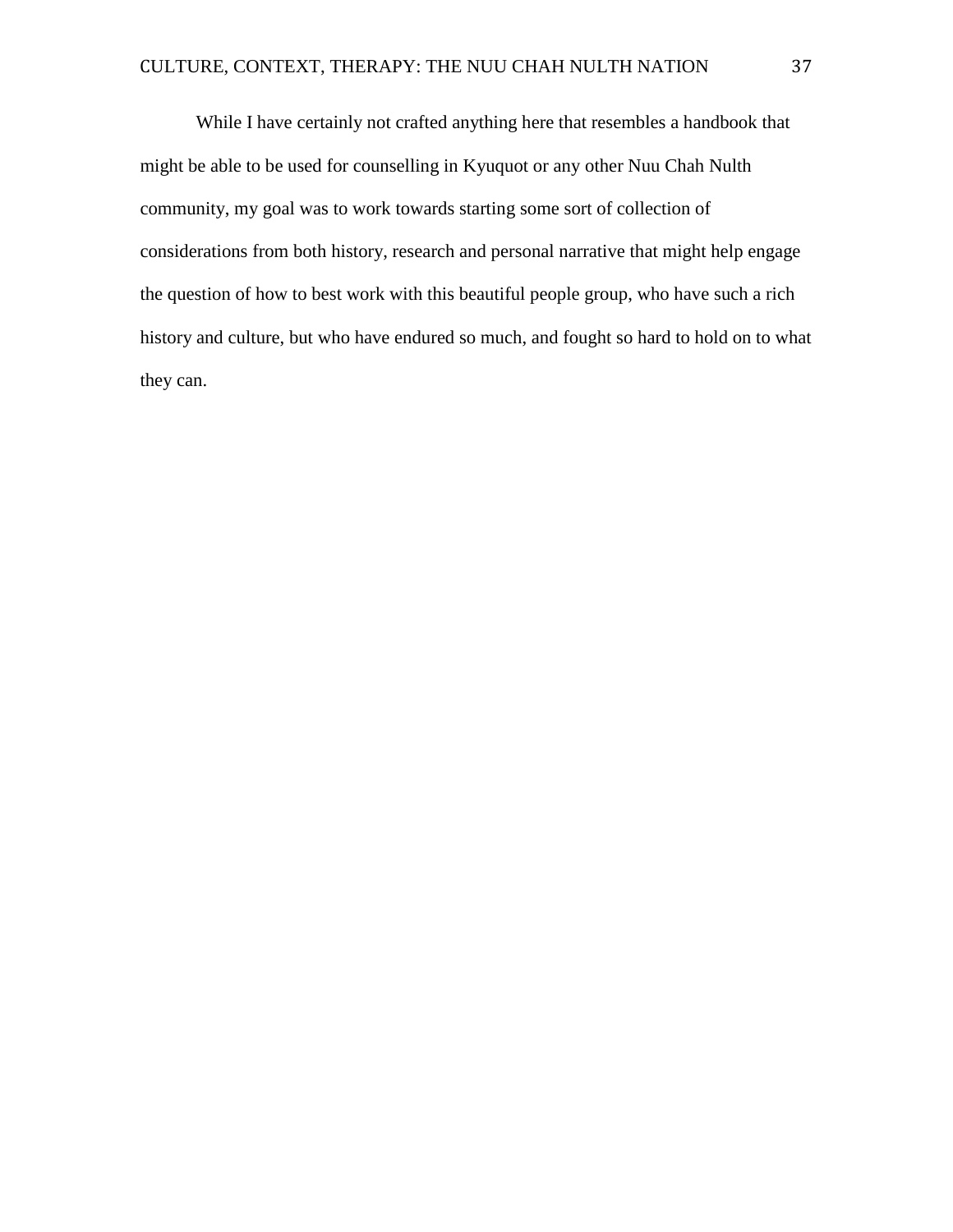### **References**

- Alexander, B. *The globalization of addiction: A study in poverty of the spirit.* New York: Oxford University Press, 2013.
- Arima, E. Y., and J. Dewhirst. 1990. Nootkans of Vancouver Island. Handbook of North American Indians, vol. 7: The Northwest Coast, ed. W. Suttles, pp. 391-411. Washington DC
- Atleo, E. R. (. (2004). *Tsawalk : A Nuu-chah-nulth worldview*. Vancouver, BC, CAN: UBC Press. Retrieved from [http://www.ebrary.com](http://www.ebrary.com/)
- Baker, Sarah. (2014) How many qualitative interviews is enough? New York: National centre for research methods.
- Barnes, R., Josefowitz, N., & Cole, E. (2006). Residential schools: Impact on aboriginal students' academic and cognitive development. *Canadian Journal of School Psychology, 21*(1), 18-32.
- Bombay A., Matheson K., Anisman H. (2011) The impact of stressors on second generation Indian residential school survivors. *Transcultural Psychiatry.* 48, 367– 391.
- Brave Heart MYH. (1998). Healing the historical trauma and historical unresolved grief response among the Lakota through a psychoeducational group intervention. *Smith College Studies in Social Work.* 68:287–305.
- City of Vancouver (2012). *Downtown Eastside (DTES): Local area profile*. Retrieved May 22<sup>nd</sup> 2015.
- Creswell, J. (2014). *Research design, qualitative, quantitative and mixed methods approaches*. Thousand Oaks, Cal: Sage.
- Creswell, J. (2007). *Qualitative inquiry and research design: choosing among five approaches.* Thousand Oaks, Cal: Sage.
- Ebert, M. (2011). Spirits of our whaling ancestors: Revitalizing makah and nuu-chahnulth traditions. *Choice, 48*(9), 1740.

France, M.(2013). Counselling across Cultures. In M. France, G. Hett. & M. Rodriguez (Eds.), *Diversity, Culture and Counselling* (13-33). Calgary, Ab: Brush Education Inc.

Gone, J. P. (2009). A community-based treatment for Native American historical trauma: Prospects for evidence-based practice. *Journal of Consulting and Clinical Psychology 77*(4), 751-762.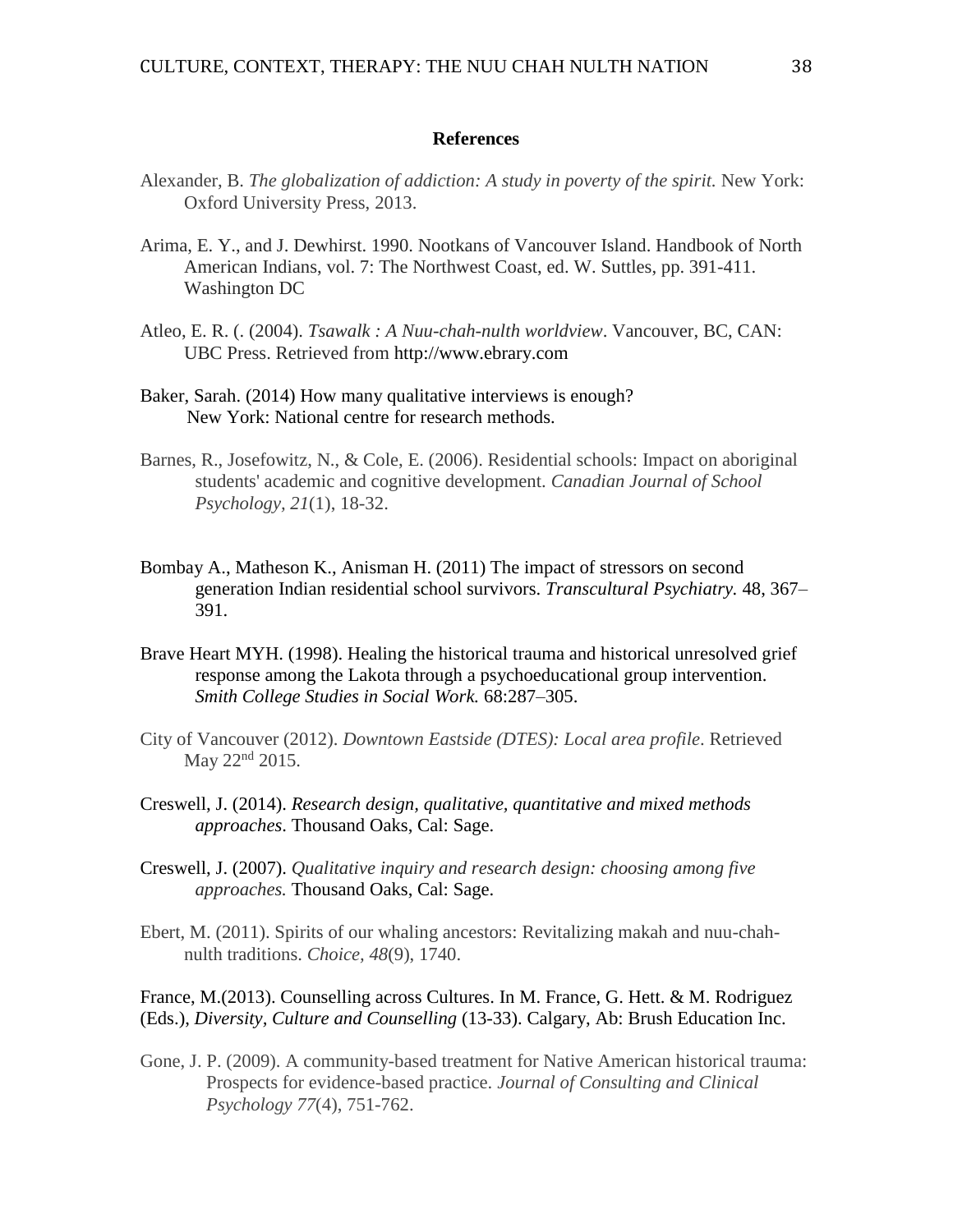Jules, C.(2007). *Northwest Coastal People*. Retrieved May 24<sup>th</sup> 2015.

- Kirmayer LJ., Brass G., Holton T., Paul K., Simpson C., Tait C. (2007), *Suicide Among Aboriginal People in Canada.* Ottawa, Canada: Aboriginal Healing Foundation.
- Lemstra, M., Rogers, M., Moraros, J. (2013). [Risk indicators of suicide ideation among](http://www.ncbi.nlm.nih.gov/pmc/articles/PMC3680266/)  [on-reserve First Nations youth](http://www.ncbi.nlm.nih.gov/pmc/articles/PMC3680266/) *Paediatr Child Health*.18(1): 15–20.
- Lemstra, M. E., PhD., Rogers, M. R., M.P.A., Thompson, A. T., B.A., Redgate, L., M.D., Garner, M., M.D., Tempier, R., M.D., & Moraros, J. S., PhD. (2011). Prevalence and risk indicators of depressed mood in on-reserve first nations youth. *Canadian Journal of Public Health, 102*(4), 258-63.
- [Lipsett, N.](http://search.proquest.com.proxy.cityu.edu/indexinglinkhandler/sng/au/Lipsett,+Nancy/$N?accountid=1230) (2007). *Mindful bridging: A pathway to culturally competent care delivery. .*Union Institute and University, ProQuest Dissertations Publishing.
- Maxwell, J. A. (2013), *Qualitative* Research Design: An Interactive Approach: An Interactive Approach. Thousand hills: Sage Publication house.
- McMillan, A. D. (1996). *Since kwatyat lived on earth: An examination of nuu-chah-nulth culture history*
- Mignone, J., & O'Neil, J. (2005). Social capital and youth suicide risk factors in first nations communities. *Canadian Journal of Public Health, 96*, S51-4.
- Monks, G. G., McMillan, A. D., & St. Claire, D. E. (2001). Nuu-Chah-Nulth Whaling: Archeological insights into antiquity. *Arctic Anthropology*, *38*(1), 60.
- Musqueam Band Council. (1984). *Musqueam comprehensive land claims.* Retrieved from: http://www.musqueam.bc.ca/sites/default/files/miba\_170\_03\_musqcompclaim\_sm\_  $0.$ pdf.
- Nichol, L. M. (2002) *British Columbia commercial whaling catch data 1908 to 1967: A detailed description of the BC historical whaling database*. Retrieved from: http://www.dfo-mpo.gc.ca/Library/264154.pdf
- Porter, F. W. (1989). *The Coast Salish Peoples*. New York: Chelsea House Publishers.
- Potvin-Boucher, J., & Malone, J. L. (2014). Facilitating mental health literacy: Targeting Canadian first nations youth. *Canadian Journal of Counselling and Psychotherapy (Online), 48*(3), 343-355.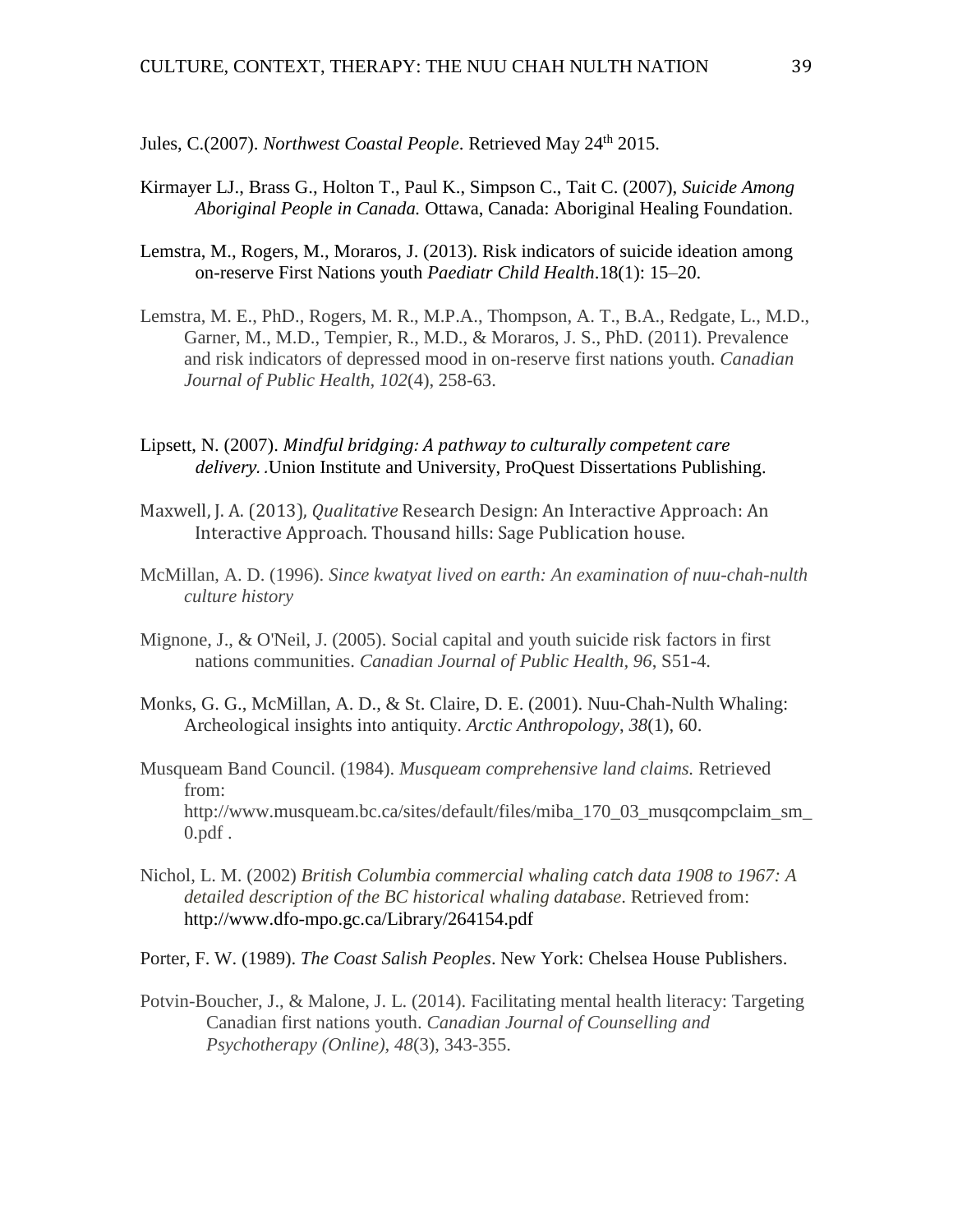- Richmond, C. A. M., PhD. (2007). Narratives of social support and health in aboriginal communities. *Canadian Journal of Public Health, 98*(4), 347-51.
- Rodriguez, M.(2013). Exploring Worldview. In M. France, G. Hett. & M. Rodriguez (Eds.), *Diversity, Culture and Counselling* (34-51). Calgary, Ab: Brush Education Inc.
- Schiff, J. (2006). The impact of the sweat lodge ceremony on dimensions of well-being. *American Indian & Alaska Native Mental Health Research: The Journal Of The National Center*, *13*(3), 48-69.
- Shear, M. (2011). Complicated grief and related bereavement issues for DSM-5. *Depression & Anxiety (1091-4269)*, *28*(2), 103-117.
- Walker, A. E. (2007). Bereavement rituals in the Muscogee Creek Tribe. *Death Studies*, *31*(7), 633-652.
- Walters, K. & P Simoni, J. (2002). Reconceptualizing native women's health: an "indigenist" stress-coping model. *American Journal of Public Health*. *92*(4): 520– 524.
- Wihak, C., & Merali, N. (2003). Culturally sensitive counselling in Nunavut: Implications of Inuit traditional knowledge. *Canadian Journal of Counselling, 37*(4), 243-255.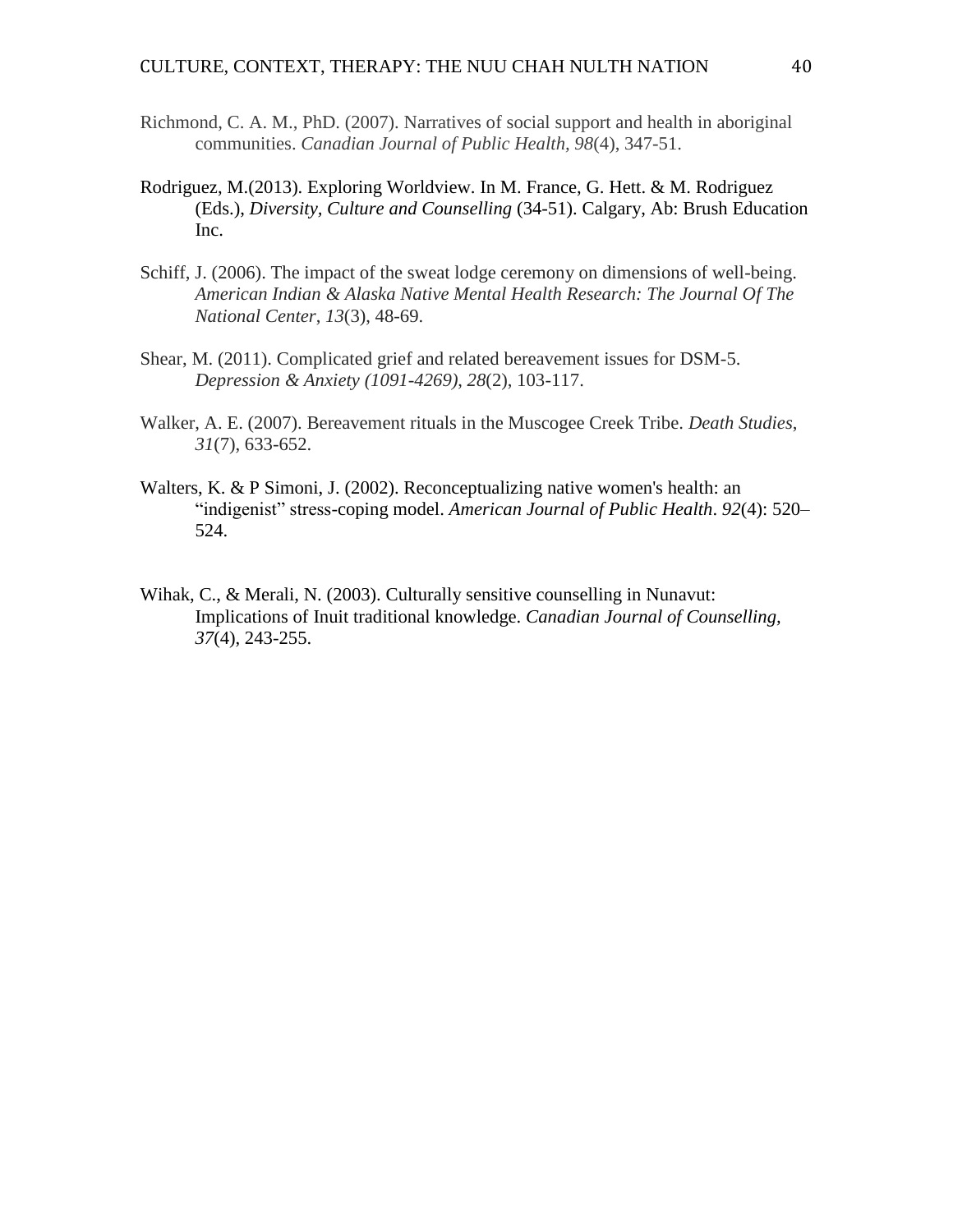# Appendix A

Having lived in Kyuquot what do you think are some of the unique challenges facing the Nuu Chah Nulth peoples living on reserve?

In your experience what are some of the relational variables that should be of consideration to therapists working with Nuu Chah Nulth first nations peoples?

In your experience what are some of the cultural variables that should be of consideration to therapists working with Nuu Chah Nulth first nations peoples?

In your experience what are some of the contextual variables that should be of consideration to therapists working with Nuu Chah Nulth first nations peoples?

How might a therapist from outside of the community learn about the above?

Are there issues specific to your community that should be considered when working in a counselling context?

What does the role of culture and community plays in your understanding of therapy?

Do you know of any traditional cultural practices that help individuals cope with pain, loss and grief?

What role should culture and cultural practices have in therapies provided to the community? How might this look?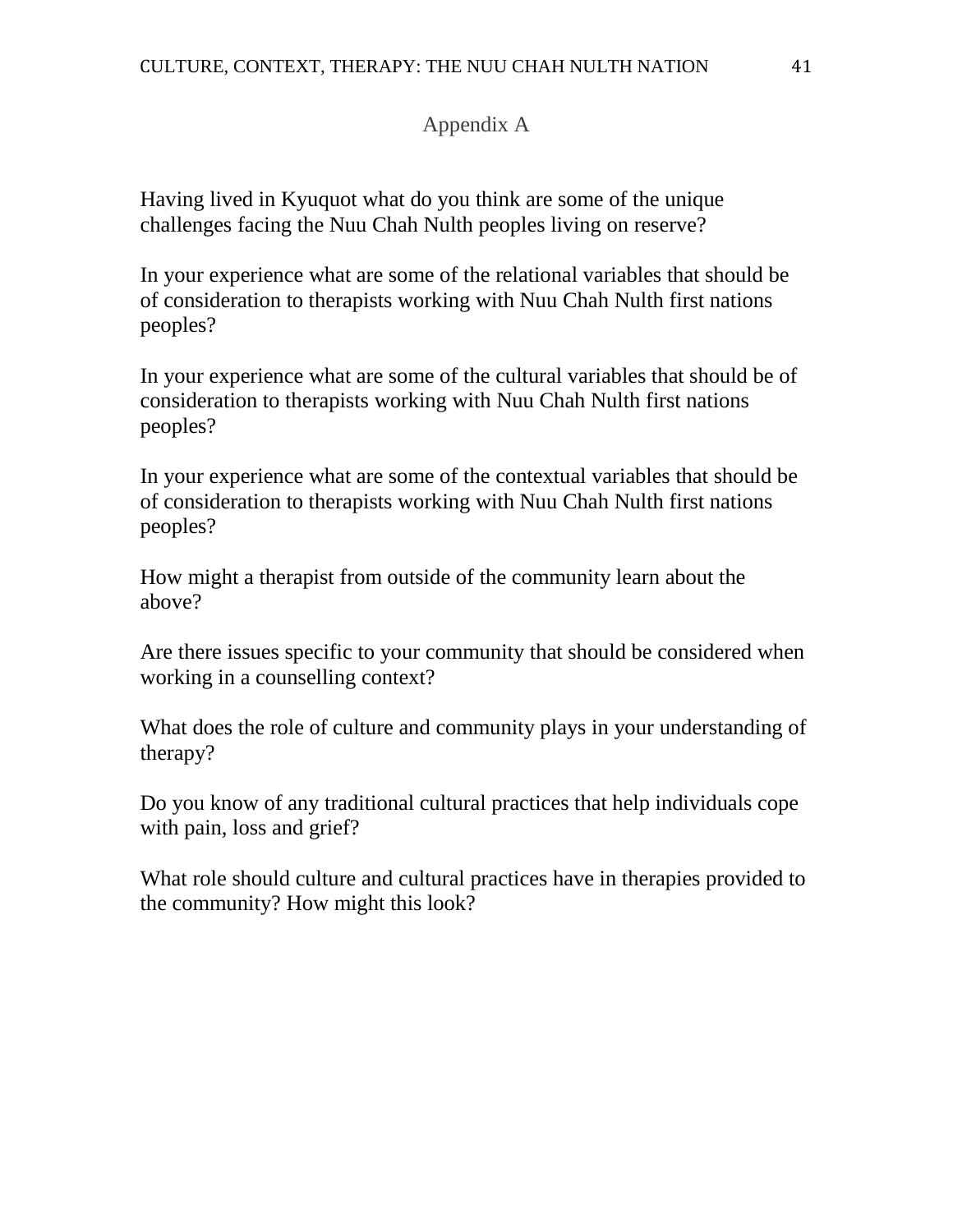# Appendix B

### Interview:

**Tristan**: So, having lived in Kyuquot, what are some unique challenges facing the Nuuchah-nulth people living in the village here?

**Katherine**: The challenges living on the reserve, especially in isolation, is mostly getting in basic food and being cut off from the rest of the world. When we have tsunami warnings or the power outages, people can't get to us because there's no road access to Kyuquot. Also the cost of living. Although I've never lived in town, so I can't compare. Regardless, this is my way of life, I choose to live here.

**Tristan**: In your experience, what are some of the relational variables that should be considered for counselors working in places like Kyuquot.

**Katherine**: Counselors, as in...

**Tristan**: Like say I came up as a counsellor

**Katherine**: Clinical counsellors?

**Tristan**: Yeah, clinical counselors, therapists. When I'm dealing with people in town, I could be dealing with one individual with a bunch of neighbors, but here, given the community, it's more complicated.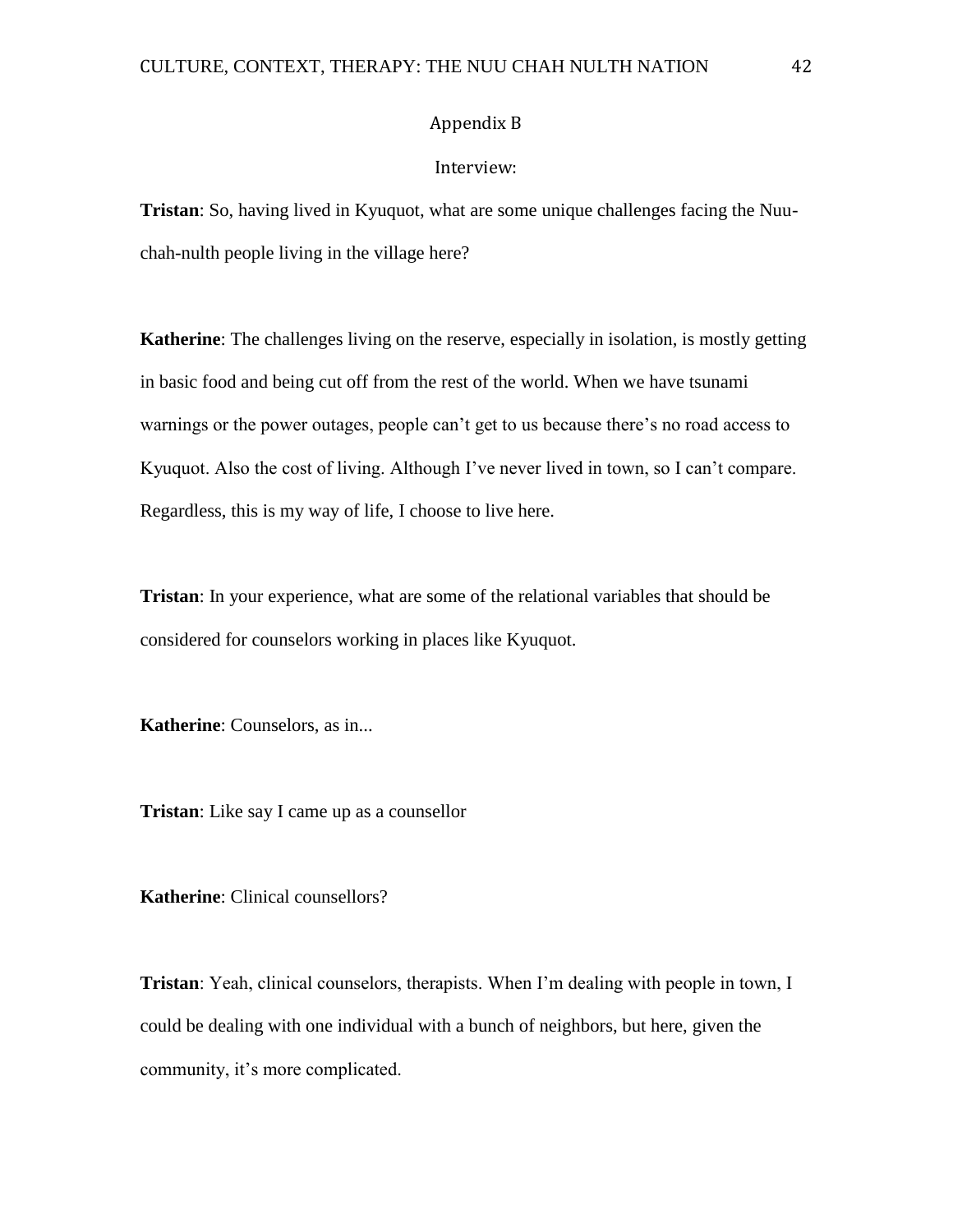**Katherine**: Yeah, it's such a small community and everybody knows everybody. You mean counselors dealing with issues in our community?

**Tristan**: Yeah, so if I came in and said I had someone who comes to me because they were dealing with "such and such", what should I keep in mind?

**Katherine**: We've had many good counselors come and go, but the biggest problem we face as a community is that they will come, they'll come in, meet with the individual who needs help, and then they'll leave. The biggest issue is that a counselor will come in once a week, or once every other week, leaving the client hanging until the next visit.

**Tristan**: Right, right. So do you feel like there's a unique opportunity being here as many years as I have, I've seen how family is so important to everyone. It's not very common in town to have a house where everyone can come and go, it's pretty great. In your experience, what are some cultural variables that should be considered by clinical counselors who come in?

**Katherine**: Protocol?

**Tristan:** Not exactly, more along the lines of cultural heritage, compared to working with some regular old white guy in Vancouver.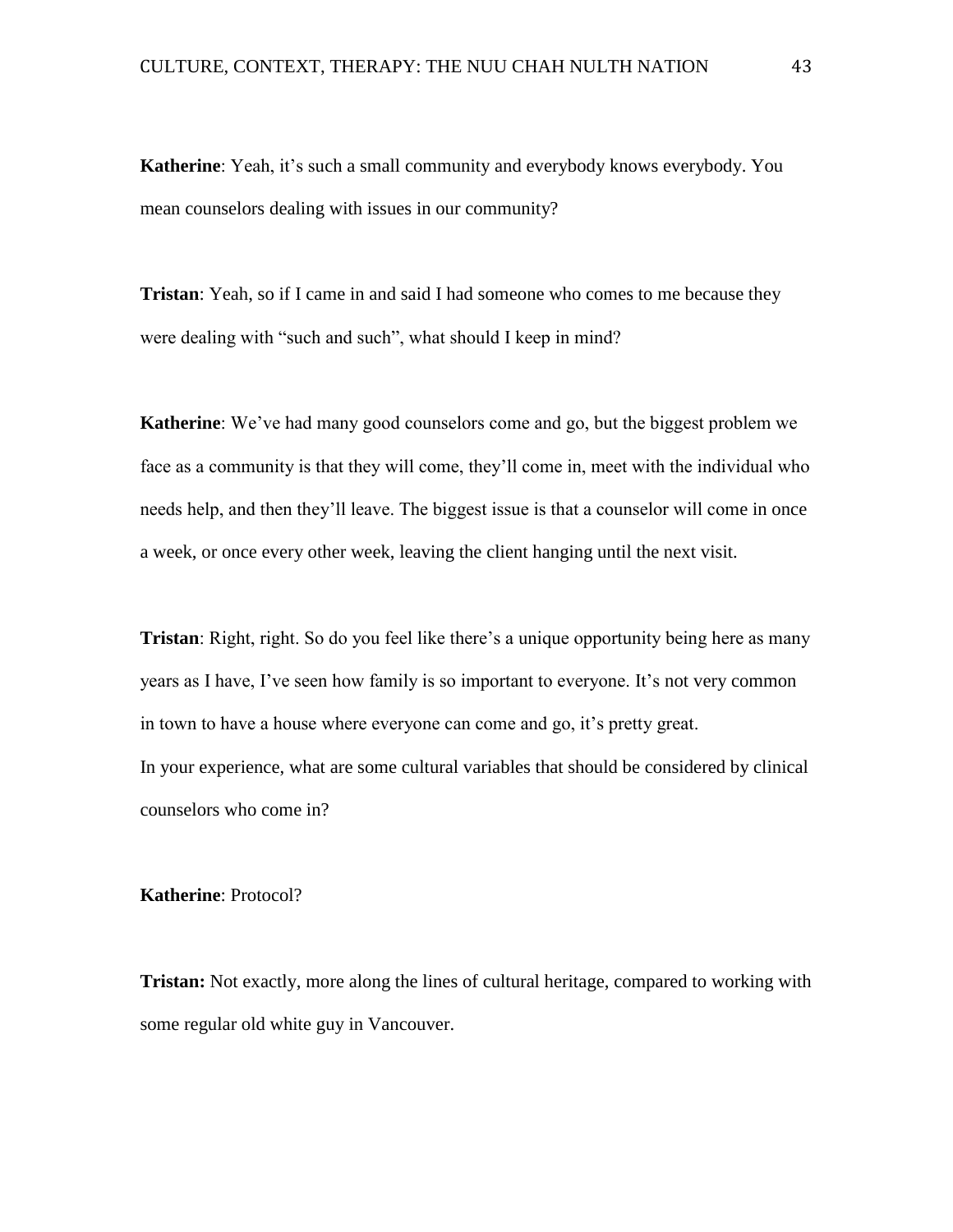**Katherine**: We were talking to our kids one day up at school, during a cultural practice, the boys were singing, girls were dancing. My brother was leading the singers and my sister leading the dancers, trying to teach them the way we were taught. If it's a little bit tougher for the kids these days to grasp those meanings of our culture, I think with all the "modern" everything around us. [laughs] We had to have a chat with our kids one day that we're all learners and all teachers, no matter who we are. We have aunties and grandmothers and grandparents, and even at our age, we're still learning, and they're still teaching us. It goes on and on through generations. All we're trying to do is teach our kids what ways are proper. With life in Kyuquot, our boys are taught to hunt and fish, because that's our way of life.

Counselors come in with all their degrees and certificates and their qualifications to do this or that, but once they come here they learn something that can never be taught in an institution.

**Tristan**: I think I've been lucky enough to learn a lot from you guys. My next question was about how a therapist from the outside might learn the culture, but I guess just being here might be enough to know.

**Katherine**: We're a welcoming community, ready to help each other and visitors. We've never chased anyone away. You have something to offer, and we have something to offer. The focus is always on the youth and the elders, from our generation anyway.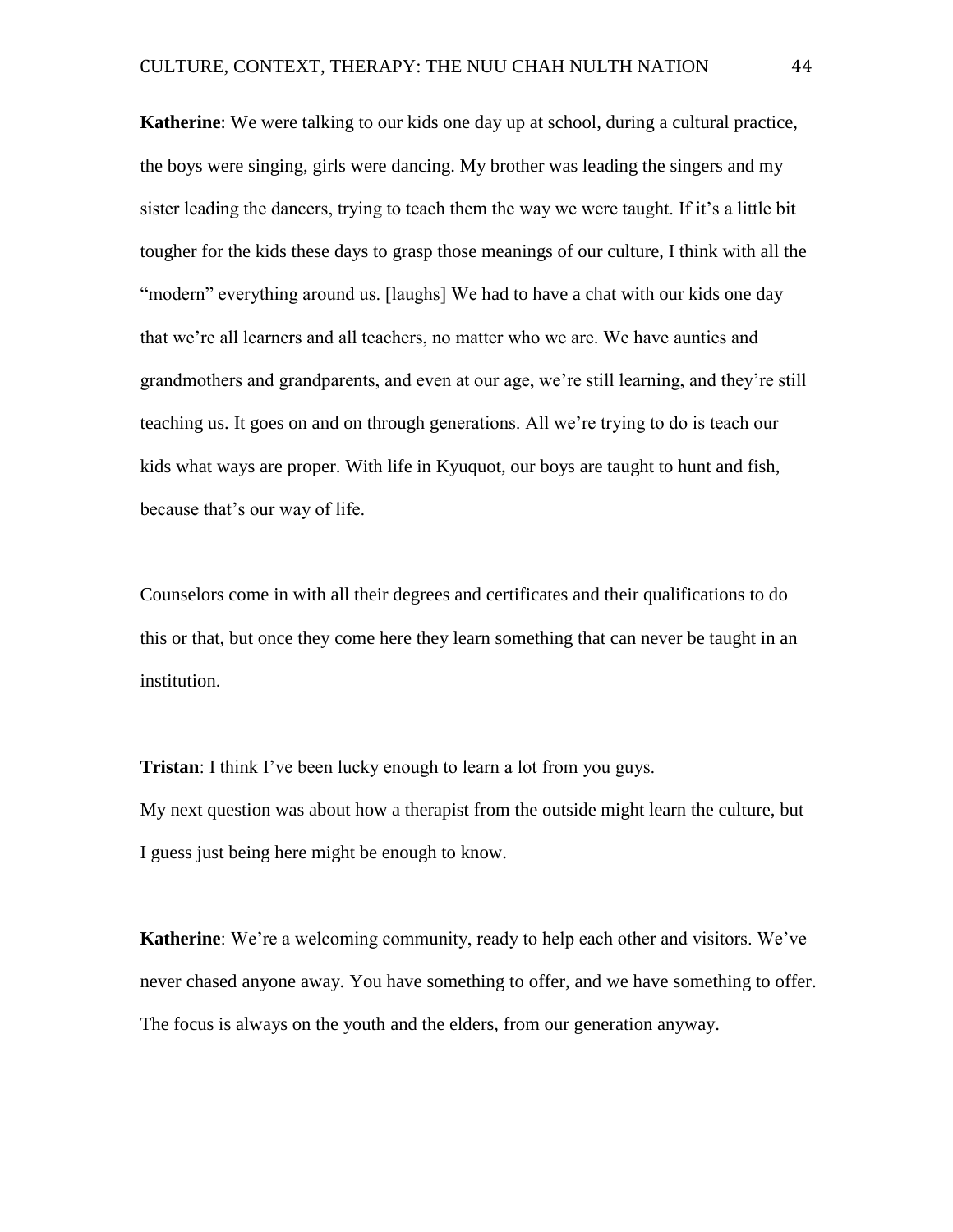**Tristan**: In your experience, with other communities up and down the coast, do you think that it's pretty common, or is Kyuquot special?

**Katherine**: Yeah, we've talked about that yesterday actually. Some of our staff went to [another Nuu Chah Nulth community]. They walked into a dinner for their staff meeting. Now, I'll just use our staff as an example. We learn to work together and work together as a team, because we're there for our kids, and then we support each other. With us, once in a while we'll do random dinners, and just hangout together and do activities throughout the year so that they feel part of the community, which we want them to feel. So when a couple of our staff when to [another Nuu Chah Nulth community] at a staff dinner, it was very different to how we just get together and mingle and share stories, having fun and playing games.

**Tristan**: Community is definitely a big thing here. What do you think the role of culture and community plays in your understanding of therapy or counseling? Say someone is grieving, so how important is the community and culture in the process?

**Katherine**: I believe it's big. I'll use our recent loss as an example. She was an elder, and her husband is where he can still teach us the way it was done back in the day. A lot of the way the ceremony went was like a church, a church funeral ceremony. But it was like bringing her home, and we gave her a cultural send off, components within the ceremony that would not be in a Catholic church, or any other church. So one of our elders told us,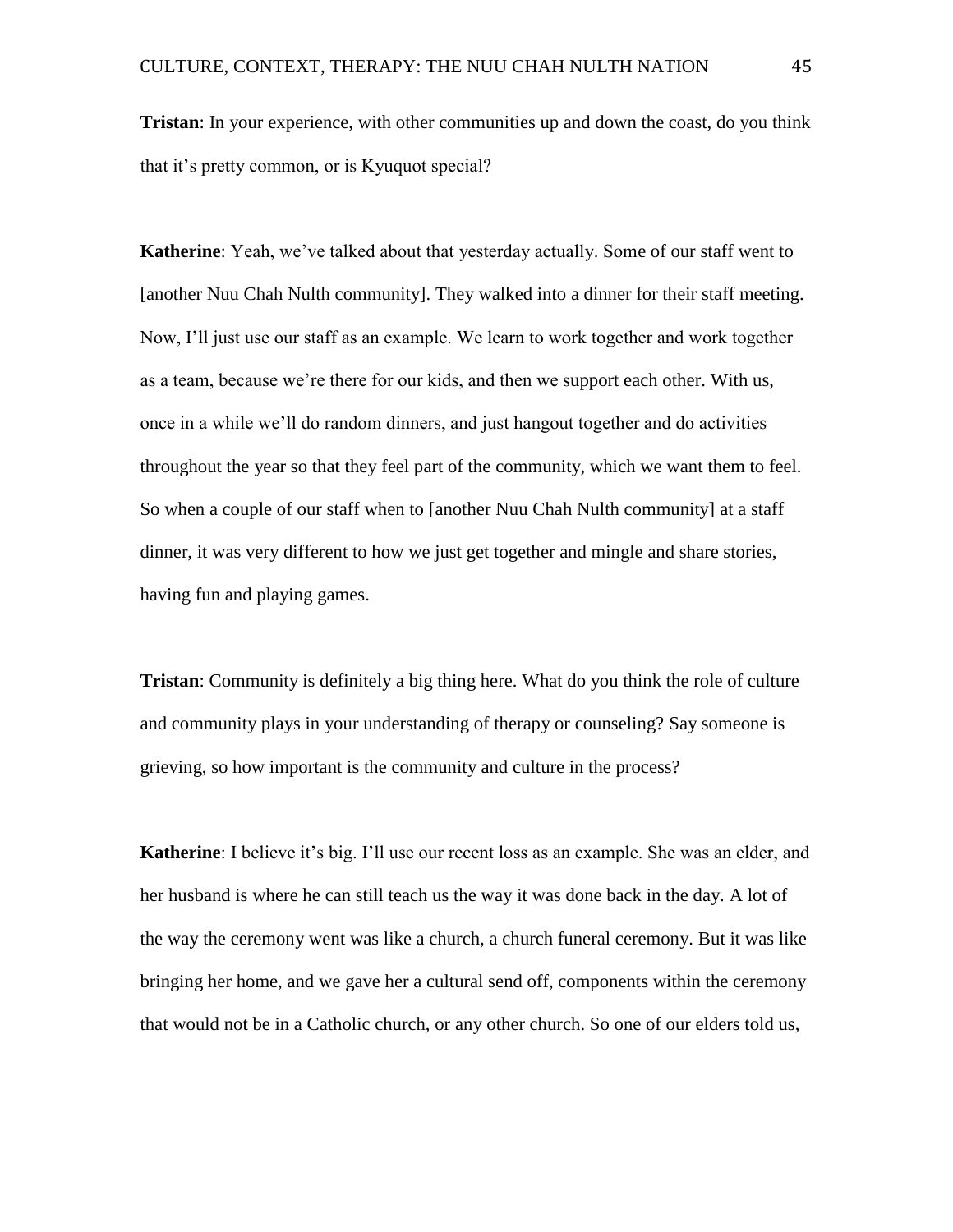"without language we have no culture." That's something we're trying to do, teach our kids our language. We are the missing link between the elders and the youth. There was a time my uncle said that "we have to just do this, we have to learn." Since 2011 we've been doing language classes, trying to stay at the same level as our kids. Because our elders know it, and our kids were being taught it. But we were the inbetweeners, we need to learn in order to hang on to that portion of our culture that is really important, the language. It's integrated into ceremonies and everything. Everything is connected between the sea and the sky, everything is connected somehow, and that's what we've been taught.

**Tristan**: That's cool. I've noticed, in my research, I've done a lot, and you guys have a very rich grasp of culture. Even being here for the past 15 years, I haven't seen even a small footprint of what that culture has been. You have a rich culture for sure. It's unfortunate that it's slipped away a bit, but it can be gained back.

**Katherine**: There's a history there that isn't very nice, why we lost so many teachings. The generation above us was taught. The boys were taught how to hunt, the girls how to take care of the kids. Everybody had a role and we were governed by our chiefs and they governed in a way that took care of everything. Every chief was given a territory to care for, chiefs of Rivers, chiefs of different areas, etc.

All that was taken away, I guess when the Canadian government came and thought they were taking care of us, and the Indian Act came in. They took away all our ceremonies and regalia.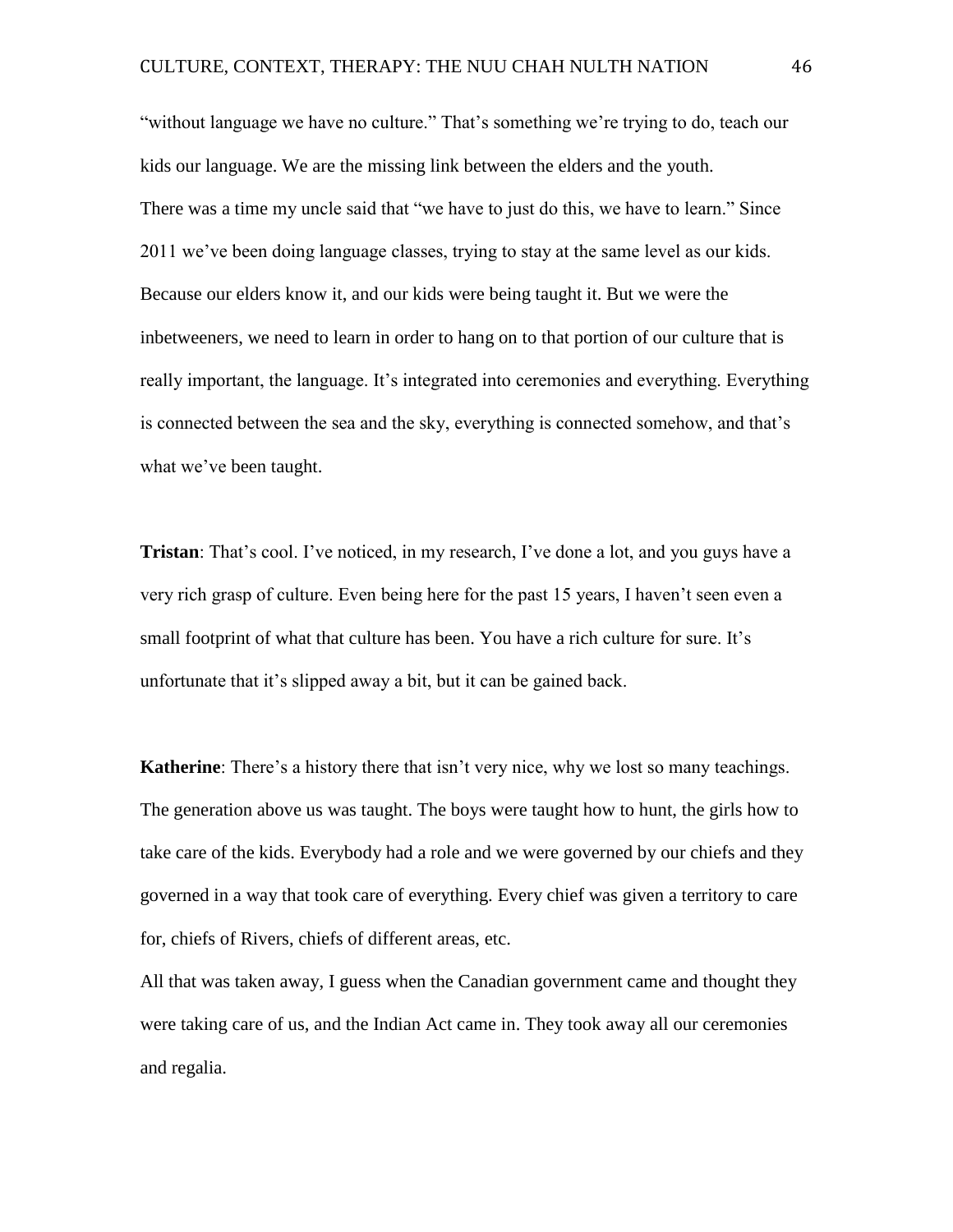**Tristan**: Not a pleasant time.

**Katherine**: Their generation suffered the most immediately, but then our generation is still impacted by what happened to them. My dad's generation was in residential school, so a lot of them weren't taught parenting skills, they were taught the wrong way. What bit of culture of language and culture we know, we're trying to get back to.

**Tristan**: There's a lot of writing and talk that the residential schools were a massive disservice. Are you able to look into Kyuquot and see that negative impact upon families?

**Katherine**: Yes.

**Tristan**: Do you know of any cultural practices that help individuals cope with pain, loss, grief?

**Katherine**: Yes. Some are similar to what we did today, jumping in the water. We have a ceremony where we bathe in the river or ocean. It's cleansing, and it's like our spirit is uplifted. You see the world differently after.

Also, before 2008 we helped the kids with a potlatch, because in our culture there are many potlatches for different events: coming of age for young men and women, there's celebration of life, marriage, etc.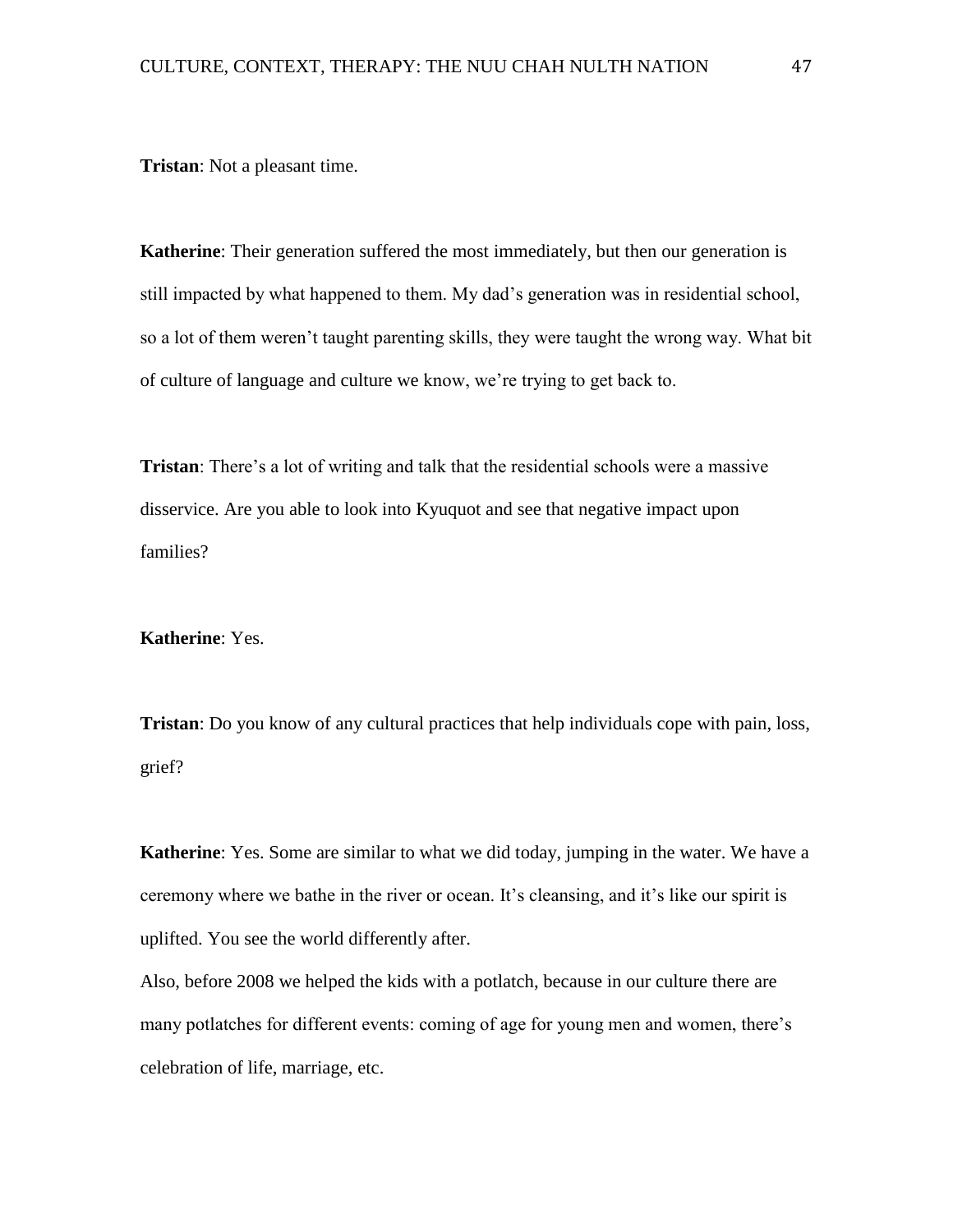In 2008 we decided as a staff we'd help out kids with a specific potlatch that was a celebration of each and every one of their lives. Our elders came up throughout the year, teaching us how to do that, as well as the bathing ceremonies. We took the girls to an island, and the boys to the river, a cleansing of your soul and spirit, preparing for what we had to do for the potlatch to do it right, so that was a teaching we taught. In 2009 we did invitations and all the schools in the district came, by then we had regalia for all our boys and girls, boys had drums, families shared songs to show the kids that they were hosting. They also gave homemade gifts away throughout the year. Because it was so successful, someone from the Ministry of Education came to the school district, we had to have an enhancement agreement in place. The potlatch idea became part of that

agreement, where each school in the district would host a potlatch. We've gone through that cycle now, and it's our off year.

With the elders that we have, they teach us so we can carry on and teach our children and grandchildren how to do things properly. It's going to make a big difference in the success of our nation.

**Tristan**: Then, as a non-Native guy who has a heart for this community, do you think that there's room for outsiders to be able to provide therapy within counseling in an effective way, even if they're not part of your culture?

**Katherine**: Yeah, I believe so. If the heart's in the right place everything will work out.